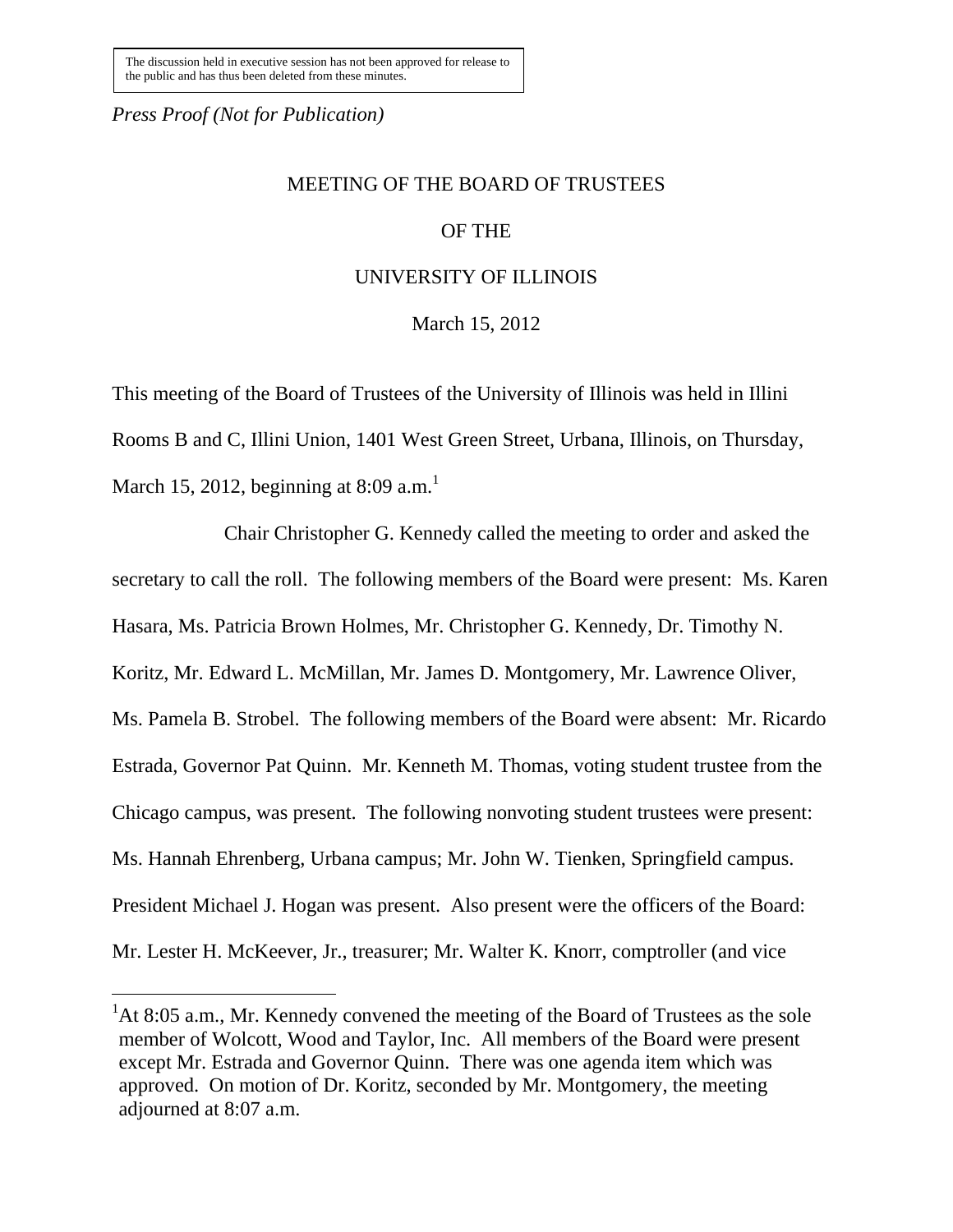president/chief financial officer); Mr. Thomas R. Bearrows, university counsel; and Dr. Susan M. Kies, secretary. In addition, the following persons were also in attendance: Ms. Marna K. Fuesting and Ms. C. Ellen Foran, both assistant secretaries; and Ms. Eileen B. Cable, special assistant to the secretary.

#### MOTION FOR EXECUTIVE SESSION

At 8:09 a.m., Mr. Kennedy stated: "A motion is now in order to hold an executive session to consider the purchase or lease of real property for the use of the University and University employment or appointment-related matters."

The motion was made by Ms. Holmes, seconded by Dr. Koritz, and approved. There were no "no" votes.

#### **Material redacted pursuant to the Illinois Open Meetings Act (5 ILCS 120/2.06d)**

#### EXECUTIVE SESSION ADJOURNED

At 9:37 a.m., the executive session was adjourned.

#### REGULAR MEETING RESUMED

At 9:44 a.m., the regular meeting resumed with all Board members recorded as present at the start of the meeting in attendance.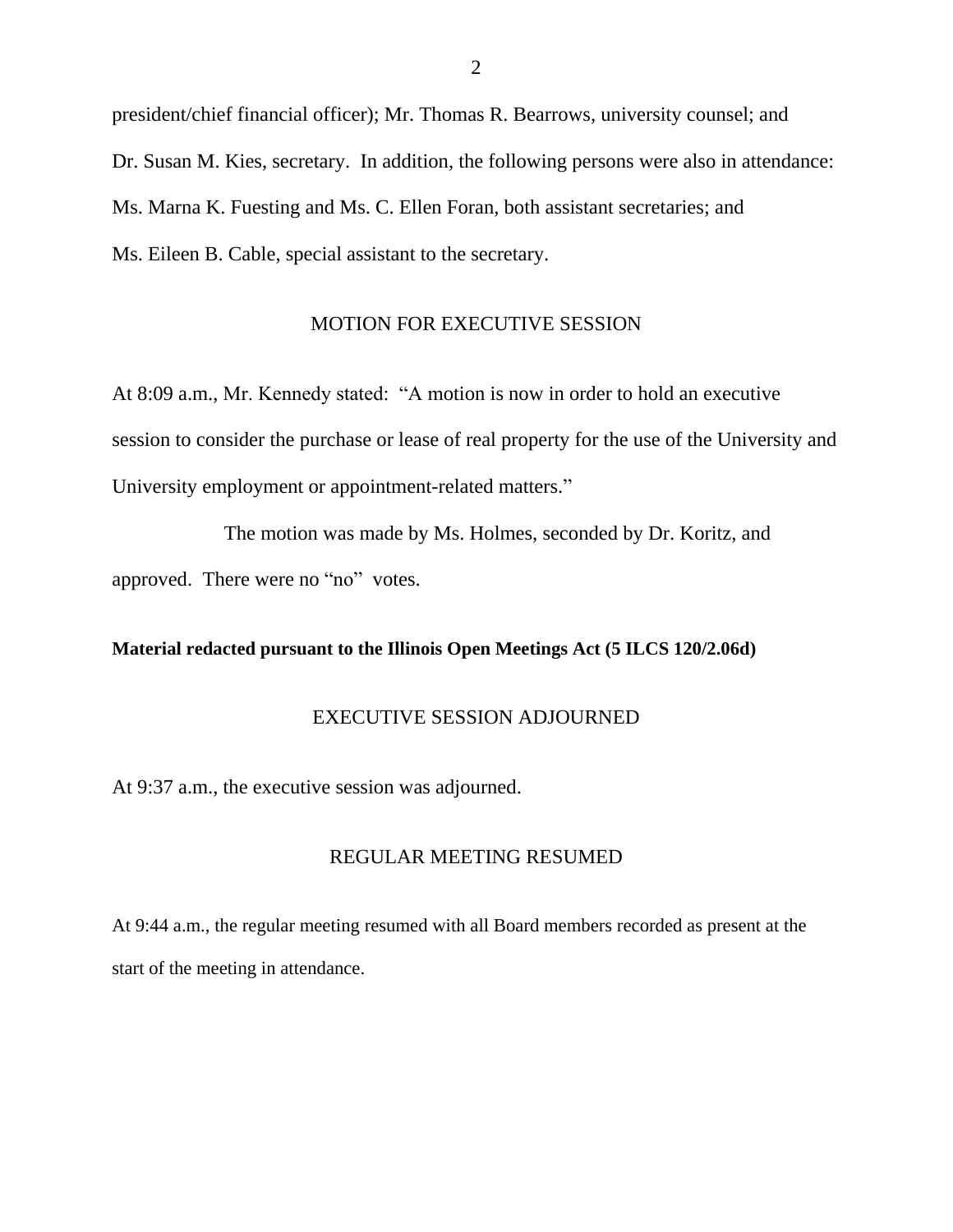#### PERFORMANCE OF THE STATE SONG

Mr. Kennedy invited members of the University of Illinois Black Chorus to sing the Illinois State song, which was followed by a round of applause.

#### INTRODUCTION OF UNIVERSITY OFFICERS AND SENATE OBSERVERS

President Hogan thanked the University officers in attendance and introduced the senate observers and the representative of the academic professional staff: Dr. Carol Skalnik Leff, associate professor of political science, Urbana, representing the University Senates Conference; Dr. Gay Miller, professor of pathobiology and professor of veterinary clinical medicine, Urbana, representing the Urbana Senate; Dr. Donald Chambers, professor of physiology and biophysics and biochemistry and molecular genetics, Chicago, and vice chair of the executive committee of the Chicago senate and chair of the University Senates Conference, representing the Chicago Senate; Dr. Lynne Fisher, associate professor of sociology/anthropology, Springfield, representing the Springfield Senate. Representing the academic professional staff were: Mr. Tom Korder, Krannert Center for the Performing Arts, Urbana; Mr. Kostas Yfantis, campus information technologies and educational services, Urbana; Ms. Melissa Madsen, School of Art and Design, Urbana. Also in attendance were Dr. Nicholas Burbules, Gutsgell Professor, educational policy studies, College of Education, Urbana; Dr. John Martin, assistant professor of astronomy/physics, Springfield, vice chair of the Senate Executive Committee and vice chair of the Springfield Senate; Dr. Joyce Tolliver, associate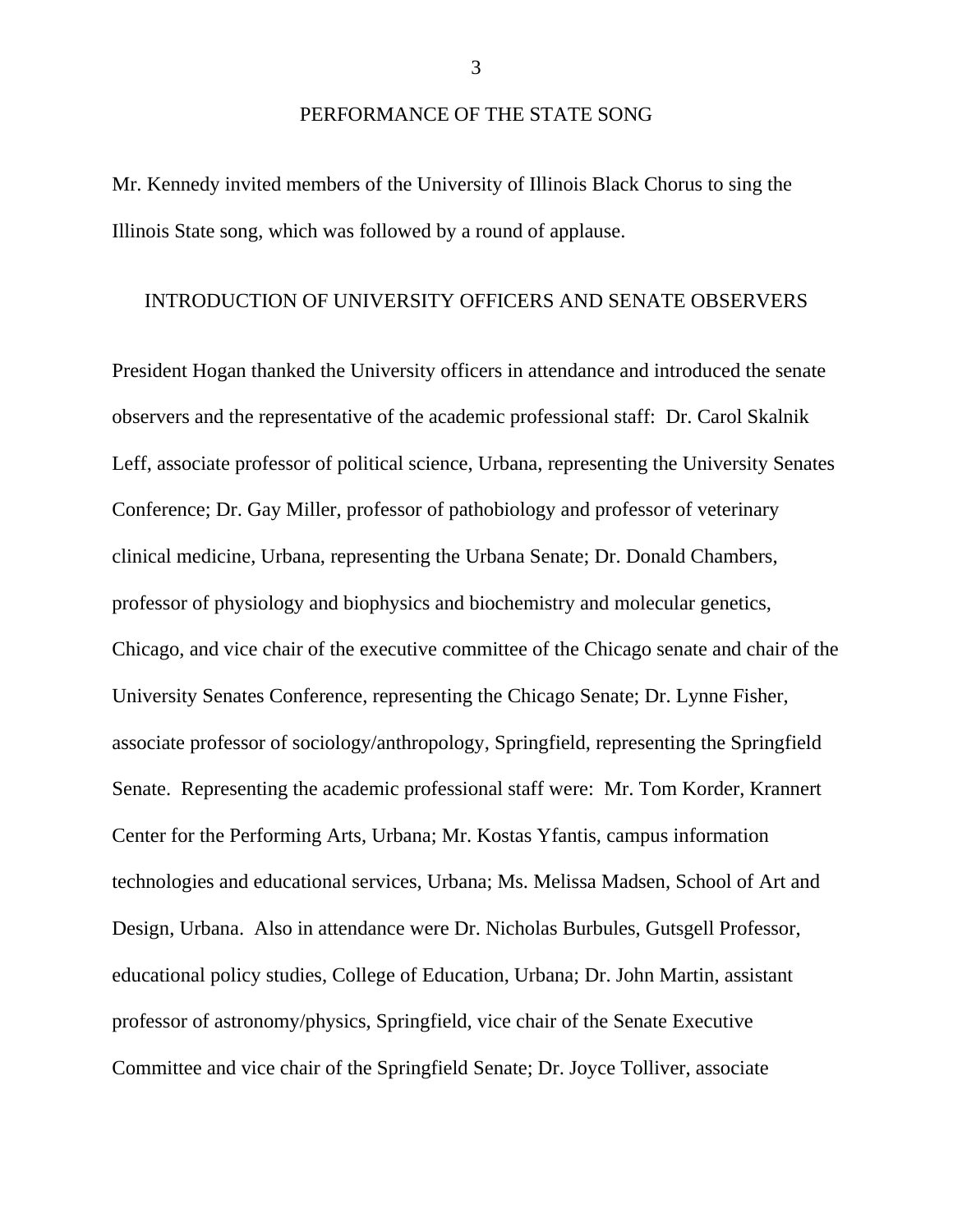professor of Spanish and vice chair of the Senate Executive Committee, Urbana; Dr. Matthew Wheeler, professor of animal sciences and bioengineering and chair of the Senate Executive Committee, Urbana.

In addition to those that were previously noted, the following University officers were present: Dr. Phyllis M. Wise, vice president, University of Illinois, and chancellor of the Urbana campus; Dr. Paula Allen-Meares, vice president, University of Illinois, and chancellor of the Chicago campus; Dr. Susan J. Koch, vice president, University of Illinois, and chancellor of the Springfield campus; Dr. Christophe Pierre, vice president for academic affairs; Dr. Joe G.N. Garcia, vice president for health affairs; Dr. Lawrence B. Schook, vice president for research; Dr. Avijit Ghosh, special assistant to the president; Mr. Thomas P. Hardy, executive director for university relations; Ms. Katherine R. Laing, executive director of governmental relations.

#### REMARKS FROM THE PRESIDENT

President Hogan thanked Vice President/Chancellor Wise for hosting this meeting and the Campus Insights program the previous evening. He provided an update on the taskforce on sexual abuse and harassment that was formed in the wake of the controversy at Pennsylvania State University, and he discussed items that may come before the legislature impacting the University. He thanked Ms. Laing and her staff in the University Office of Governmental Relations for their work as advocates for the University. He then congratulated Vice President/Chancellor Allen-Meares on some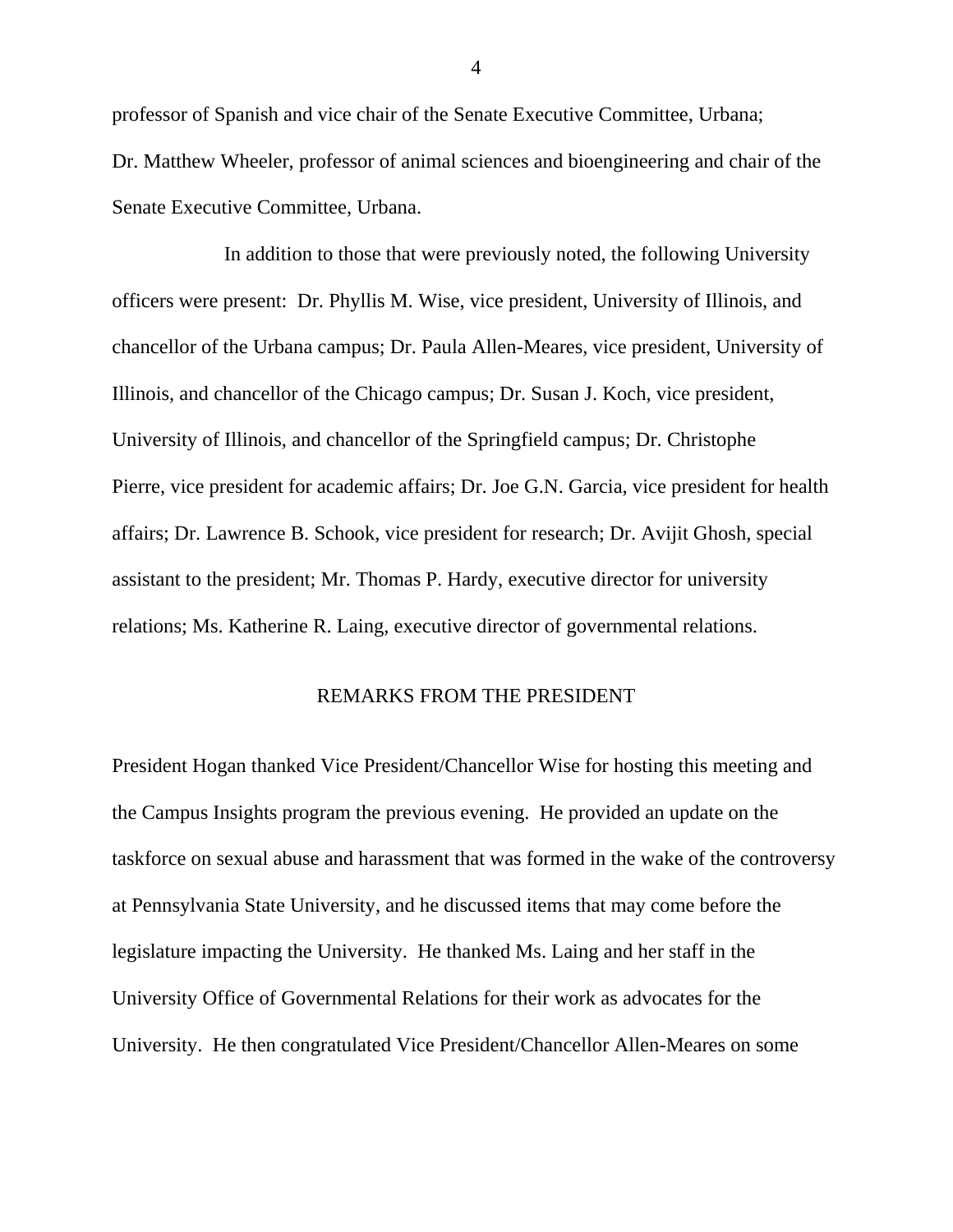recent accomplishments, and he reminded the Board that the Chicago campus will be hosting the World Summit of Nobel Peace Laureates in April 2012.

Mr. Kennedy also expressed appreciation for the program the previous evening that highlighted the work of some faculty at Urbana, and he asked Vice President/Chancellor Wise to comment briefly on the Urbana campus and the work that is occurring there.

#### WELCOME FROM THE CHANCELLOR AT URBANA

Vice President/Chancellor Wise welcomed members of the Board to the meeting. She provided a presentation (materials on file with the secretary) that highlighted the tripartite mission of the campus, and stated that serving students is the primary goal. She discussed the connection between learning, discovery, and engagement, and she referred to the passion of the faculty at Urbana. She provided an overview of goals resulting from a campus retreat, and she reported on some initiatives to increase access to education while reducing cost. She discussed online learning at the campus, provided examples of Urbana's global brand, and expressed pride in being part of the University of Illinois. She stated it is a privilege to be the chancellor at Urbana and that she hopes to continue moving forward and embracing change at the campus.

Dr. Wise then presented a plaque to Dr. Michele M. Thompson, who retired from her position as secretary of the Board of Trustees and of the University in January 2012, in honor of her distinguished service to the University. She stated that the plaque will hang in the Pine Lounge in the Illini Union, which has been the location for many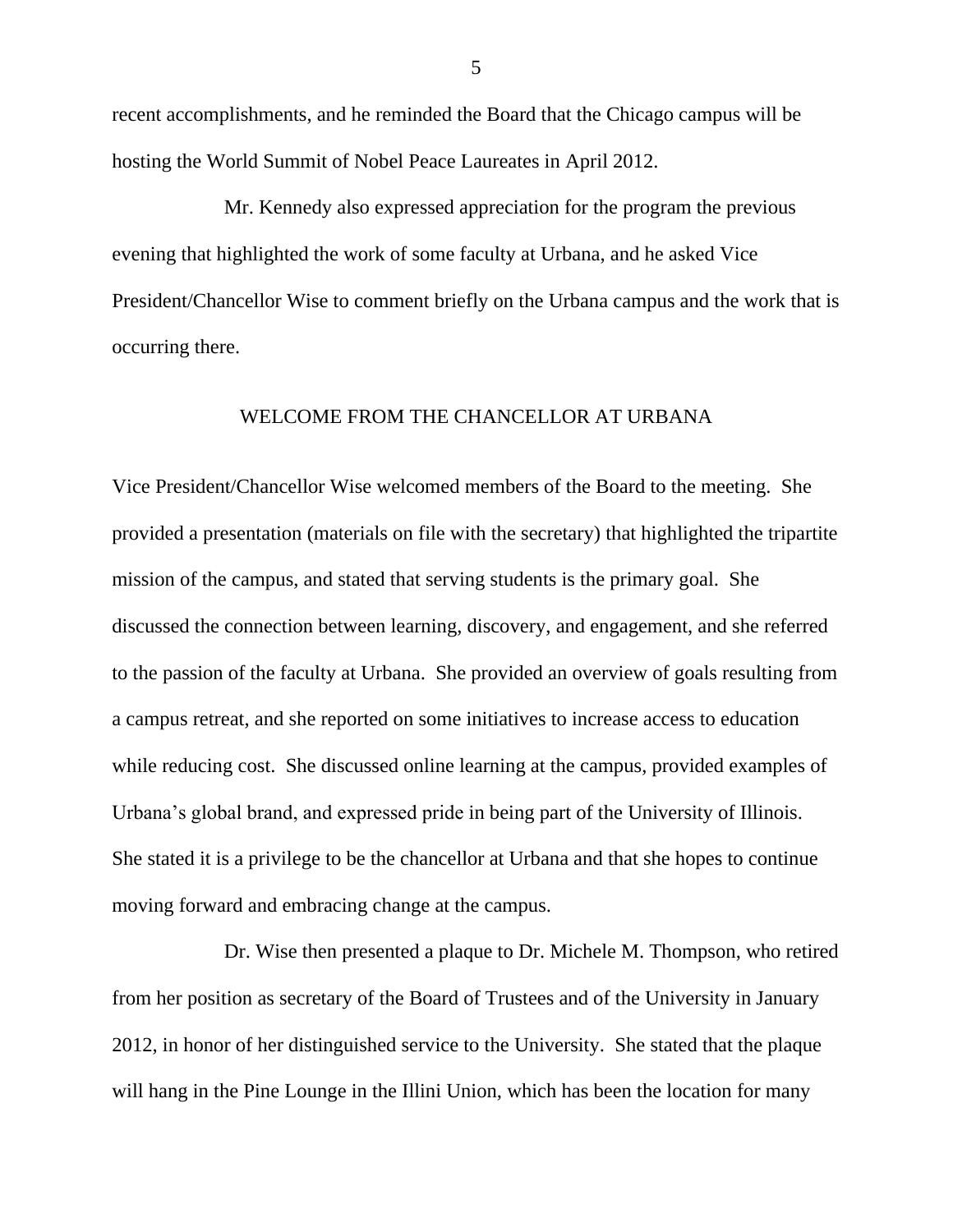meetings of the Board of Trustees. She thanked Dr. Thompson for her steadfast devotion to the University, which was followed by a round of applause and a standing ovation. Dr. Thompson accepted the plaque and thanked the chancellor and members of the Urbana campus community. She referred to many important meetings that have been held in the Pine Lounge and expressed appreciation for this honor.

Next, Mr. Kennedy commented on the presentation that was just provided by Dr. Wise about the Urbana campus, and Dr. Wise responded to some questions from trustees. She and Mr. Kennedy also discussed rankings, internships, and summer employment opportunities for students, and Mr. Kennedy stated that all are impressed with the tremendous work of the chancellor.

### PRESENTATION OF THE TRUSTEES' DISTINGUISHED SERVICE MEDALLION

Mr. Kennedy announced that he would now present the Trustees' Distinguished Service Medallion to Dr. Michele M. Thompson, former secretary of the Board of Trustees and of the University. He said this award recognizes those individuals whose contributions of extraordinary service to the University have been made of unusual distinction. He reviewed previous recipients of this award and said it is an honor to present the Trustees' Distinguished Service Medallion to Dr. Thompson for her devotion and commitment to serving trustees and the University. Dr. Thompson joined Mr. Kennedy and President Hogan to receive the medallion, which was followed by a round of applause. Dr. Thompson expressed appreciation for the award and for the work of the trustees.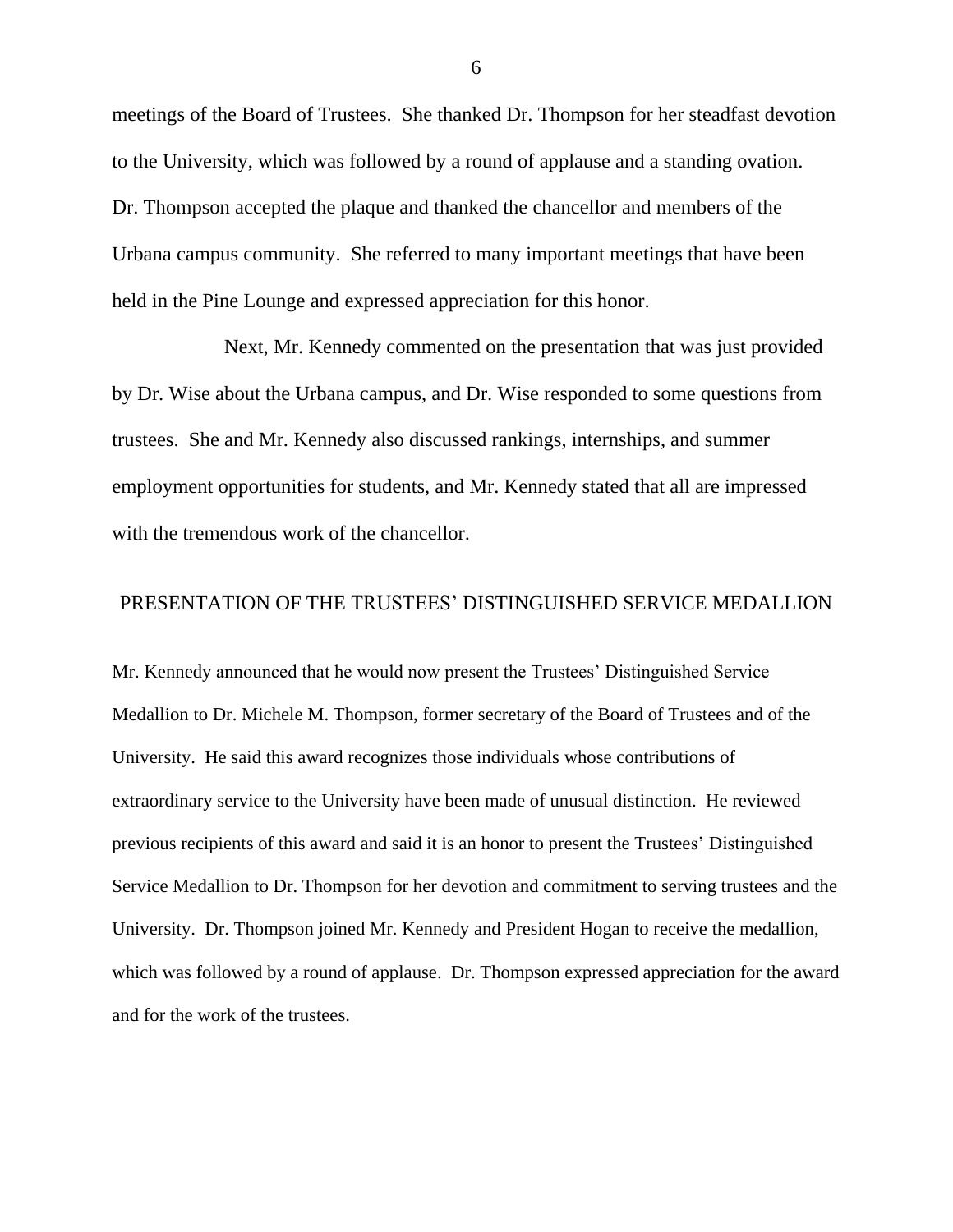### REPORT FROM CHAIR, AUDIT, BUDGET, FINANCE, AND FACILITIES COMMITTEE

At 10:20 a.m., Mr. Kennedy asked Mr. McMillan, chair of the Audit, Budget, Finance, and Facilities Committee, to provide a report from that committee. He stated that Mr. McMillan serves on the committee with Trustees Montgomery, Oliver, Strobel, and Tienken.

Mr. McMillan stated that the committee met on March 5, 2012, and reported that committee members approved the minutes of the meeting that was held on January 9, 2012. He said that Mr. Knorr provided an update on certain proposed legislation that could impact the University, the governor's proposed Fiscal Year 2013 operating budget, and State cash flow. He said that committee members reviewed Board items within the purview of the committee, and that the next meeting of this committee will be held on May 21, 2012, at 1:00 p.m.

Mr. Kennedy inquired about the cost per square foot for construction of Ikenberry Commons at Urbana, and Mr. Michael B. Bass, senior associate vice president for business and finance and deputy comptroller, stated that he could provide more information at a later date. Mr. McMillan also commented on the uniqueness of the facility.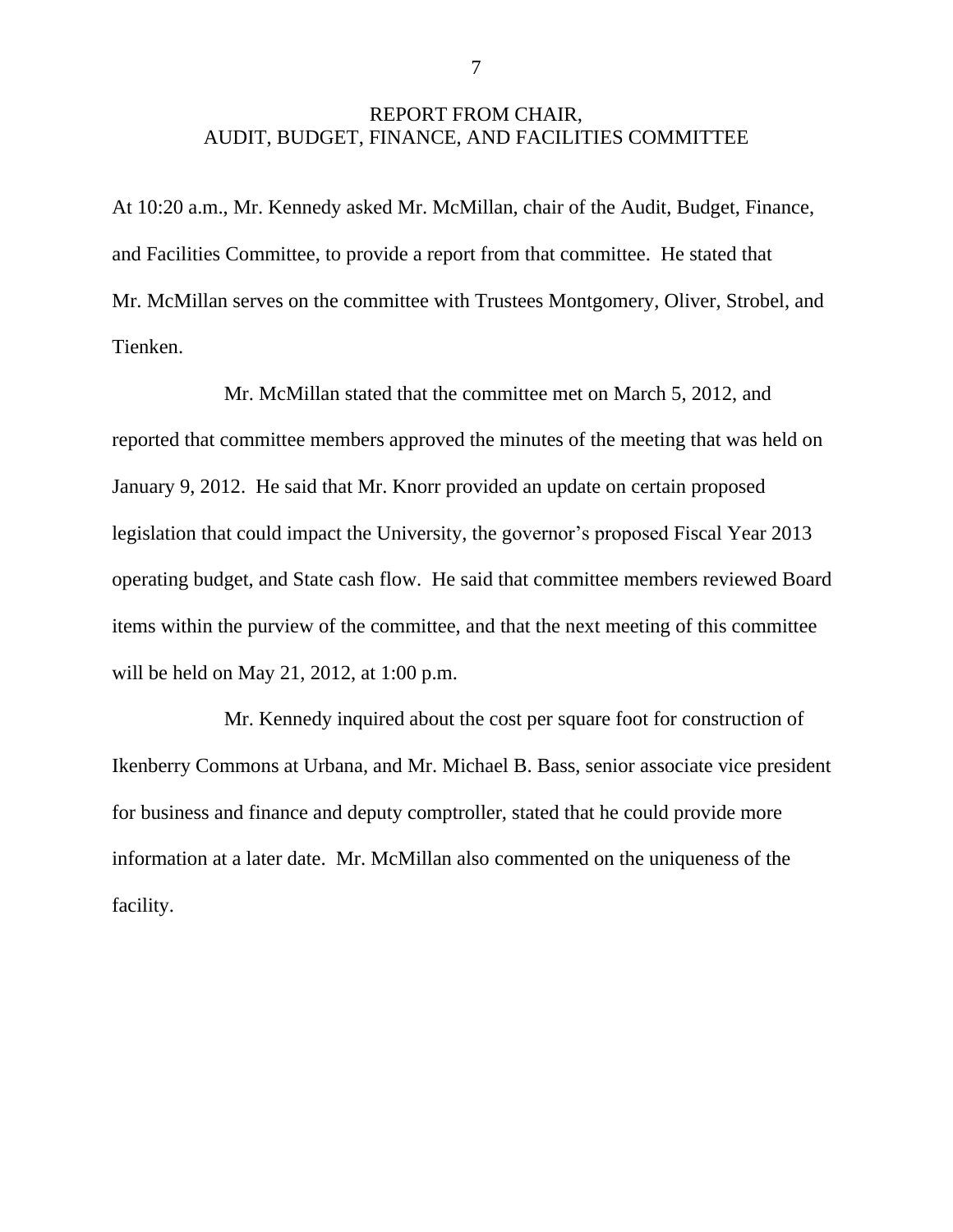### REPORT FROM CHAIR, UNIVERSITY HEALTHCARE SYSTEM COMMITTEE

At 10:27 a.m., Mr. Kennedy asked Dr. Koritz, chair of the University Healthcare System Committee, to provide a report from that committee, and stated that Dr. Koritz serves on the committee with Mr. Estrada and Mr. Oliver. Dr. Koritz reported that the committee last met on the previous day at 1:00 p.m., and he provided an overview of the topics discussed at the meeting, which included updates on the hospital's financial performance, construction projects, and potential legislation affecting the University and the hospital. He said the committee also received a safety and risk management report and reviewed the healthcare system dashboard, and viewed presentations on the College of Applied Health Sciences at Chicago and the University of Illinois Hospital and Health Sciences System. He provided some information regarding these topics and stated that the committee also reviewed the items on today's agenda that are within the purview of the committee.

Dr. Koritz then reported that the committee discussed concerns regarding the medical tuition increase that was approved by the Board in January, and said that Dr. Dimitri Azar, dean of the College of Medicine, proposed revising the medical tuition rate to reflect a modest increase from the prior year. He stated that all members of the committee, Vice President/Chancellor Allen-Meares, and Dr. Lon Kaufman, vice chancellor for academic affairs and provost, Chicago, were in agreement with this. Dr. Koritz briefly discussed the potential impact of a large increase in medical tuition rates on some fields of medicine and on the incoming class of students, and he told the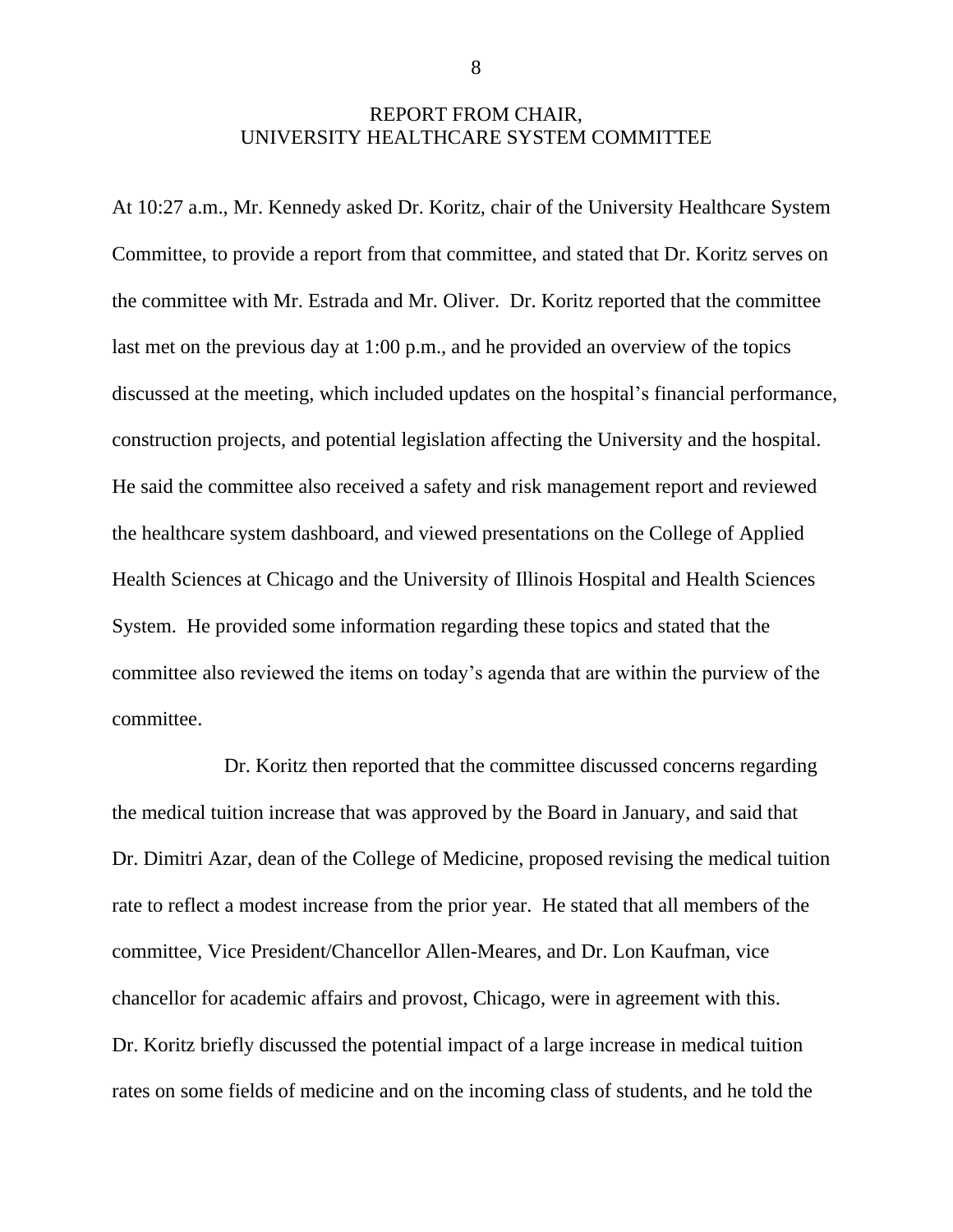Board that there is a May 15, 2012, deadline for students to respond to acceptance offers from medical schools. He said the next meeting of the Board is scheduled for May 31, 2012, and he asked if any trustees would object to a meeting of the Board's Executive Committee to approve amended medical tuition rates. There were no objections. Mr. Kennedy stated that a meeting of the Executive Committee would be scheduled in accordance with the Open Meetings Act that would allow for voting on the proposed revision to medical tuition rates, and there was no disagreement with this. Brief discussion regarding the process for determining tuition and the importance of a review of medical tuition rates by the University Healthcare System Committee prior to its submission to the full Board of Trustees followed.

## REPORT FROM CHAIR, GOVERNANCE, PERSONNEL, AND ETHICS COMMITTEE

Mr. Kennedy then asked Ms. Strobel, chair of the Governance, Personnel, and Ethics Committee, to provide a report, and stated that Ms. Hasara and Mr. Montgomery also serve on the committee. Ms. Strobel stated that the committee last met on March 13, 2012, via videoconference at the Urbana, Chicago, and Springfield campuses. She reported that the committee approved the minutes of the last meeting that was held on November 17, 2011, and reviewed the items in today's agenda that are within the purview of the committee. She stated that Ms. Donna McNeely, university ethics officer, provided the University Ethics Office Annual Report, which she said would be provided to the full Board later that day, and she told trustees that the committee reviewed a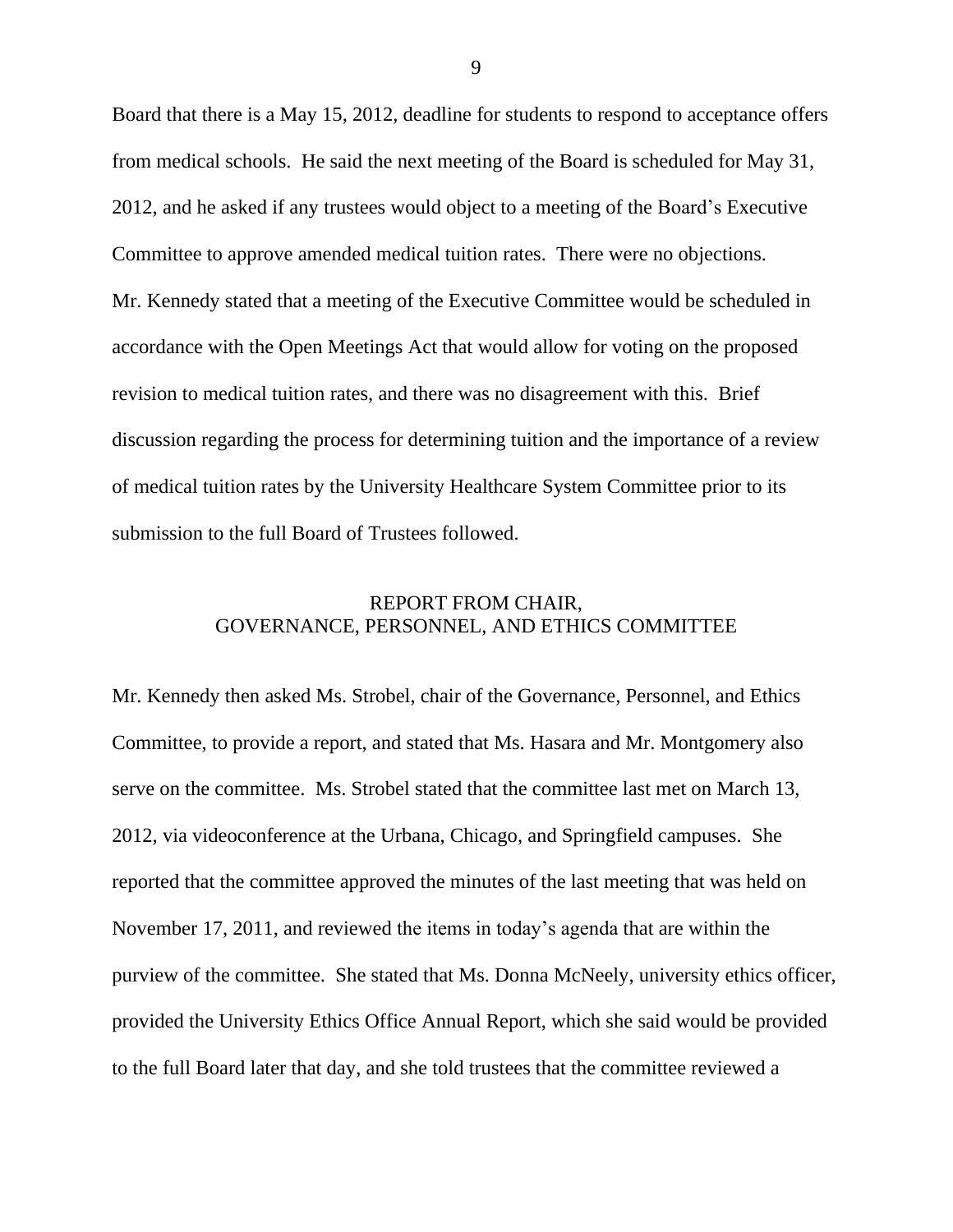document titled, "Statement of Expectations for Trustees," which will be distributed to the full Board. She said the committee also discussed the self-evaluation questionnaire that was used by trustees this past fall and agreed that the questionnaire can be used again this calendar year. She stated that the committee also met in executive session to discuss University employment or appointment-related matters, and that the next meeting of the committee is scheduled for May 17, 2012, at 3:00 p.m.

The trustees briefly discussed the document, "Statement of Expectations for Trustees," and Ms. Strobel explained how this will be used, noting that it is a best practice to have such a document.

## REPORT FROM CHAIR, ACADEMIC AND STUDENT AFFAIRS COMMITTEE

At 10:43 a.m., Mr. Kennedy asked Ms. Hasara, chair of the Academic and Student Affairs Committee, to provide a report. Ms. Hasara stated that she serves on the committee with Mr. Estrada, Ms. Holmes, Dr. Koritz, Mr. Oliver, Ms. Ehrenberg, Mr. Thomas, and Mr. Tienken. She stated that the committee met the previous day at 3:00 p.m., and that they discussed items on today's agenda that are within the purview of the committee. She then listed those items. She stated that presentations that took place during the meeting focused on underrepresented faculty recruitment programs, diversity initiatives at Urbana, and the Illinois Clean Energy Initiative. She provided some information about these presentations and stated that the next meeting of this committee will be held on May 30, 2012, at 3:00 p.m.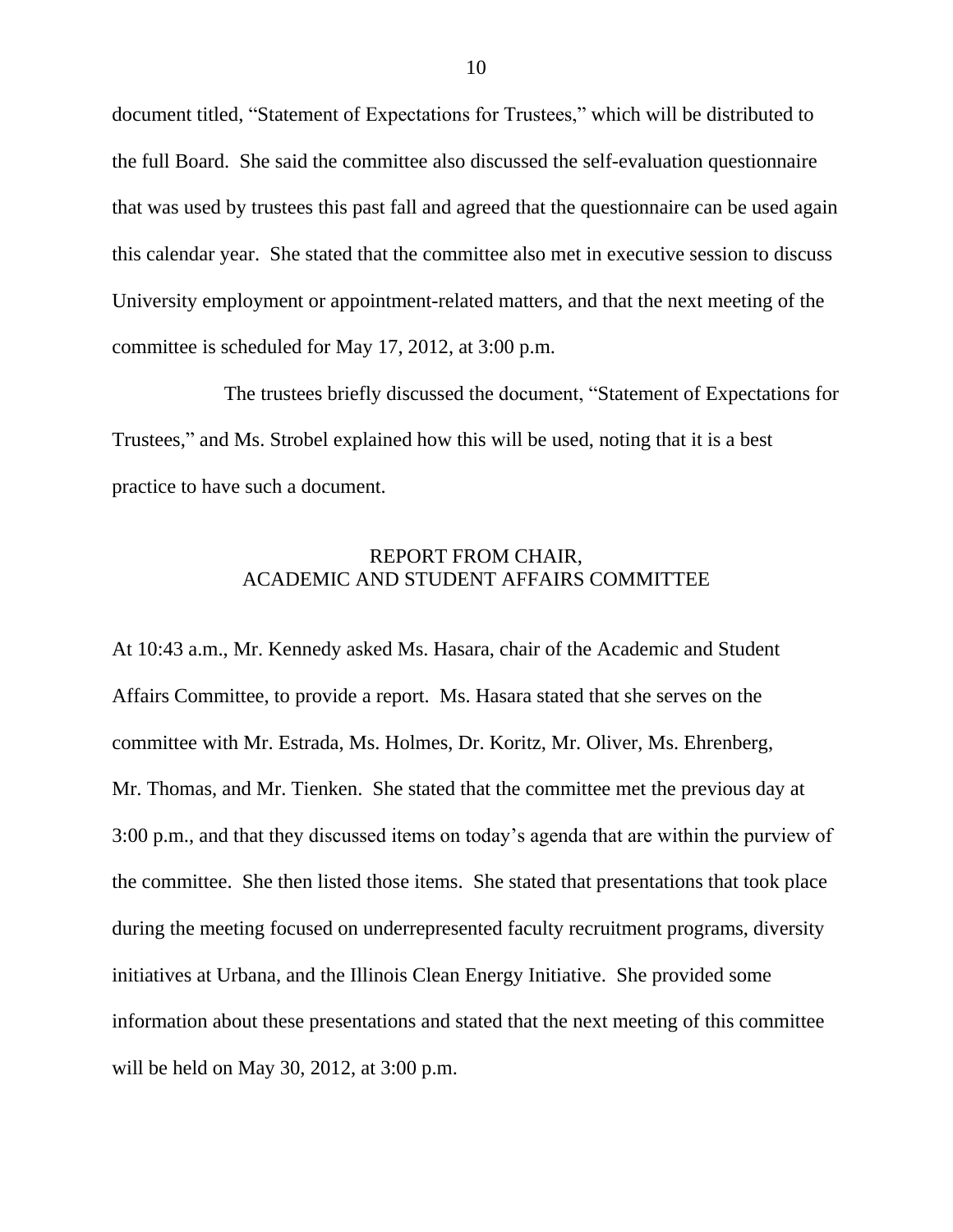Brief discussion regarding the possibility of the committee reviewing a presentation on coal plants, their economic impact, and the need for clean energy followed.

#### CAMPUS DASHBOARD REPORT

Mr. Kennedy asked Vice President/Chancellor Wise to provide a report on the dashboard for the Urbana campus. Vice President/Chancellor Wise focused on four goals, and provided examples of ways in which these goals are being met at Urbana. She responded to questions from trustees regarding a decrease in the number of tenure-track faculty and discussed efforts to improve in the area of advancement. Mr. Kennedy expressed an interest in dashboard presentations that have a greater focus on data reflected in the dashboard.

#### MOTION FOR EXECUTIVE SESSION

At 11:09 a.m., Mr. Kennedy stated: "A motion is now in order to hold an executive session to consider University employment or appointment-related matters."

The motion was made by Mr. McMillan, seconded by Ms. Holmes, and approved. There were no "no" votes.

#### **Material redacted pursuant to the Illinois Open Meetings Act (5 ILCS 120/2.06d)**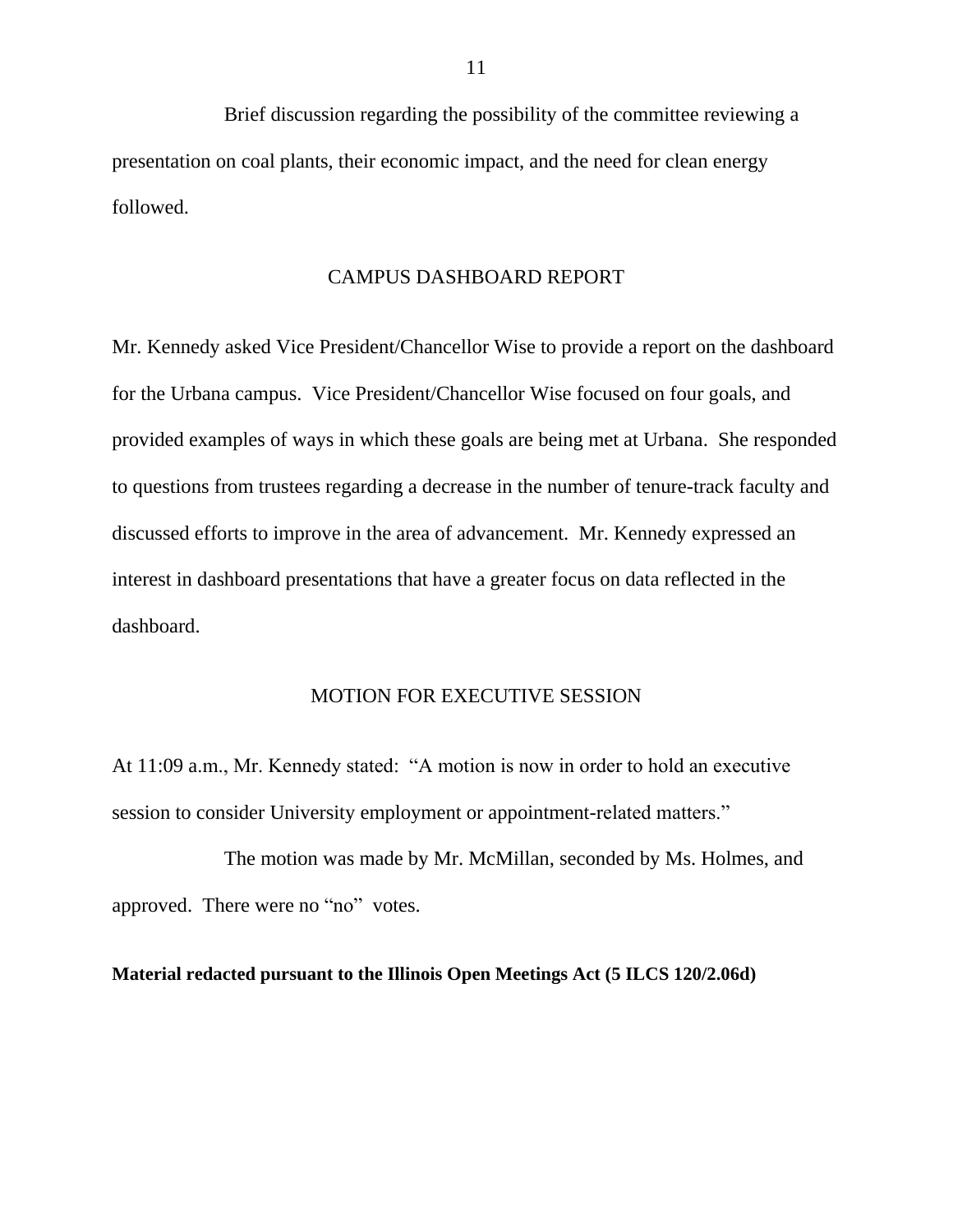#### EXECUTIVE SESSION ADJOURNED

At 1:10 p.m., Mr. Kennedy asked that the executive session be adjourned. There was no disagreement with this request, and the executive session was adjourned.

#### REGULAR MEETING RESUMED

At 1:16 p.m., the regular meeting resumed, with all Board members recorded as present at the start of the meeting in attendance. Members of the String Quartet at Urbana provided a musical performance, which was followed by a round of applause.

#### PRESENTATIONS

College of Agricultural, Consumer and Environmental Sciences, Urbana

At 1:30 p.m., Mr. Kennedy asked Dr. Robert Hauser, dean of the College of Agricultural, Consumer and Environmental Sciences (ACES), Urbana, to provide a presentation on the college (materials on file with the secretary). Dean Hauser began his presentation with a video that is used for student recruitment, which was followed by a round of applause. He stated that the College of ACES works to find solutions to critical problems, and he provided information about its programs, academic ranking, students, alumni, and faculty. He also discussed the research expenditures of the college, and he described programs and services offered through University of Illinois Extension. Lastly, he discussed priorities in ACES and ways in which faculty at the college are finding solutions to societal needs. The presentation was followed by a round of applause.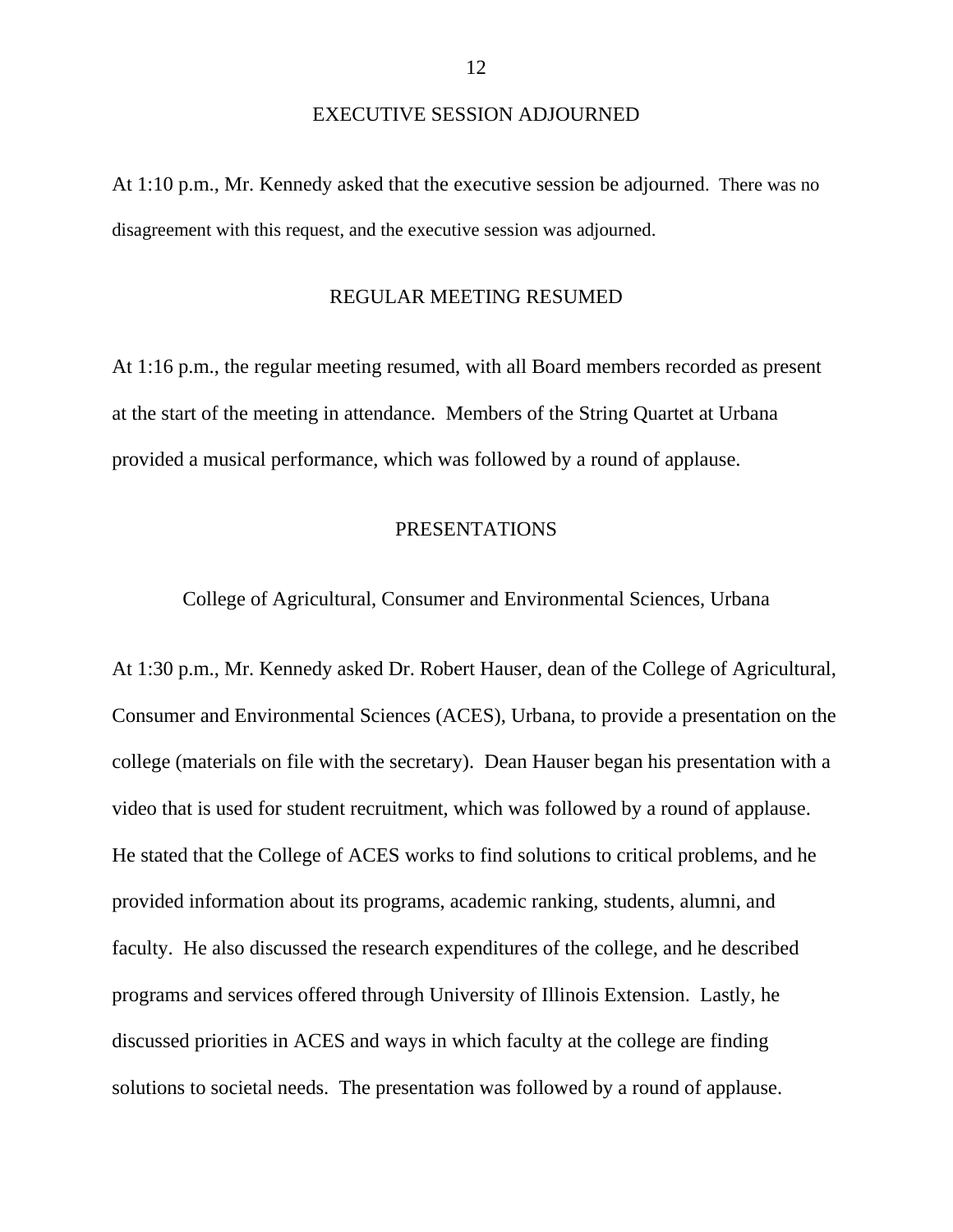Mr. Kennedy referred to a presentation made the previous evening at the Campus Insights program, and brief discussion regarding food scarcity, farming services, departments within ACES, and State support for University of Illinois Extension followed.

#### Enhanced President's Award Program

At 1:55 p.m., Mr. Kennedy asked Vice President Pierre to provide a presentation on the Enhanced President's Award Program (materials on file with the secretary). Dr. Pierre described the purpose and history of the program, and he provided an overview of its eligibility requirements. He discussed growth of the program at each campus and presented the profile of President's Award Program (PAP) recipients. He then discussed enrollment of underrepresented minority students and the percentage that are participating in the PAP program, emphasizing a leveling off of enrollment, and provided the six year graduation rates for PAP and non-PAP students at the Urbana and Chicago campuses. He then presented the goals of the enhanced PAP program for fall 2012 and discussed several changes. He described the funding model, and concluded his presentation by stating that a goal of the program is increasing diversity at Urbana, Chicago, and Springfield.

The trustees discussed the presentation, and Dr. Pierre provided additional information about the role of mentoring in the PAP program, uses of scholarship funds, and graduation rates. He stated that he would provide additional information regarding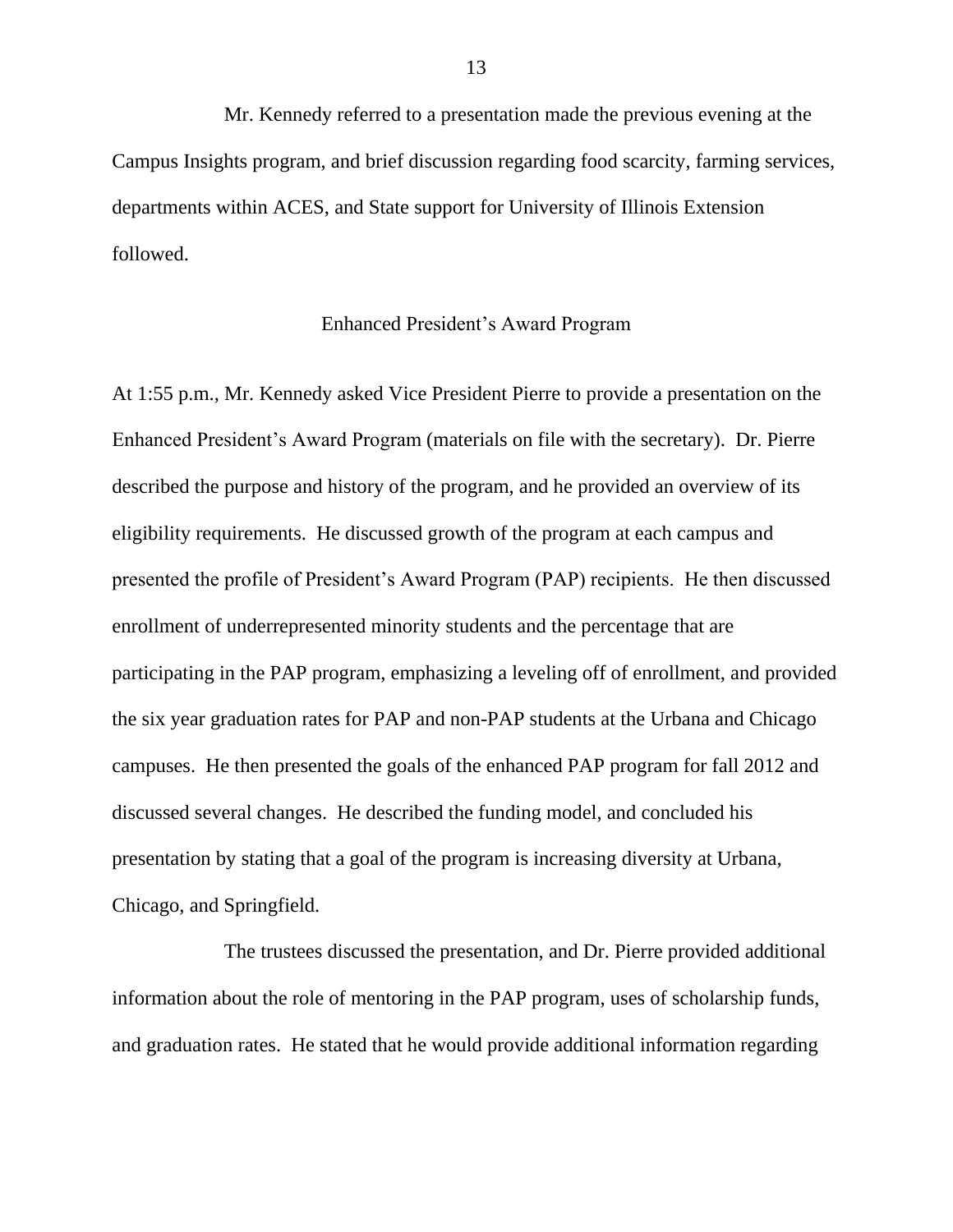graduation rates and student demographics. The presentation and related discussion concluded at 2:16 p.m.

Requests for Sabbatical Leaves of Absence, Academic Year 2012-2013

Next, Mr. Kennedy asked Vice President Pierre to report on sabbatical leaves of absence for faculty members for academic year 2012-2013. Dr. Pierre provided an overview of the review, purpose, and approval process for sabbatical leaves of absence for faculty members, and stated that there are 210 recommendations for the 2012-2013 academic year, with 147 sabbatical recommendations at Urbana, 54 at Chicago, and 9 at Springfield. Dr. Pierre's report concluded at 2:20 p.m.

#### Annual Ethics Report

Mr. Kennedy then asked Ms. Donna McNeely, university ethics officer, to provide the annual ethics report (materials on file with the secretary). Ms. McNeely discussed the work that had been completed by the Ethics Office in the 2011 calendar year, noting that this was a year of unprecedented workload. She provided information regarding the case load of the office, advisory services that were provided, and complaints that were submitted to the Illinois Executive Inspector General. She stated that members of the University Ethics Office also provided presentations at conferences, worked on President Hogan's taskforce on sexual abuse and harassment prevention, and provided procurement communications reporting requirements training and annual ethics training.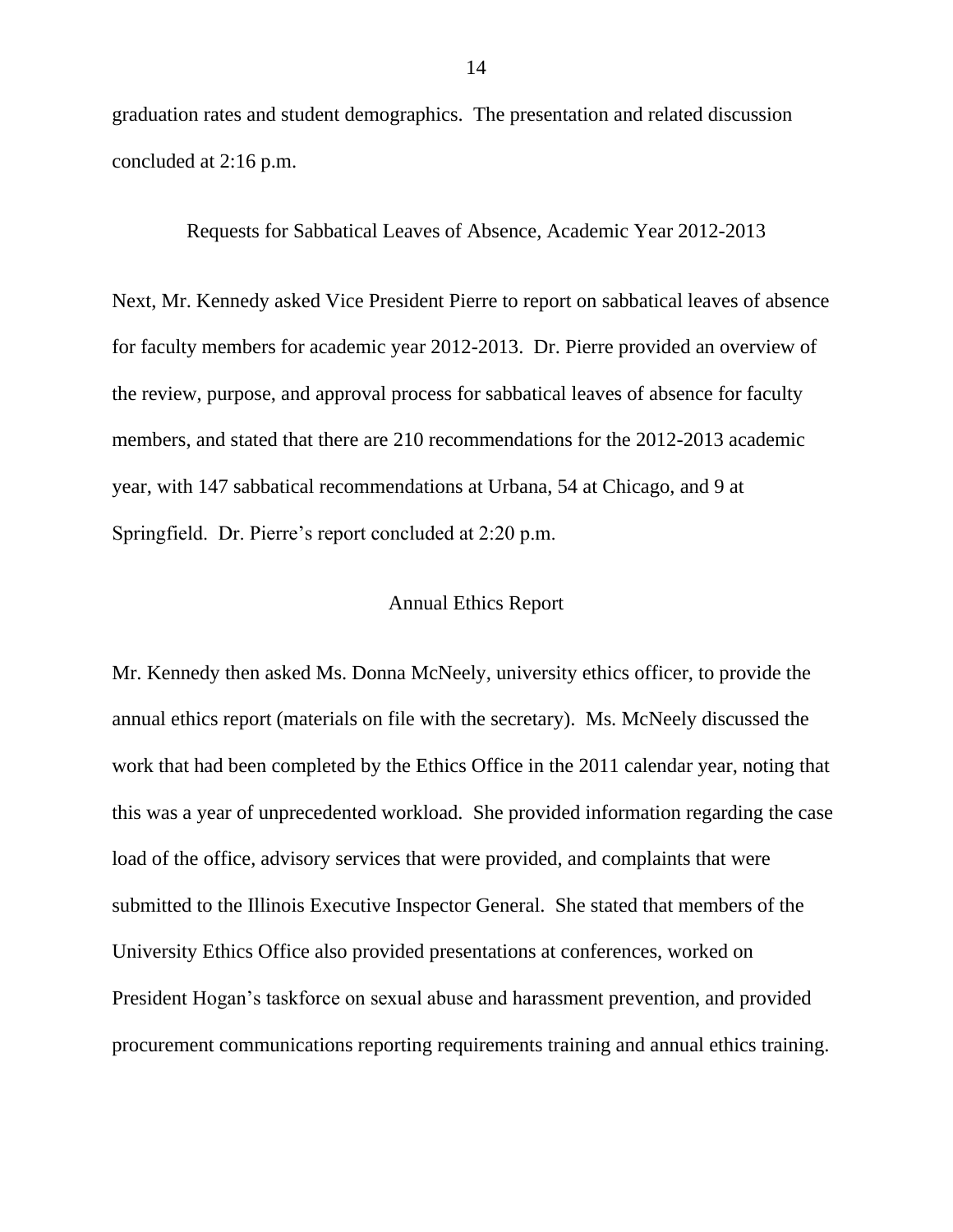Ms. McNeely reminded trustees that Statements of Economic Interests are due to the University Ethics Office prior to April 20, 2012.

Ms. McNeely responded to questions from trustees regarding the use of anonymous reporting, and she was commended for her hard work, dedication, and commitment to the University.

### Financial Indicators

At 2:31 p.m., Mr. Kennedy asked Vice President Knorr to provide a report on financial indicators for the University (materials on file with the secretary). He discussed the State's estimated accumulated unpaid vouchers, the governor's 2013 budget, and the State general fund appropriation, and he provided information regarding the budget for higher education. He then presented the general revenue fund appropriation through Fiscal Year 2012, and he discussed payments on behalf of the University. He also provided information regarding the State Universities Retirement System (SURS) unfunded pension obligation, cash flow, and asset liquidation. He provided charts depicting State appropriation revenue unrestricted funds, the University's month end general revenue fund receivable, tuition revenue, and federal grants and contracts expenditures. He reviewed funding for the instructional function of the University, discussed hospital revenue and expenses, and provided a chart that compared the utility budget to actual expenditures at the University.

Discussion regarding utility costs and the ongoing receivable by the State followed. Mr. Kennedy requested additional information regarding federal grants and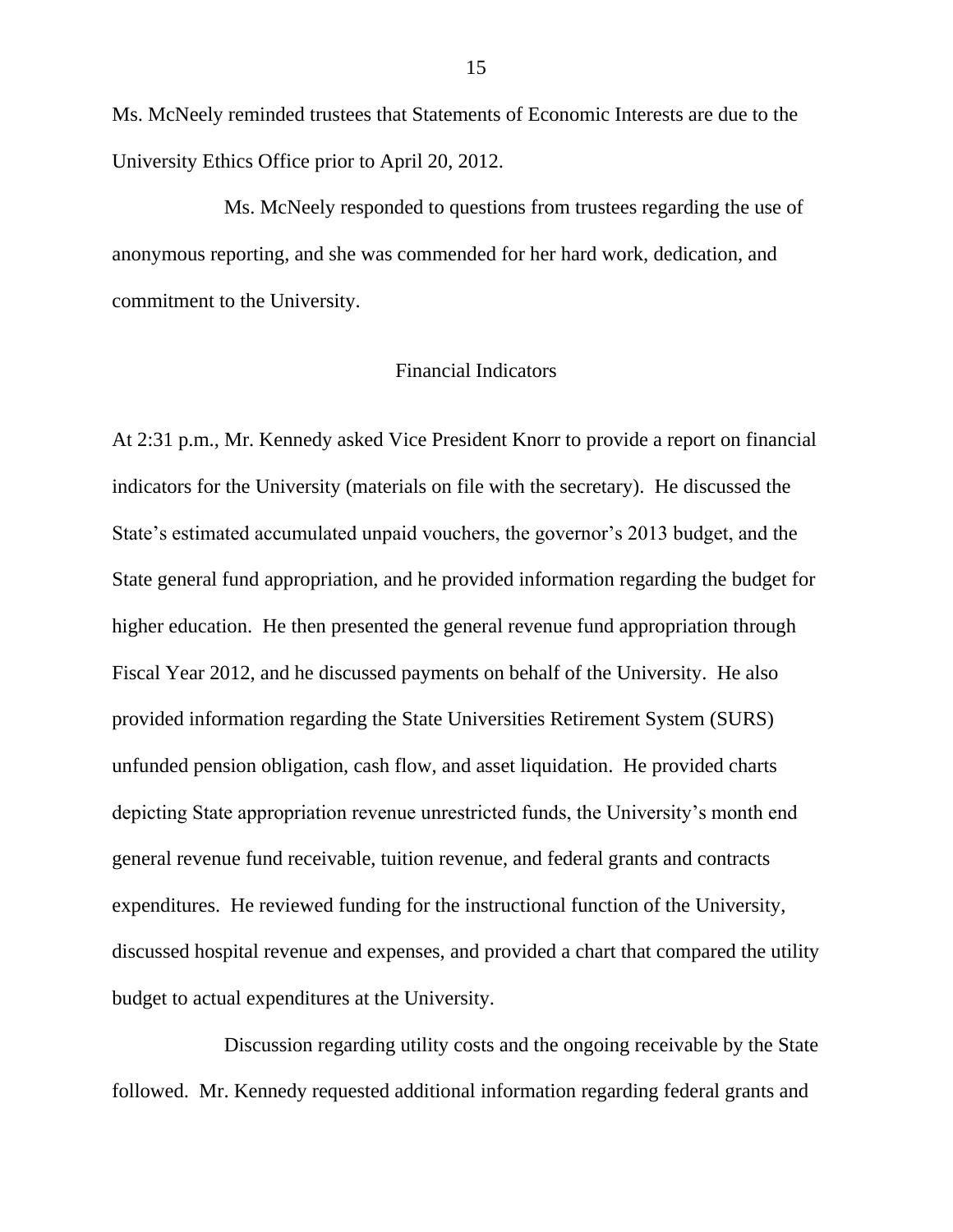contracts expenditures by campus and a historical view of funding for the instructional function of the University, which Mr. Knorr said he would provide after this meeting. The trustees also discussed potential funding models for the renovation of the hospital. The presentation and related discussion concluded at 2:56 p.m.

#### REPORT FROM THE UNIVERSITY OF ILLINOIS FOUNDATION

Next, Mr. Kennedy asked Dr. Sidney Micek, president of the University of Illinois Foundation, to provide a report. Dr. Micek discussed the Brilliant Futures campaign and announced that it surpassed its campaign goal, raising \$2.385 billion in gifts and pledges. He provided an update for the fundraising totals at each campus and said that the Chicago campus recently surpassed its goal due to a major anonymous gift, and stated that he will have the final fundraising totals for his next presentation to the Board. He thanked all the donors who helped makes the campaign a success, and he expressed appreciation to the staff at the Foundation and the University.

Dr. Micek then discussed the support for Access Illinois, an effort to increase funds for scholarships, and said the support has been strong. He concluded his report by telling a story demonstrating how gifts to the University can create a legacy that transcends lifetimes.

Brief discussion followed, and Mr. Kennedy thanked Dr. Micek for the report.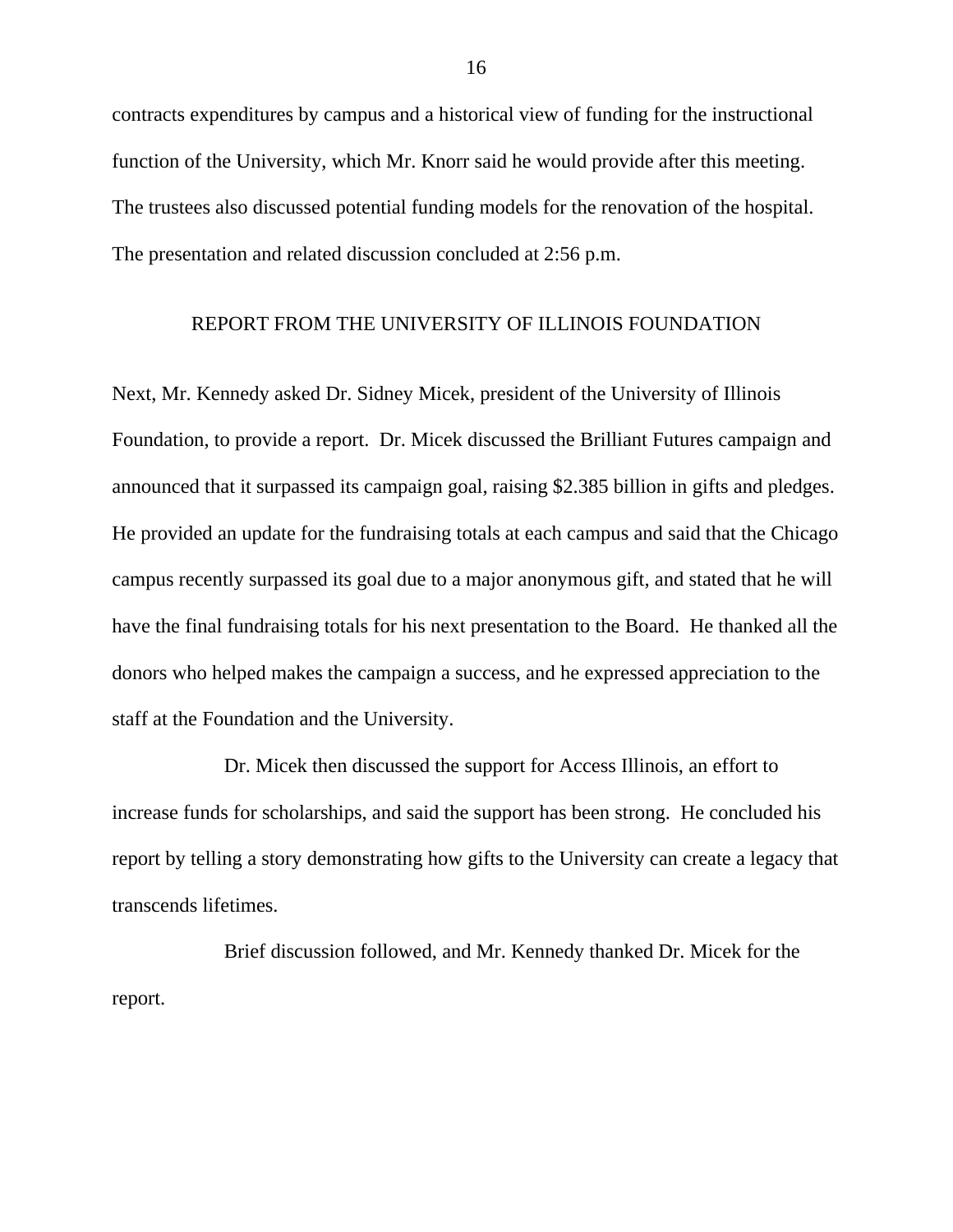REPORT FROM THE UNIVERSITY OF ILLINOIS ALUMNI ASSOCIATION

Next, Mr. Kennedy asked Mr. Loren Taylor, president of the University of Illinois Alumni Association, to provide a report (materials on file with the secretary). Mr. Taylor congratulated the University of Illinois Foundation on the success of the Brilliant Futures campaign. He discussed the Illinois Connections advocacy program and its involvement with several action alerts over the last five years, and he referred to the importance of mobilizing and sharing information. He then discussed the University of Illinois Alumni Network and provided examples of ways in which it connects alumni. Lastly, he briefly mentioned software that the Alumni Association is using as a tool to maintain better connections to alumni.

#### AGENDA

At 3:12 p.m., Mr. Kennedy announced that the agenda for this meeting would now be considered. Mr. Kennedy explained the items for which a voice vote of the Board is requested would be first, and that the secretary would read the titles of these items. He noted that several Board members had previously discussed concerns with President Hogan and other staff members regarding these items, and he said that he would welcome further discussion at this time. There was none.

By consensus, the Board agreed that one vote would be taken and considered the vote on each agenda item nos. 1 through 9 inclusive. The recommendations were individually discussed but acted upon at one time.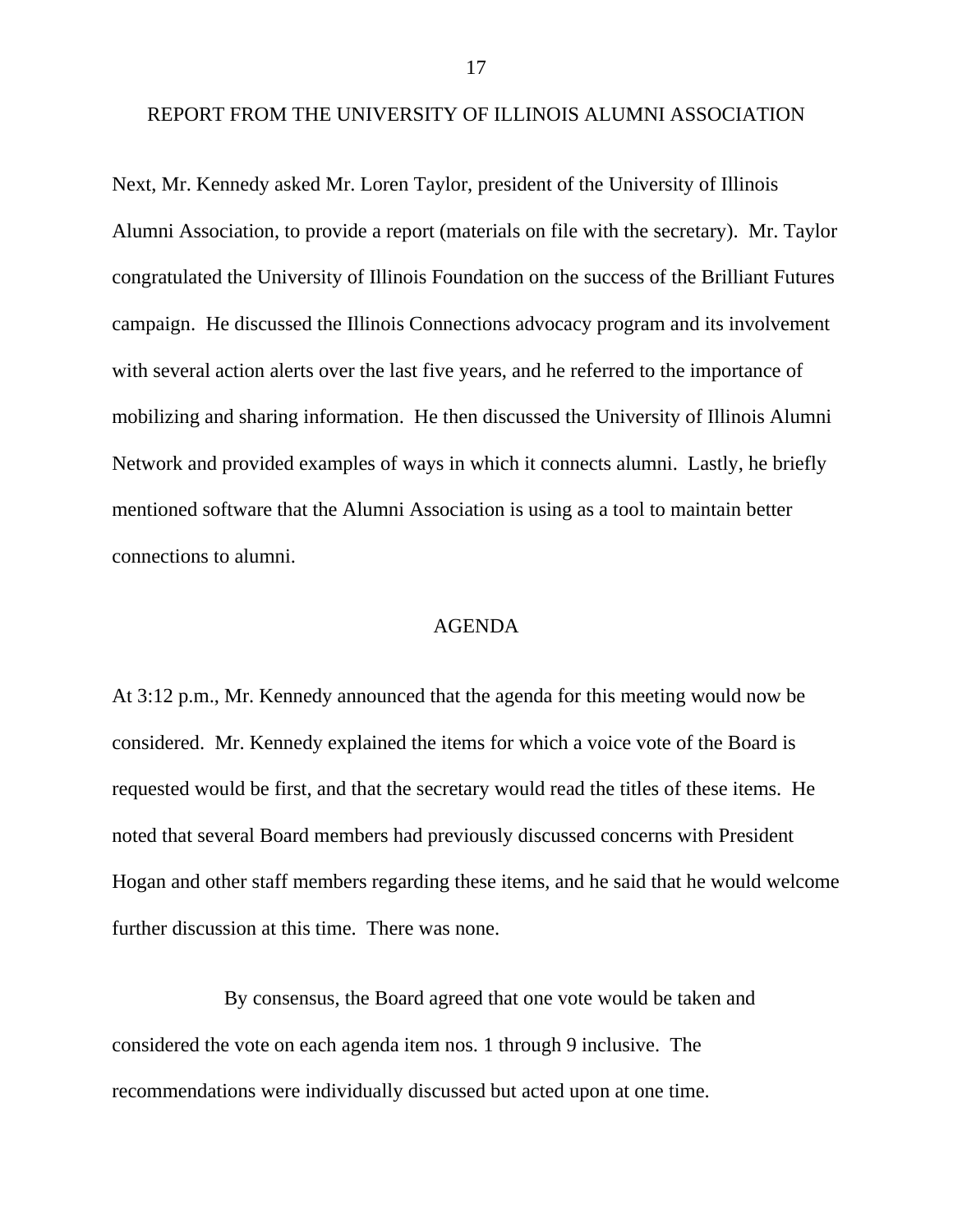(The record of Board action appears at the end of each item.)

Approve Minutes of Board of Trustees Meetings

(1) The Secretary presents for approval the minutes of the Board of Trustees meetings of January 18 and January 19, 2012.

On motion of Mr. Montgomery, seconded by Mr. Oliver, these minutes were approved.

## Award the Board of Trustees' Distinguished Service Medallion to Michèle M. Thompson

(2) On July 18, 1973, the Trustees Distinguished Service Medallion was created to recognize individuals whose contributions to the growth and development of the University of Illinois, through extraordinary service or benefaction, have been of unusual significance.

Today, the Board is proud and honored to add Michèle M. Thompson to our esteemed roster of medallion recipients.

Dr. Thompson served the University with distinction for more than three decades, and her unending integrity, grace, and loyalty advanced our richly deserved standing as a world leader in education, innovation, and service to society.

She began her distinguished University career in 1977 as Assistant Vice Chancellor for Academic Affairs, handling affirmative action concerns of faculty, staff, and students on the Urbana-Champaign campus. She later moved on to high-ranking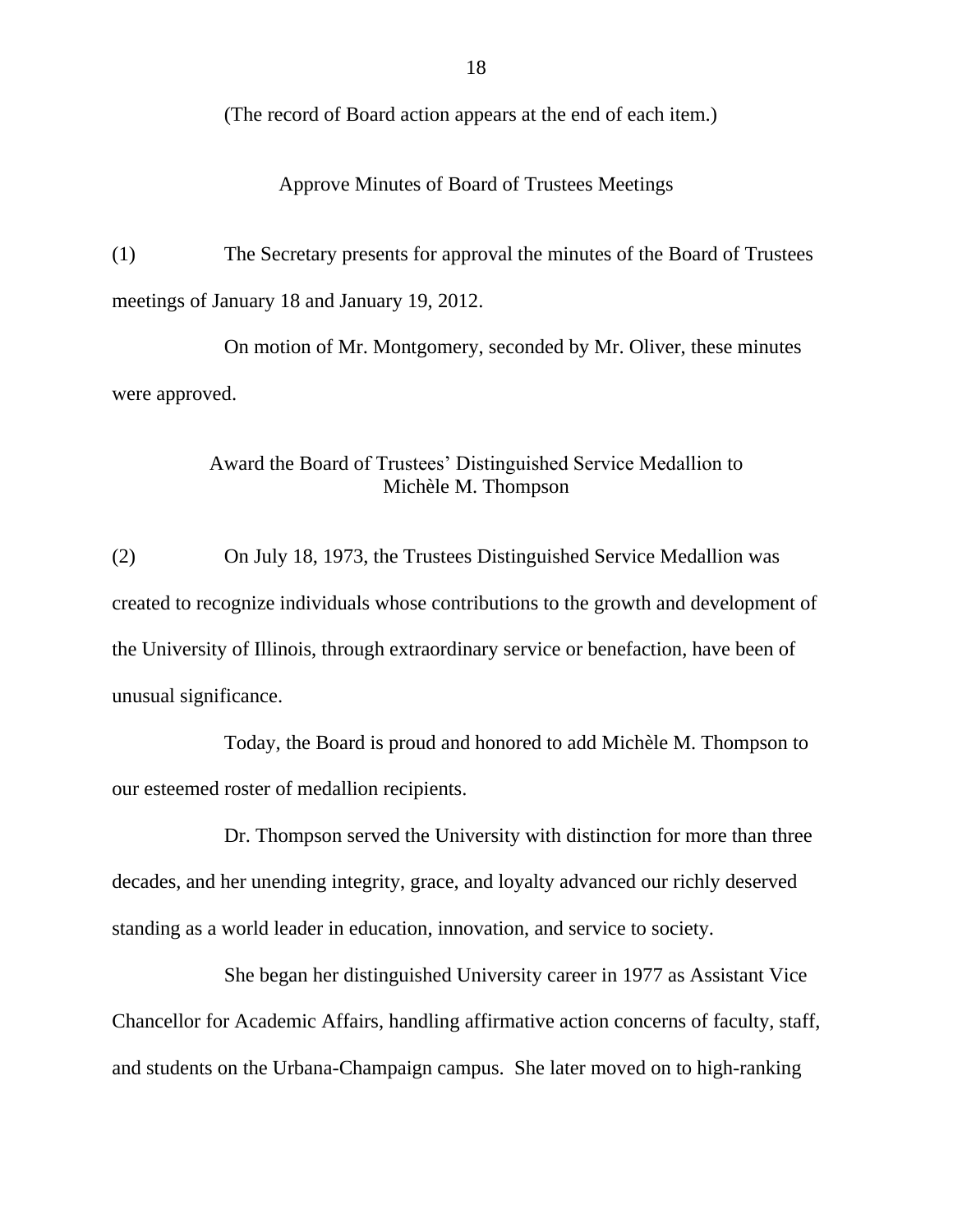positions in the Office of the President, with responsibilities that ranged from developing employment policies to critical initiatives such as long-range energy planning.

During those years, she played a key role in University history, serving as chief of staff for the committee that recommended consolidation of the University's two Chicago campuses – the Chicago Circle campus and the Medical Center campus. The merger was approved by the Board on November 19, 1981, and created the University of Illinois at Chicago, a world-class institution that continues to grow in enrollment, prestige, and academic and research excellence.

On August 21, 1990, Dr. Thompson began her appointment as Secretary of the Board of Trustees and of the University, and served until her retirement on January 31, 2012.

Dr. Thompson was keenly aware of her critical role as Secretary – supporting the Board and Administration in their governance of the University, interpreting Board policy to the public, acting as the University's official record keeper, and serving as an advisor to the President.

Her duties were as endless as the legions of people she served, a list that included four University Presidents, dozens of Trustees, and untold faculty, staff, students, and citizens who did business with the Board during her 21 years as Secretary.

Dr. Thompson made it look easy, tackling each task with remarkable skill, a tireless work ethic, a steady hand, and a gentle smile.

In gratitude for her invaluable contributions, the Board of Trustees takes great pride in presenting the Trustees' Distinguished Service Medallion to Michèle M.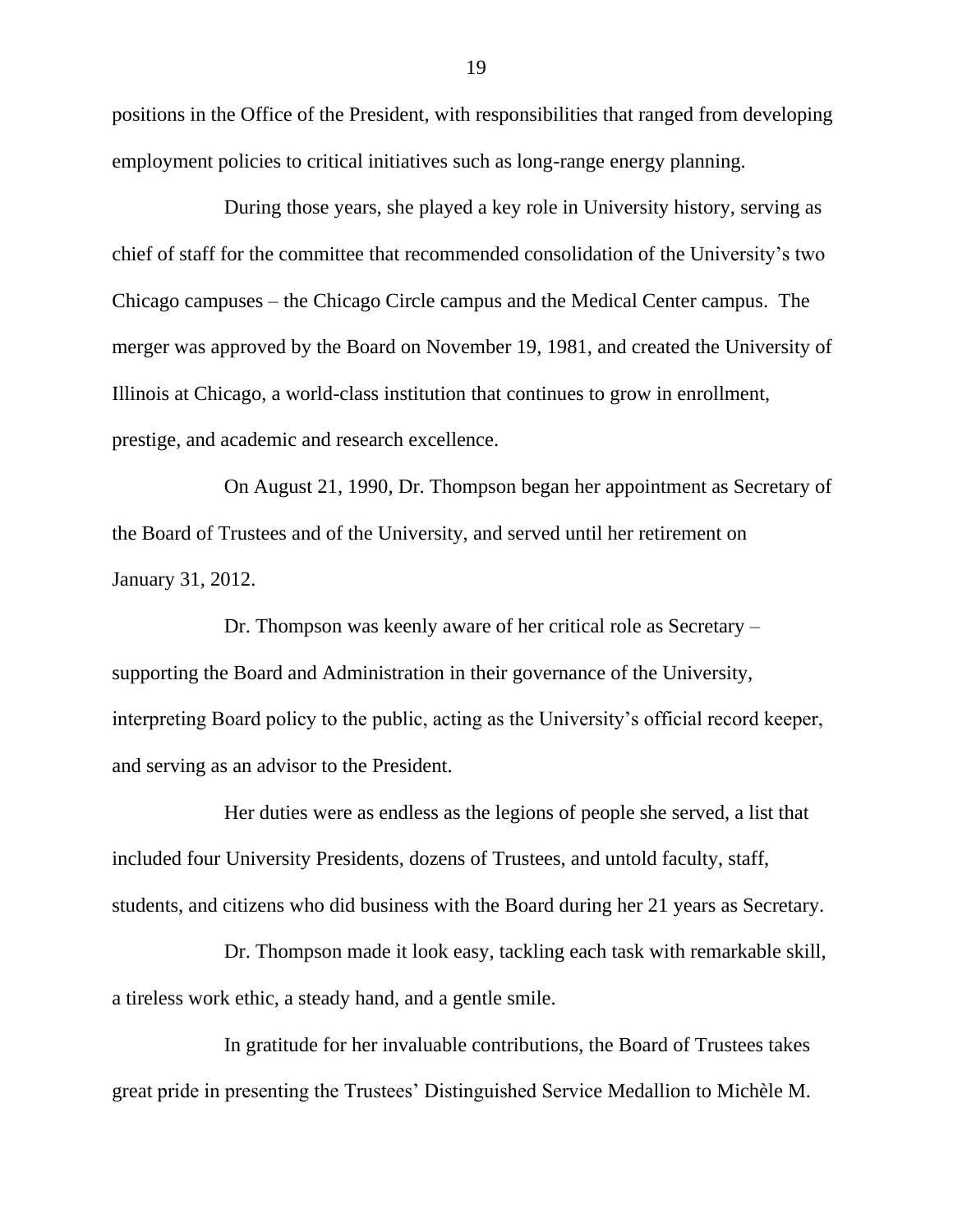Thompson, a dedicated, admired, and beloved member of the University of Illinois family.

On motion of Mr. Montgomery, seconded by Mr. Oliver, this recommendation was approved.

> Appoint Interim Dean, Graduate School of Library and Information Science, Urbana

(3) The Vice President, University of Illinois, and Chancellor, University of Illinois at Urbana-Champaign recommends the appointment of Allen H. Renear, presently Professor, Graduate School of Library and Information Science, on 100 percent time; and Professor of Philosophy, College of Liberal Arts and Sciences, on zero percent time, as Interim Dean of the Graduate School of Library and Information Science, nontenured, on an academic year service basis, on 100 percent time, at an annual salary of \$155,445, with an administrative increment of \$20,000 on a twelve-month service basis, beginning March 16, 2012. In addition, Dr. Renear will receive an amount equal to twoninths of his academic year base salary for a two month faculty appointment during Summer 2012 (\$34,543), for a total annual salary of \$209,988. He was appointed as Interim Dean Designate under the same conditions and salary arrangement effective February 16, 2012.

Dr. Renear will continue to hold the rank of Professor, Graduate School of Library and Information Science, on indefinite tenure, on an academic year service basis,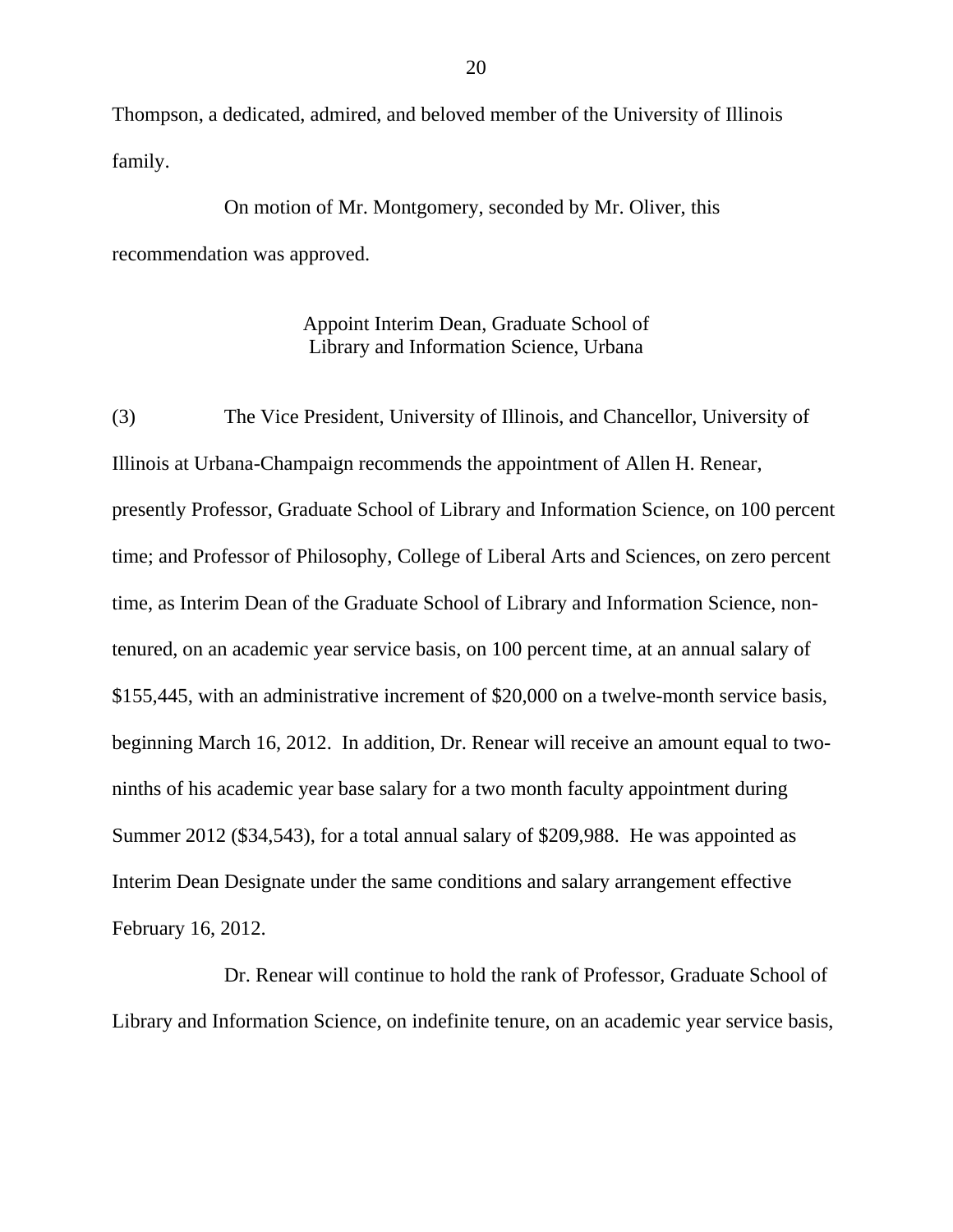on zero percent time (non-salaried); and Professor of Philosophy, non-tenured, on an academic year service basis, on zero percent time (non-salaried).

He succeeds Dean John M. Unsworth, who has served in the role since August 2003 and who is ending full-time service to the University.

The Board action recommended in this item complies in all material respects with applicable State and federal laws, University of Illinois *Statutes, The General Rules Concerning University Organization and Procedure*, and Board of Trustees policies and directives.

This recommendation was forwarded from the Interim Vice Chancellor for

Academic Affairs, based on consultation with the executive committee of the School.

The Vice President for Academic Affairs concurs.

The President of the University recommends approval.

On motion of Mr. Montgomery, seconded by Mr. Oliver, this appointment was approved.

> Appointments to the Faculty, Administrative/Professional Staff, and Intercollegiate Athletic Staff

#### **Appointments to the Faculty**

(4) According to State statute, the student trustee will not vote on those items marked with an asterisk.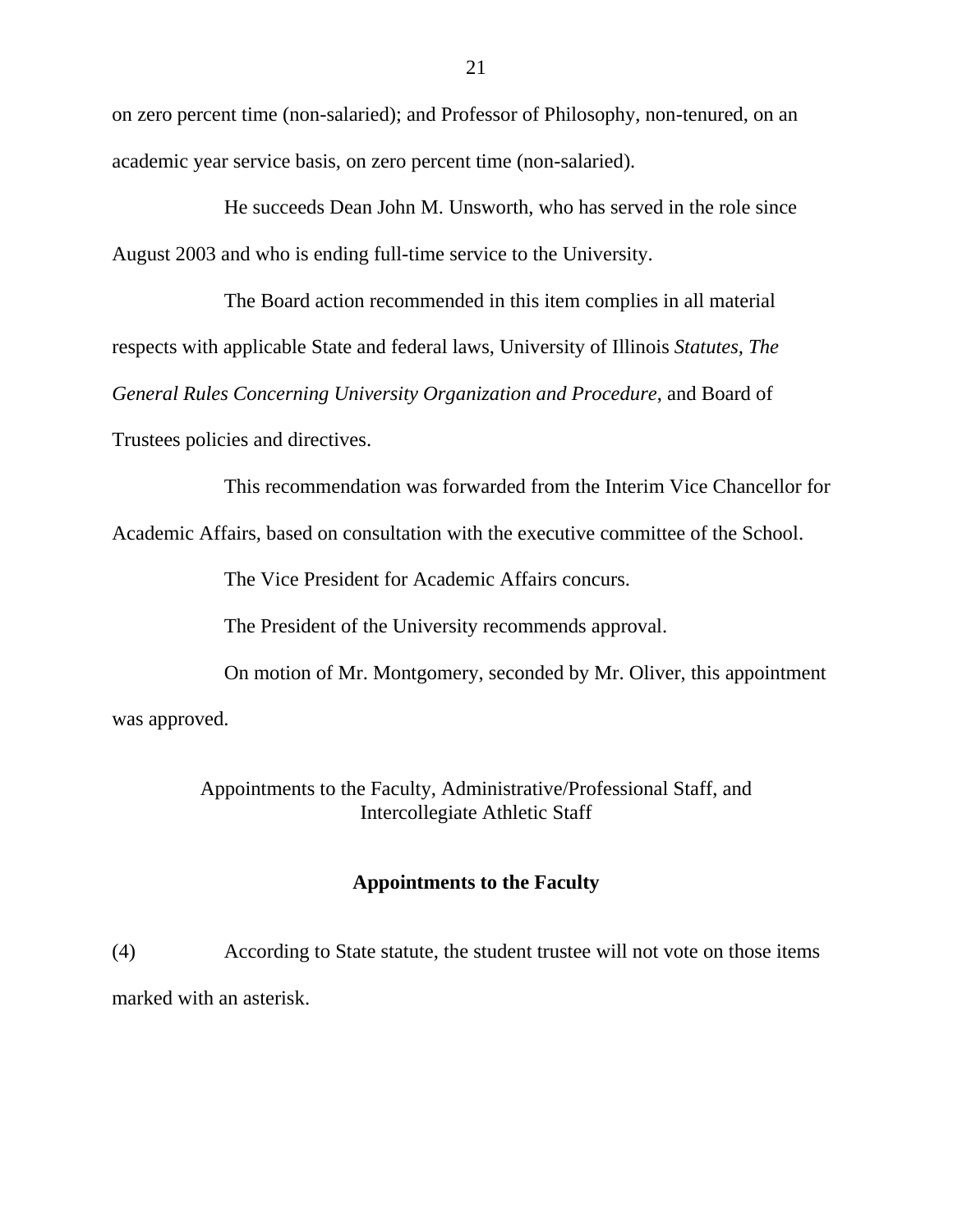The following new appointments to the faculty at the rank of assistant

professor and above, and certain administrative positions, have been approved since the

previous meeting of the Board of Trustees and are now presented for your confirmation.

The Board action recommended in this item complies in all material

respects with applicable State and federal laws, University of Illinois *Statutes*,

*The General Rules Concerning University Organization and Procedure*, and Board of

Trustees policies and directives.

### Urbana

## *College of Business*

**Timothy David Bauer**, Assistant Professor of Accountancy, probationary faculty on initial/partial term appointment, on an academic year service basis, on 100 percent time, at an annual salary of \$180,000, beginning December 16, 2011.

**Mathias Kronlund**, Assistant Professor of Finance, probationary faculty on initial/partial term appointment, on an academic year service basis, on 100 percent time, at an annual salary of \$190,000, beginning December 16, 2011.

## *College of Engineering*

**Ann Catrina Bryce**, Professor of Electrical and Computer Engineering, on initial/partial term appointment, on an academic year service basis, on 100 percent time, at an annual salary of \$125,000, beginning January 3, 2012; and continuing as Q probationary faculty for three years beginning August 16, 2012.

**John Michael Dallesasse**, Associate Professor of Electrical and Computer Engineering, probationary faculty on initial/partial term appointment, on an academic year service basis, on 100 percent time, at an annual salary of \$125,000, beginning January 1, 2012; and continuing as Q probationary faculty for four years beginning August 16, 2012.

\***Paolo Gardoni**, Associate Professor of Civil and Environmental Engineering, on indefinite tenure, on an academic year service basis, on 100 percent time, at an annual salary of \$120,000, beginning January 16, 2012.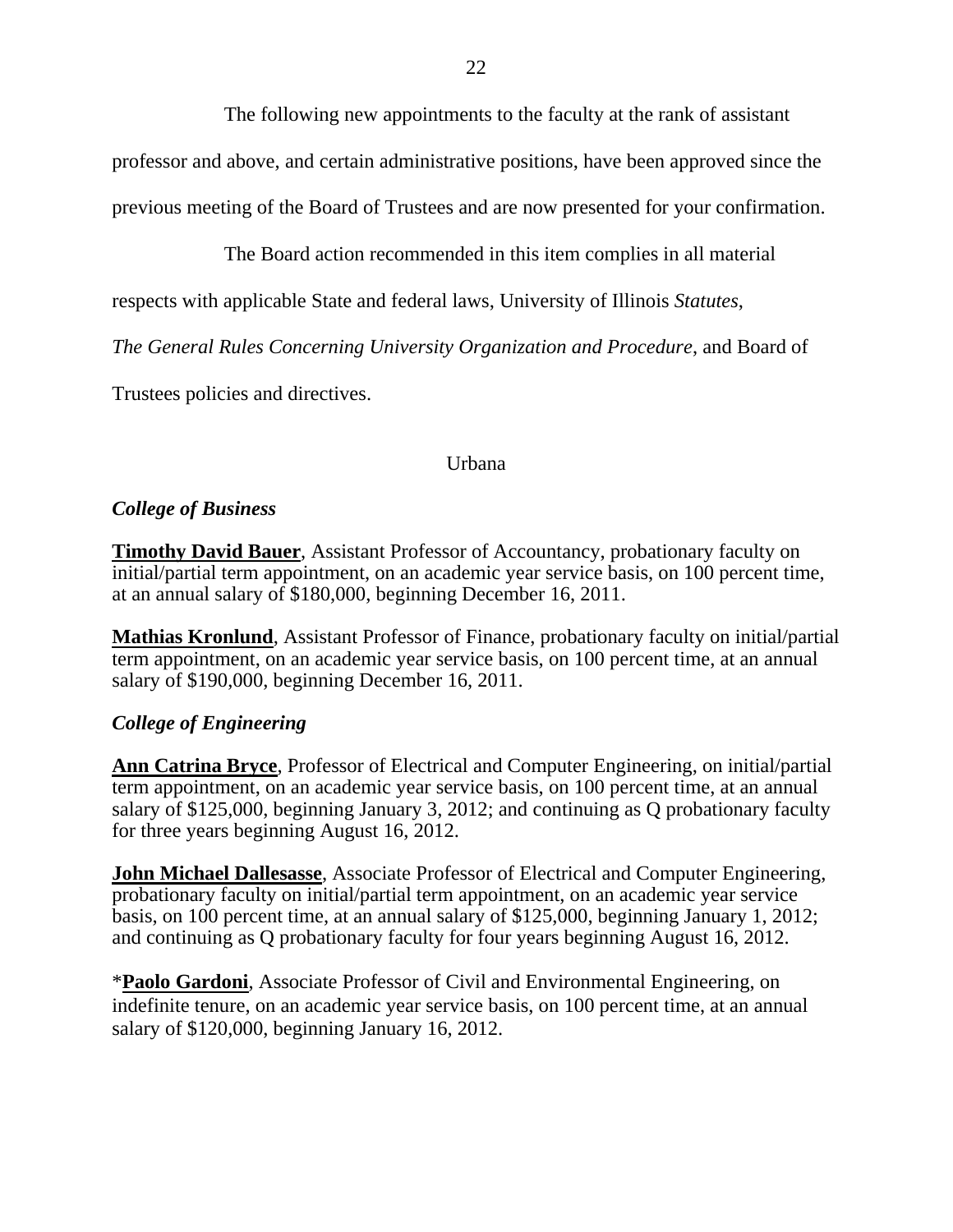**Jeremy S. Guest**, Assistant Professor of Civil and Environmental Engineering, probationary faculty on initial/partial term appointment, on an academic year service basis, on 100 percent time, at an annual salary of \$85,000, beginning December 16, 2011.

**Alexander Olshevsky**, Assistant Professor of Industrial and Enterprise Systems Engineering, probationary faculty on initial/partial term appointment, on an academic year service basis, on 100 percent time, at an annual salary of \$85,000, beginning January 5, 2012.

**Robert Pilawa**, Assistant Professor of Electrical and Computer Engineering, probationary faculty on initial/partial term appointment, on an academic year service basis, on 100 percent time, at an annual salary of \$90,000, beginning January 1, 2012.

**Cassandra J. Rutherford**, Assistant Professor of Civil and Environmental Engineering, probationary faculty on initial/partial term appointment, on an academic year service basis, on 100 percent time, at an annual salary of \$87,000, beginning December 16, 2011.

**Liang Yang**, Assistant Professor of Physics, probationary faculty on initial/partial term appointment, on an academic year service basis, on 100 percent time, at an annual salary of \$87,500, beginning January 16, 2012.

### *Graduate School of Library and Information Sciences*

**Jana Diesner**, Assistant Professor, Graduate School of Library and Information Science, probationary faculty on initial/partial term appointment, on an academic year service basis, on 100 percent time, at an annual salary of \$78,000, beginning January 16, 2012.

### *College of Liberal Arts and Sciences*

**Zachary A. Cheviron**, Assistant Professor of Animal Biology, probationary faculty on initial/partial term appointment, on an academic year service basis, on 100 percent time, at an annual salary of \$68,000, beginning January 16, 2012.

**Steven Andrew Culpepper**, Assistant Professor of Statistics, probationary faculty on initial/partial term appointment, on an academic year service basis, on 100 percent time, at an annual salary of \$78,000, beginning January 1, 2012.

**Christine Taitano DeLisle**, Assistant Professor, American Indian Studies Program, probationary faculty on initial/partial term appointment, on an academic year service basis, on 75 percent time, at an annual salary of \$48,750, beginning January 1, 2012; and Assistant Professor, Gender and Women's Studies Program, probationary faculty on initial/partial term appointment, on an academic year service basis, on 25 percent time, at an annual salary of \$16,250, beginning January 1, 2012, for a total salary of \$65,000.

**Jonathan Greenberg**, Assistant Professor of Geography, School of Earth, Society, and Environment, probationary faculty on initial/partial term appointment, on an academic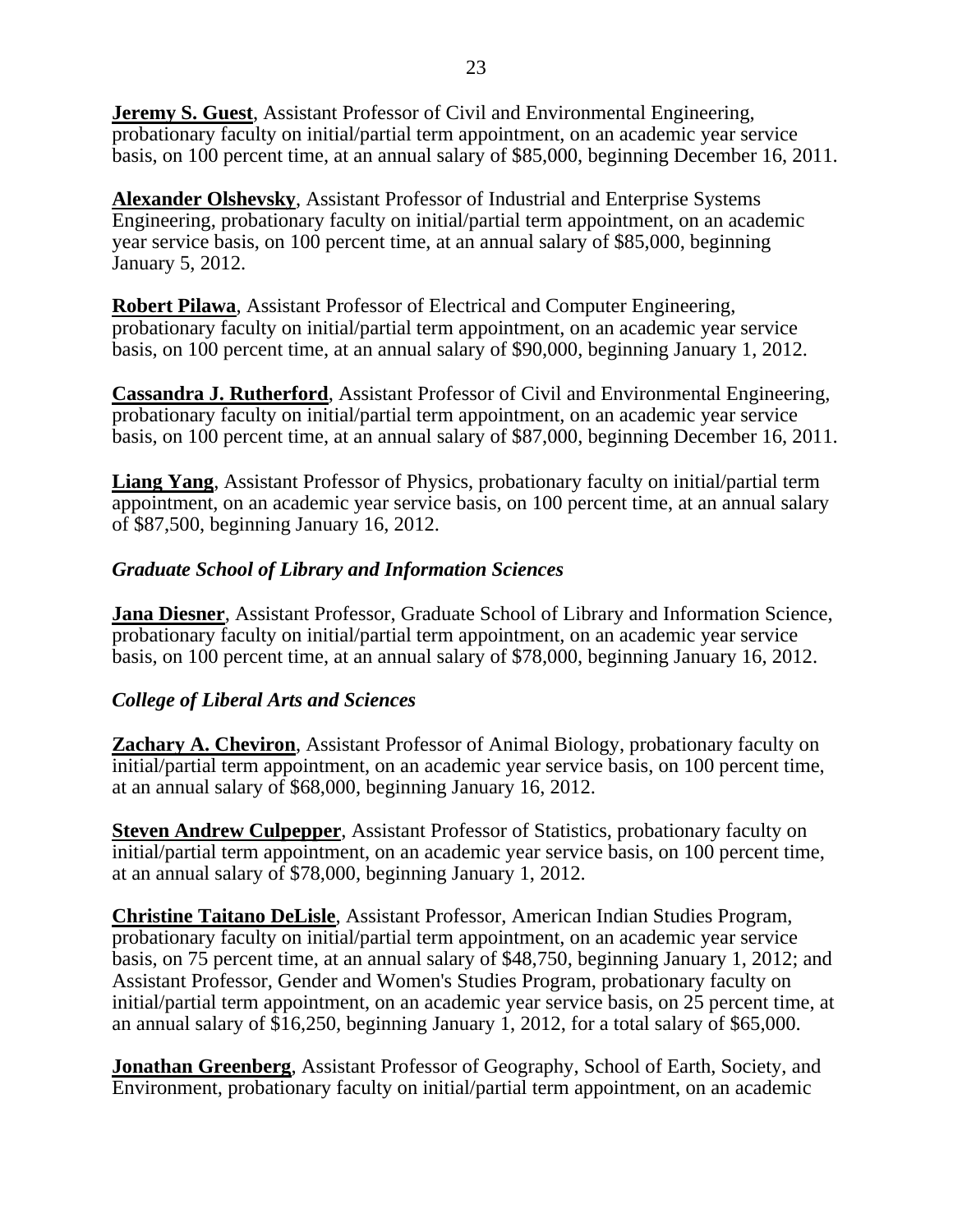year service basis, on 100 percent time, at an annual salary of \$71,000, beginning January 1, 2012.

**Caroline Hyo Jung Yang**, Assistant Professor, Asian American Studies Program, probationary faculty on initial/partial term appointment, on an academic year service basis, on 100 percent time, at an annual salary of \$61,500, beginning January 1, 2012.

## *Emeriti Appointments*

- **John B. Braden**, Professor Emeritus of Agricultural and Consumer Economics, January 1, 2012
- **Mary Kathleen Buetow**, Clinical Professor Emerita of Pediatrics, College of Medicine at Urbana-Champaign, September 1, 2009

**Arthur L. DeVries**, Professor Emeritus of Animal Biology, May 31, 2011

**Charles G. Miller**, Professor Emeritus of Microbiology, February 1, 2012

**Ditlev Monrad**, Professor Emeritus of Statistics, January 1, 2012

**Steven T. Sonka**, Professor Emeritus of Agricultural and Consumer Economics, August 1, 2011

**Benjamin W. Wah**, Professor Emeritus of Electrical and Computer Engineering, January 1, 2012

## *Out-of-Cycle Promotion*

Promotion in Academic Rank and Change in Tenure:

**James F. Hahn**, from Assistant Professor of Library Administration, University Library, to the rank of Associate Professor of Library Administration, on indefinite tenure, effective March 16, 2012

## *Retiree hired permanently via an open search*

**Glen L. Whitmer**, Coordinator of Finance and Administrative Affairs, Office of Undergraduate Admissions, non-tenured, on a twelve-month service basis, on 40 percent time, at an annual salary of \$33,000, beginning March 16, 2012.

Mr. Whitmer retired as Director of Budget and Human Resources, Campus Information Technologies and Educational Services in 2009.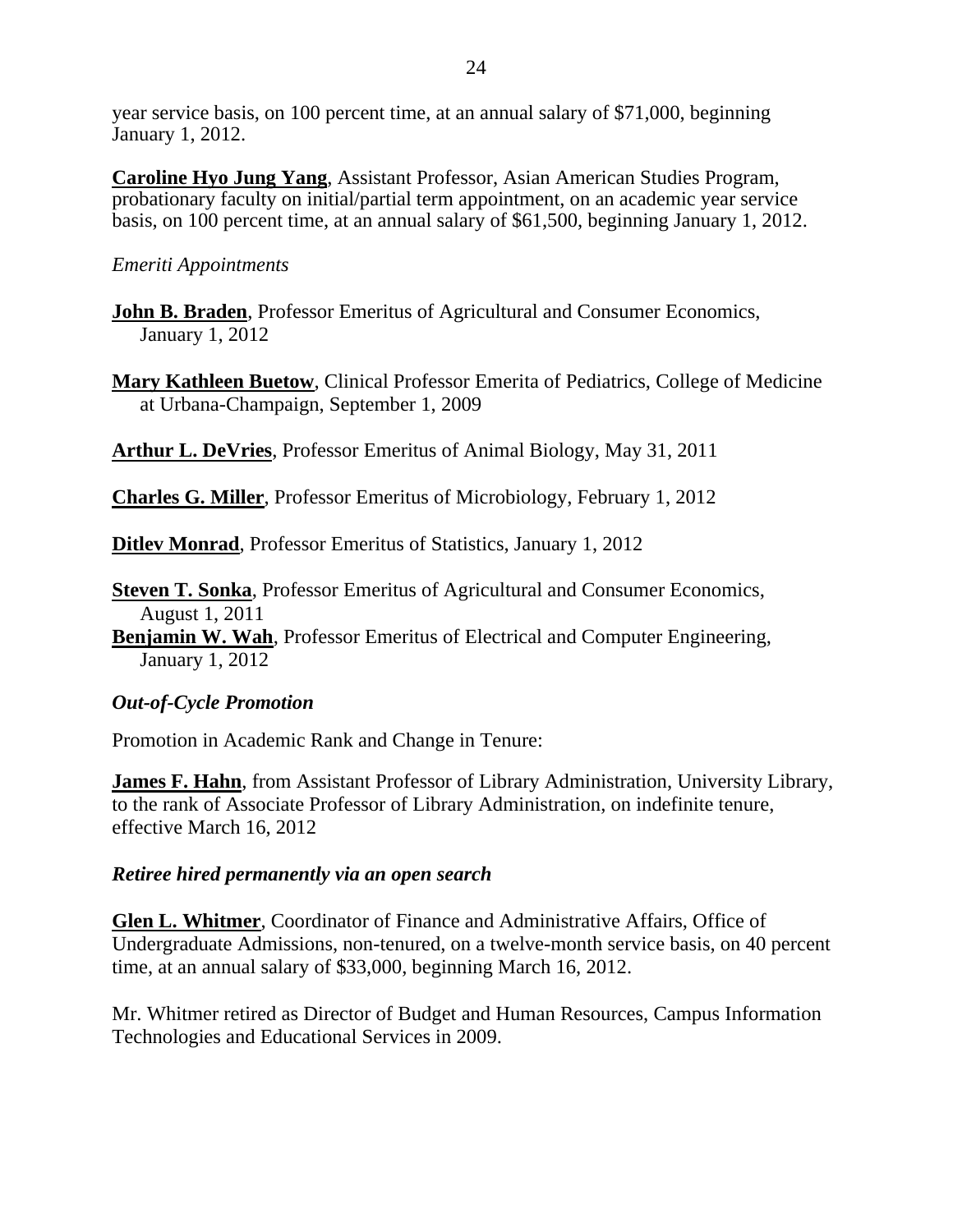### Chicago

## *College of Engineering*

**Junxia Shi**, Assistant Professor of Electrical and Computer Engineering, probationary faculty on initial/partial term appointment, on an academic year service basis, on 100 percent time, at an annual salary of \$88,000, beginning January 1, 2012.

## *College of Medicine at Chicago*

**Yoon Soo Park**, Assistant Professor of Medical Education, College of Medicine at Chicago, probationary faculty on initial/partial term appointment, on a twelve-month service basis, on 100 percent time, at an annual salary of \$69,500, beginning January 16, 2012.

## *School of Public Health*

\***Lisa M. Powell**, Professor, Division of Health Policy and Administration, School of Public Health, on indefinite tenure, on an academic year service basis, on 60 percent time, at an annual salary of \$98,400, beginning August 16, 2012; and Research Professor, Institute for Health Research and Policy, School of Public Health, non-tenured, on an academic year service basis, on 40 percent time, at an annual salary of \$65,600, beginning August 16, 2012, for a total salary of \$164,000.

**Ronald Coady Wing**, Assistant Professor, Division of Health Policy and Administration, School of Public Health, probationary faculty on tenure track year one, on an academic year service basis, on 65 percent time, at an annual salary of \$58,500, beginning January 9, 2012; and Research Assistant Professor, Division of Health Policy and Administration, School of Public Health, non-tenured, on an academic year service basis, on 35 percent time, at an annual salary of \$31,500, beginning January 9, 2012, for a total salary of \$90,000.

## *Emeriti Appointments*

- **Sandy C. Burgener**, Associate Professor Emerita of Biobehavioral Health Science, August 16, 2011
- **Ervin G. Erdoes**, Professor Emeritus of Pharmacology, College of Medicine at Chicago, January 1, 2006
- **John G. Halvorsen**, Thomas and Ellen Foster Professor Emeritus of Family and Community Medicine, College of Medicine at Chicago, July 1, 2011
- **Ovidio A. De Leon**, Professor Emeritus of Psychiatry, College of Medicine at Chicago, November 16, 2010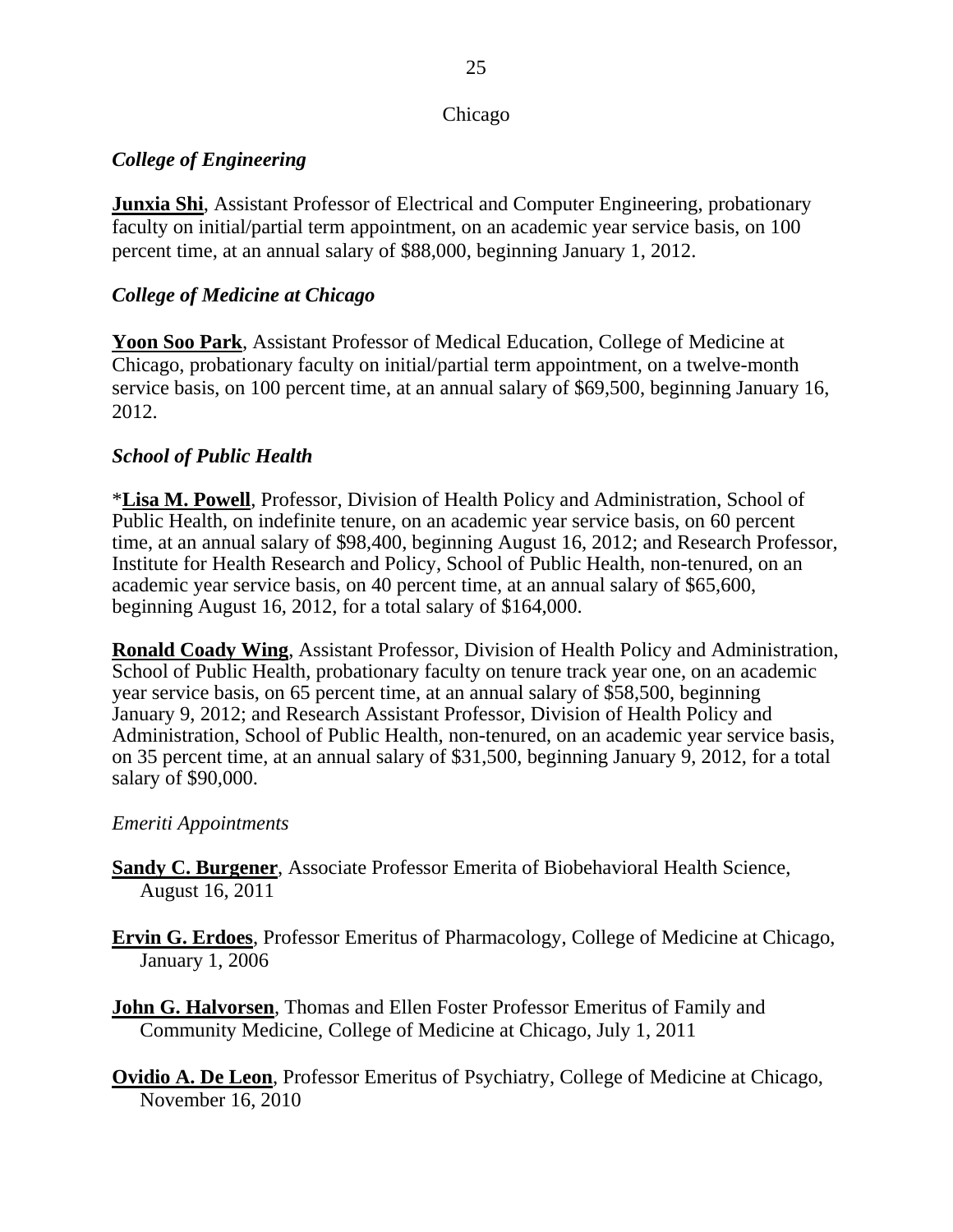**Shigehiro Nakajima**, Professor Emeritus of Pharmacology, College of Medicine at Chicago, July 16, 2011

**Yasuko Nakajima**, Professor Emerita of Anatomy and Cell Biology, College of Medicine at Chicago, July 1, 2011

## Springfield

## *College of Liberal Arts and Sciences*

**Lucas John Vespa**, Assistant Professor of Computer Science, probationary faculty on initial/partial term appointment, on an academic service basis, on 100 percent time, at an annual salary of \$69,000, beginning January 16, 2012.

### *College of Public Affairs and Administration*

**Dorine J. Brand**, Assistant Professor of Public Health, probationary faculty on initial/partial term appointment, on an academic service basis, on 100 percent time, at an annual salary of \$59,000, beginning February 1, 2012.

### **Administrative/Professional Appointments**

### Urbana-Champaign

**Michael J. Andrechak**, Vice Provost for Budget and Resource Planning, Office of the Vice Chancellor for Academic Affairs and Provost, Urbana-Champaign, non-tenured, on a twelve-month service basis, on 55 percent time, at an annual salary of \$126,500, beginning March 16, 2012; and continuing as Associate Chancellor, Office of the Chancellor, Urbana-Champaign, non-tenured, on a twelve-month service basis, on 45 percent time, at an annual salary of \$103,500, effective January 16, 2012, for a total salary of \$230,000.

### Chicago

**Victor C. Agoo**, Director, Patient Care Services, University of Illinois Hospital & Health Sciences System, Chicago, non-tenured, on a twelve-month service basis, on 100 percent time, at an annual salary of \$122,500, beginning March 19, 2012.

**Effie F. Economopoulos**, Director, IS Planning and Development, PMO, University of Illinois Hospital & Health Sciences System, Chicago, non-tenured, on a twelve-month service basis, on 100 percent time, at an annual salary of \$140,000, beginning March 19, 2012.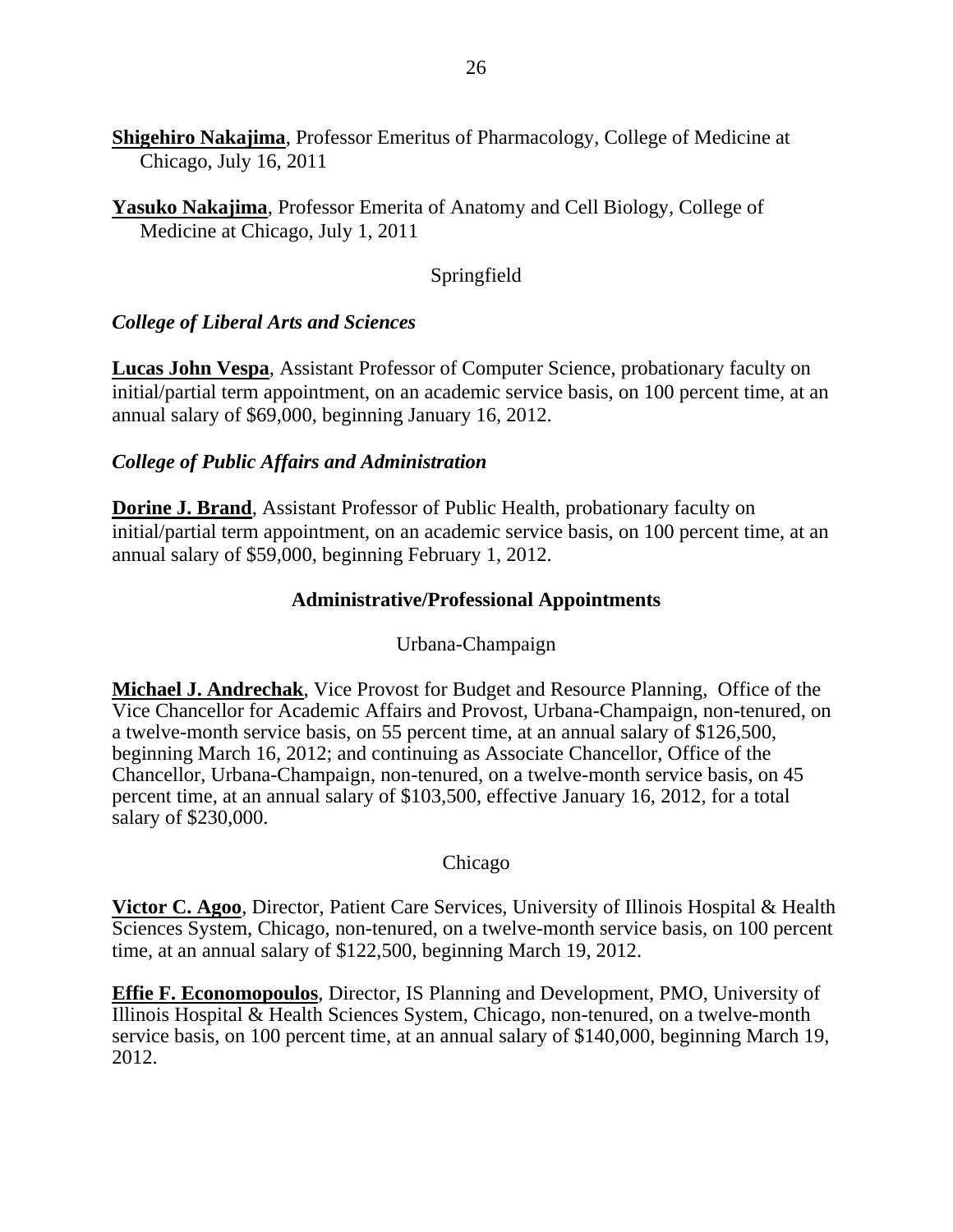**Kathleen M. Engstrom**, Director of Administrative Operations, Department of Physiology and Biophysics, College of Medicine at Chicago, non-tenured, on a twelvemonth service basis, on 100 percent time, at an annual salary of \$95,000, beginning March 16, 2011. Ms. Engstrom will continue to serve as Assistant to the Head, Department of Microbiology and Immunology, College of Medicine at Chicago, nontenured, on a twelve-month service basis, with an administrative increment of \$16,000, effective January 1, 2012, for a total salary of \$111,000.

**Thomas B. Golemon**, Chair of the Department of Family and Community Medicine, College of Medicine at Peoria, non-tenured, on a twelve-month service, basis, with an administrative increment of \$60,000, beginning March 16, 2012; and continuing as Professor of Clinical Family Practice, Department of Family and Community Medicine, College of Medicine at Peoria, non-tenured, on a twelve-month service basis, on 67 percent time, at an annual salary of \$127,500, effective August 16, 2011; and Physician Surgeon in Family and Community Medicine, College of Medicine at Peoria, nontenured, on a twelve-month service basis, on 33 percent time, at an annual salary of \$62,500, effective August 16, 2011, for a total salary of \$250,000. Dr. Golemon was appointed to serve as Interim Chair of the Department of Family and Community Medicine under the same conditions and salary arrangement beginning July 1, 2011.

**Patricia Kemerley, Director of Transplant Services, University of Illinois Hospital &** Health Sciences System, Chicago, non-tenured, on a twelve-month service basis, on 100 percent time, at an annual salary of \$130,000, beginning March 19, 2012.

**Anthony S. Laden**, Chair of the Department of Philosophy, College of Liberal Arts and Sciences, Chicago, non-tenured, on an academic year service basis, with an administrative increment of \$12,000, beginning August 16, 2012. Dr. Laden will continue to hold the rank of Professor of Philosophy, College of Liberal Arts and Sciences, on indefinite tenure, on an academic year service basis, on 100 percent time, at an annual salary of \$97,272, beginning August 16, 2012, for a total salary of \$109,272.

**Rebecca Mischak**, Director, Physician Practice, University Health Services, University of Illinois Hospital & Health Sciences System, Chicago, non-tenured, on a twelve-month service basis, on 100 percent time, at an annual salary of \$120,000, beginning March 19, 2012. Ms. Mischak was appointed to serve as Visiting Director, Physician Practice under the same conditions and salary arrangement beginning January 1, 2012.

**Howard Wial**, Executive Director, Center for Urban Economic Development, College of Urban Planning and Public Affairs, Chicago, non-tenured, on a twelve-month service basis, on 100 percent time, at an annual salary of \$145,000, beginning June 1, 2012; and Research Associate Professor, Center for Urban Economic Development, College of Urban Planning and Public Affairs, non-tenured, on a twelve-month service basis, on zero percent time, non-salaried, beginning June 1, 2012, for a total salary of \$145,000.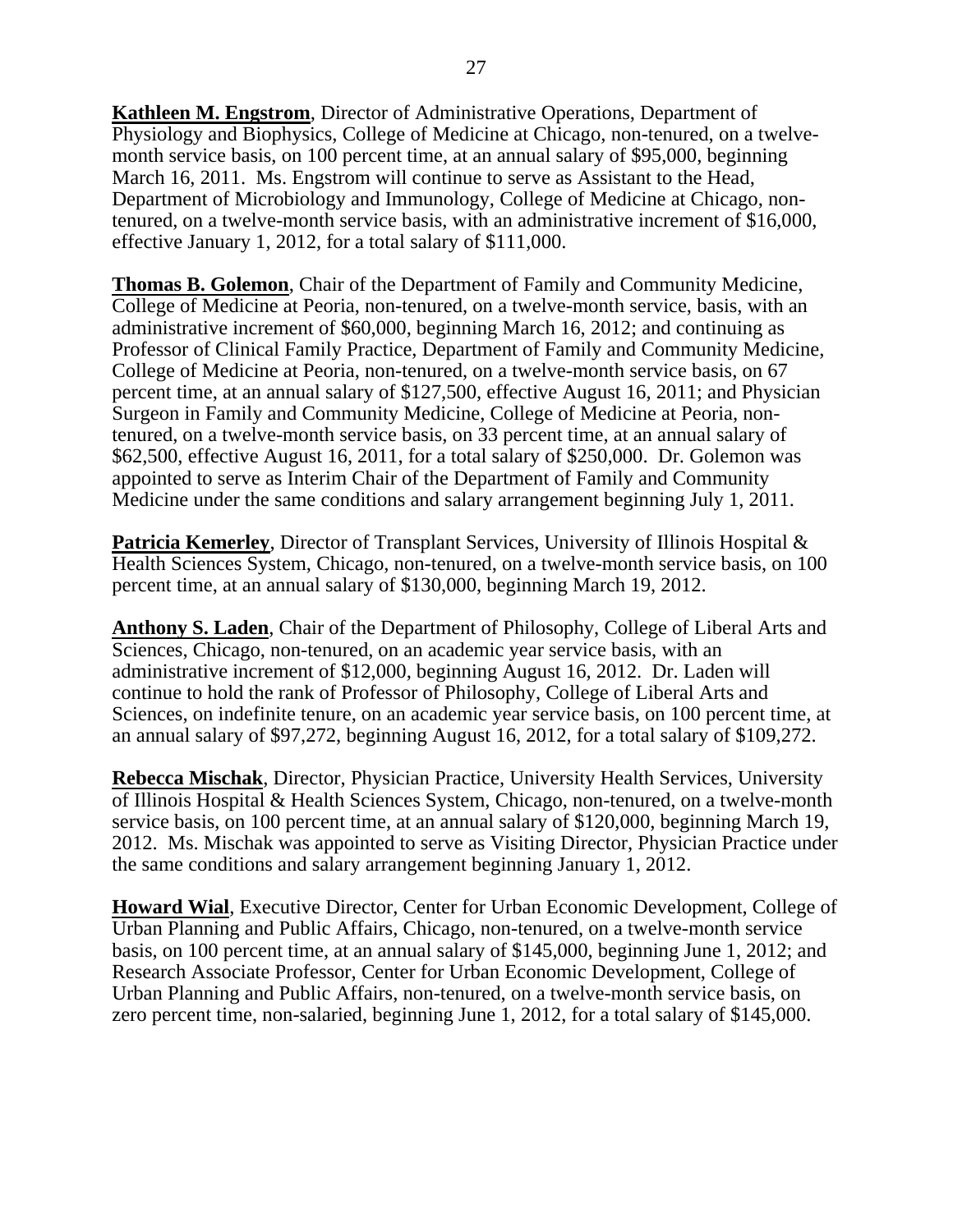## University Administration

**Janet Kay Milbrandt**, Purchasing Director, Office of Business and Financial Services, University Administration, non-tenured, on a twelve-month service basis, on 100 percent time, at an annual salary of \$140,000, beginning March 19, 2012. Ms. Milbrandt was appointed to serve as Interim Director of Purchasing under the same conditions and salary arrangement beginning February 16, 2012.

**Rebecca Zehr Moyer**, Assistant Controller, Department of University Accounting and Financial Reporting, Office of Business and Financial Services, University Administration, non-tenured, on a twelve-month service basis, on 100 percent time, at an annual salary of \$115,000, beginning April 16, 2012.

**Vanessa Peoples**, Executive Director and Assistant Chief Business Officer, Office of Business and Financial Services, University Administration, non-tenured, on a twelvemonth service basis, on 100 percent time, at an annual salary of \$176,500, beginning March 16, 2012.

**Brent Rasmus**, Director of University Accounting Services, Department of University Accounting and Financial Reporting, Office of Business and Financial Services, University Administration, non-tenured, on a twelve-month service basis, on 100 percent time, at an annual salary of \$100,000, beginning April 16, 2012.

## **Intercollegiate Athletic Staff**

Urbana-Champaign

**Timothy S. Banks**, Assistant Varsity Coach, Football, Division of Intercollegiate Athletics, Urbana-Champaign, non-tenured, with a multi-year agreement, on 100 percent time, at an annual salary of \$250,000, beginning February 1, 2012, through January 31, 2014. In addition, Coach will receive an annual increment of \$150,000 for television, radio, educational, public relations, and promotional activities, beginning February 1, 2012, for a total annual salary of \$400,000. A performance review will be held in January of each contract year to determine any compensation increases after January 31, 2013.

**Christopher T. Beatty**, Assistant Varsity Coach, Football, Division of Intercollegiate Athletics, Urbana-Champaign, non-tenured, with a multi-year agreement, on 100 percent time, at an annual salary of \$250,000, beginning February 1, 2012, through January 31, 2014. In addition, Coach will receive an annual increment of \$150,000 for television, radio, educational, public relations, and promotional activities, beginning February 1, 2012, for a total annual salary of \$400,000. A performance review will be held in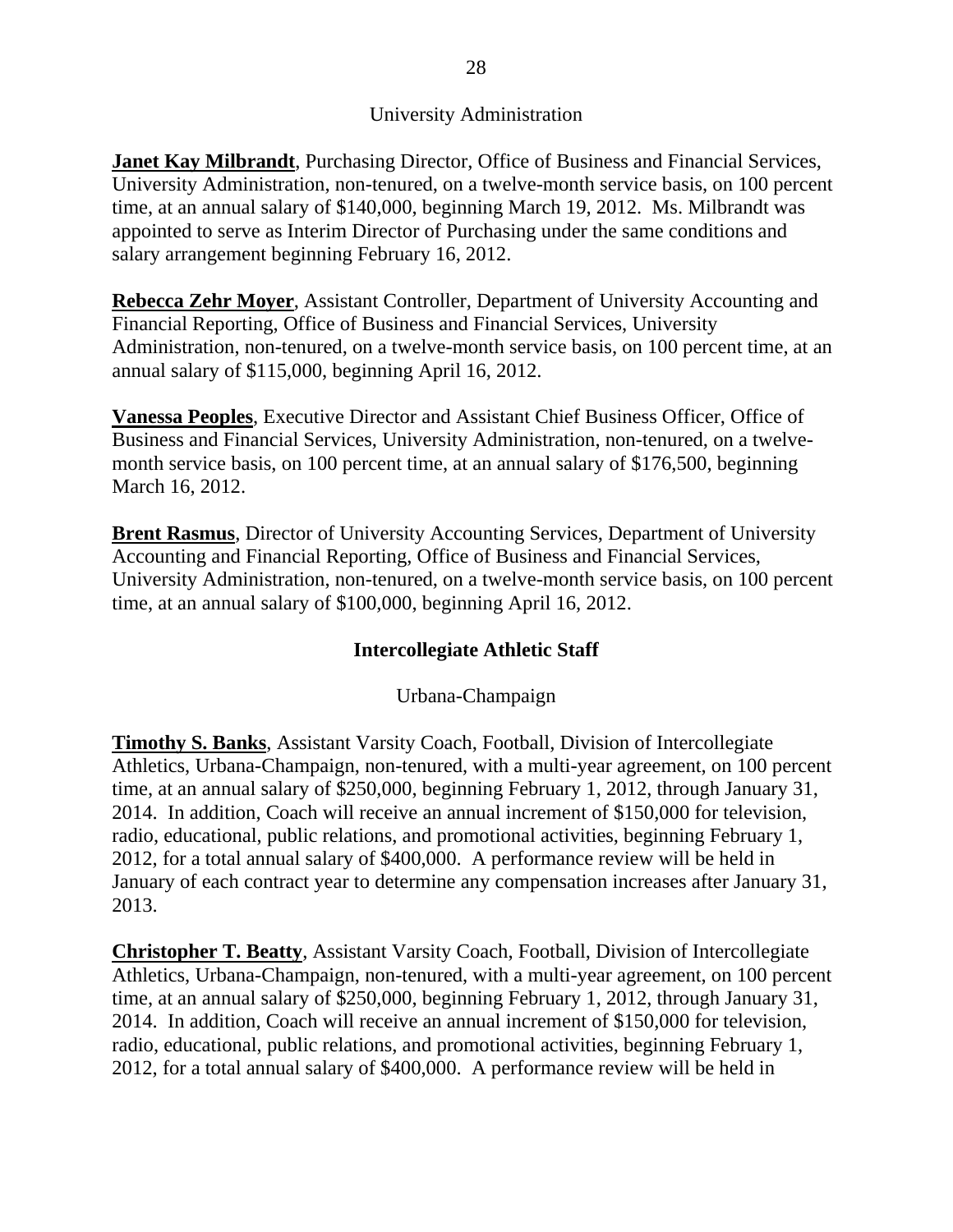January of each contract year to determine any compensation increases after January 31, 2013.

**Lucas Jason Butkus**, Assistant Varsity Coach, Football, Division of Intercollegiate Athletics, Urbana-Champaign, non-tenured, with a multi-year agreement, on 100 percent time, at an annual salary of \$200,000, beginning February 1, 2012, through January 31, 2014. A performance review will be held in January of each contract year to determine any compensation increases after January 31, 2013.

**Steven A. Clinkscale**, Assistant Varsity Coach, Football, Division of Intercollegiate Athletics, Urbana-Champaign, non-tenured, with a multi-year agreement, on 100 percent time, at an annual salary of \$150,000, beginning February 1, 2012, through January 31, 2014. A performance review will be held in January of each contract year to determine any compensation increases after January 31, 2013.

**Keith L. Gilmore**, Assistant Varsity Coach, Football, Division of Intercollegiate Athletics, Urbana-Champaign, non-tenured, with a multi-year agreement, on 100 percent time, at an annual salary of \$200,000, beginning February 1, 2012, through January 31, 2014. A performance review will be held in January of each contract year to determine any compensation increases after January 31, 2013.

**Aleksey Golesh**, Assistant Varsity Coach, Football, Division of Intercollegiate Athletics, Urbana-Champaign, non-tenured, with a multi-year agreement, on 100 percent time, at an annual salary of \$150,000, beginning February 1, 2012, through January 31, 2014. A performance review will be held in January of each contract year to determine any compensation increases after January 31, 2013.

**Billy R. Gonzales**, Assistant Varsity Coach, Football, Division of Intercollegiate Athletics, Urbana-Champaign, non-tenured, with a multi-year agreement, on 100 percent time, at an annual salary of \$250,000, beginning February 1, 2012, through January 31, 2014. In addition, Coach will receive an annual increment of \$150,000 for television, radio, educational, public relations, and promotional activities, beginning February 1, 2012, for a total annual salary of \$400,000. A performance review will be held in January of each contract year to determine any compensation increases after January 31, 2013.

**Timothy C. Salem**, Assistant Varsity Coach, Football, Division of Intercollegiate Athletics, Urbana-Champaign, non-tenured, with a multi-year agreement, on 100 percent time, at an annual salary of \$200,000, beginning February 1, 2012, through January 31, 2014. A performance review will be held in January of each contract year to determine any compensation increases after January 31, 2013.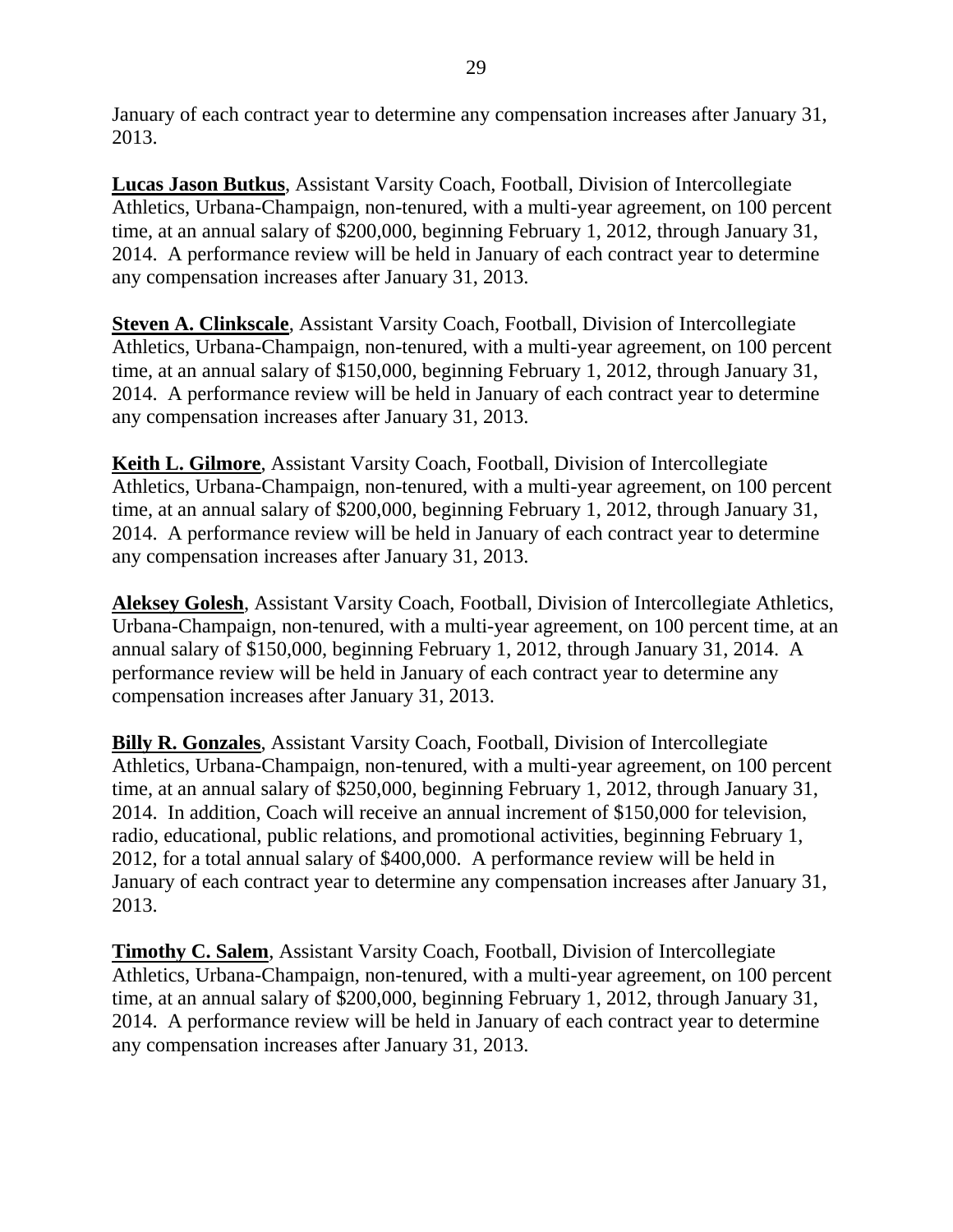**Michael G. Small**, Head Varsity Coach-Men's Golf, Division of Intercollegiate Athletics, Urbana-Champaign, a first amendment to extend the current multi-year agreement an additional four years, on 100 percent time, at an annual salary of \$90,000, effective August 16, 2011 through August 15, 2017. In addition, for service as Director of Golf Operations for the Demirjian indoor golf facility, Mr. Small will receive an annual increment of \$25,000. For service as head golf coach for any golf camps and clinics operated by the University, he will receive 90 percent of the net profit of the camps and clinics. A performance review will be held in June of each contract year to determine any compensation increases after August 15, 2012.

**Michael L. Ward**, Assistant Varsity Coach, Football, Division of Intercollegiate Athletics, Urbana-Champaign, non-tenured, with a multi-year agreement, on 100 percent time, at an annual salary of \$200,000, beginning February 1, 2012, through January 31, 2014. A performance review will be held in January of each contract year to determine any compensation increases after January 31, 2013.

Chicago

**Shannon Eve Tully**, Head Varsity Coach, Women's Tennis, Division of Intercollegiate Athletics, Chicago, non-tenured, on a twelve-month service basis, with a multi-year contract, on 100 percent time, effective August 16, 2012 through August 15, 2015. Coach Tully's guaranteed base salary shall be as follows:

Effective August 16, 2012 \$66,000 and an annual stipend of \$5,000

She shall be eligible to be paid at a merit raise level above the guaranteed base salary amount if justified by the periodic evaluations of the Athletic Director.

Coach Tully shall have the opportunity to receive supplemental compensation in consideration of efforts contributing to exceptional Team performance and participation in certain games or tournaments:

| Event                                                               | <b>Bonus Compensation</b> |
|---------------------------------------------------------------------|---------------------------|
| NCAA Compliance and APR Goals                                       | \$2,000                   |
| Horizon League Regular Season<br>Championship                       | 5% of base salary         |
| Horizon League Tournament Championship                              | 5% of base salary         |
| Horizon League Regular Season and<br><b>Tournament Championship</b> | 10% of base salary        |
| <b>Advancement to NCAA Tournament</b><br>(at-large bid)             | 5% of base salary         |
| Wins NCAA Women's Tennis                                            | 25% of base salary        |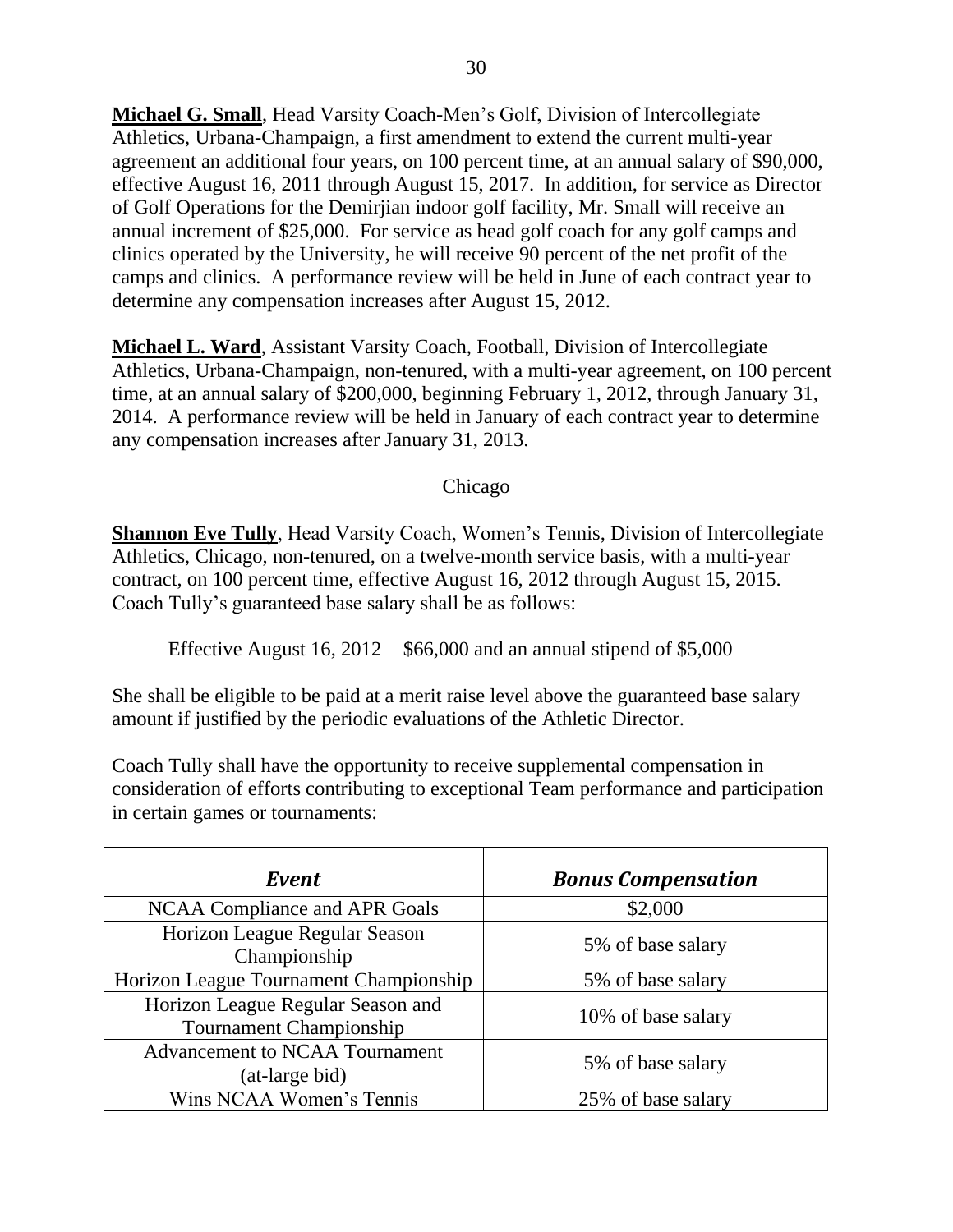| Championship                             |          |
|------------------------------------------|----------|
| Receives Head Coach of the Year from the | \$2,500  |
| Horizon League                           |          |
| Receives National Coach of the Year      | \$10,000 |
| Team finishes in the Top 25 Final Poll   | \$5,000  |

**Michelle Venturella**, Head Varsity Coach, Women's Softball, Division of Intercollegiate Athletics, Chicago, non-tenured, on a twelve-month service basis, with a multi-year contract, on 100 percent time, effective August 16, 2012 through August 15, 2015. Coach Venturella's guaranteed base salary shall be as follows:

Effective August 16, 2012 \$83,000 and an annual stipend of \$8,700

She shall be eligible to be paid at a merit raise level above the guaranteed base salary amount if justified by the periodic evaluations of the Athletic Director.

Coach Venturella shall have the opportunity to receive supplemental compensation in consideration of efforts contributing to exceptional Team performance and participation in certain games or tournaments:

| Event                                                        | <b>Bonus Compensation</b> |
|--------------------------------------------------------------|---------------------------|
| NCAA Compliance and APR Goals                                | \$2,000                   |
| Horizon League Regular Season<br>Championship                | 5% of base salary         |
| Horizon League Tournament Championship                       | 5% of base salary         |
| Horizon League Regular Season and<br>Tournament Championship | 10% of base salary        |
| <b>Advancement to NCAA Tournament</b><br>(at-large bid)      | 5% of base salary         |
| Wins NCAA Women's Softball<br>Championship                   | 25% of base salary        |
| Receives Head Coach of the Year from the<br>Horizon League   | \$2,500                   |
| Receives National Coach of the Year                          | \$10,000                  |
| Team finishes in the Top 25 Final Poll                       | \$5,000                   |

## **Addendum**

# *Urbana Emeritus*

**Robert G. Wengert**, **Associate** Professor Emeritus of Philosophy, May 16, 2011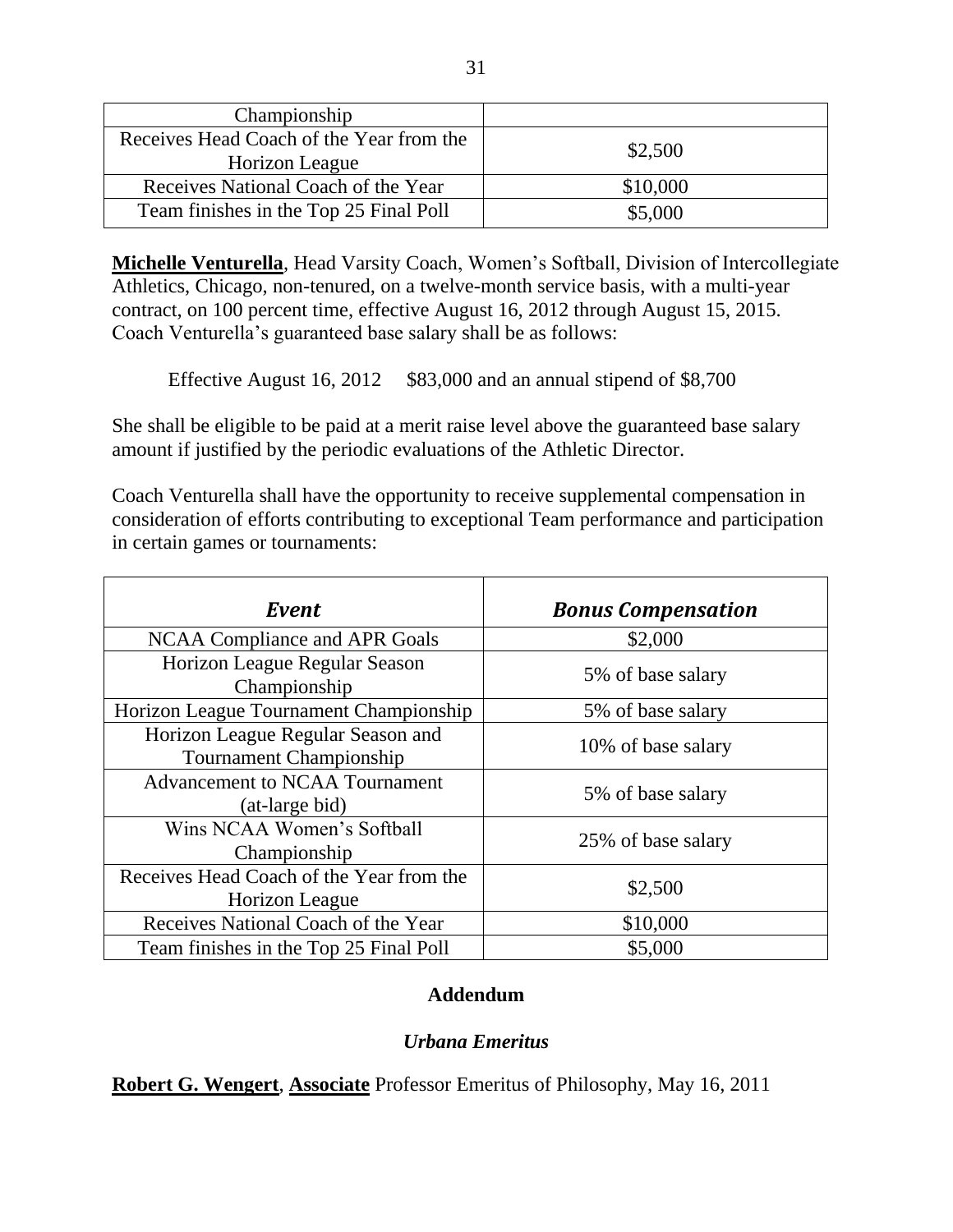On motion of Mr. Montgomery, seconded by Mr. Oliver, these appointments were approved.

Sabbatical Leaves of Absence, 2012-2013

(5) The vice presidents/chancellors at the Urbana-Champaign, Chicago, and Springfield campuses have recommended that the following members of the faculty be given sabbatical leaves of absence in accordance with the provisions of the University of Illinois *Statutes* and on the terms and for the periods indicated.

The programs of research and study for which leaves are requested have been examined on the respective campuses. The vice president for academic affairs has reviewed the applications for the leaves and recommends approval of 147 leaves for Urbana-Champaign; 54 leaves for Chicago; 9 leaves for Springfield; and 9 leaves for University Administration. (A list of those recommended has been filed with the secretary of the Board for record.)

(For the record and to provide an annual compilation, in 2011-2012, 109 leaves were taken at Urbana-Champaign; 54 leaves were taken at Chicago; 6 leaves were taken at Springfield; and no leaves were taken by University Administration.)

On motion of Mr. Montgomery, seconded by Mr. Oliver, these leaves were granted as recommended.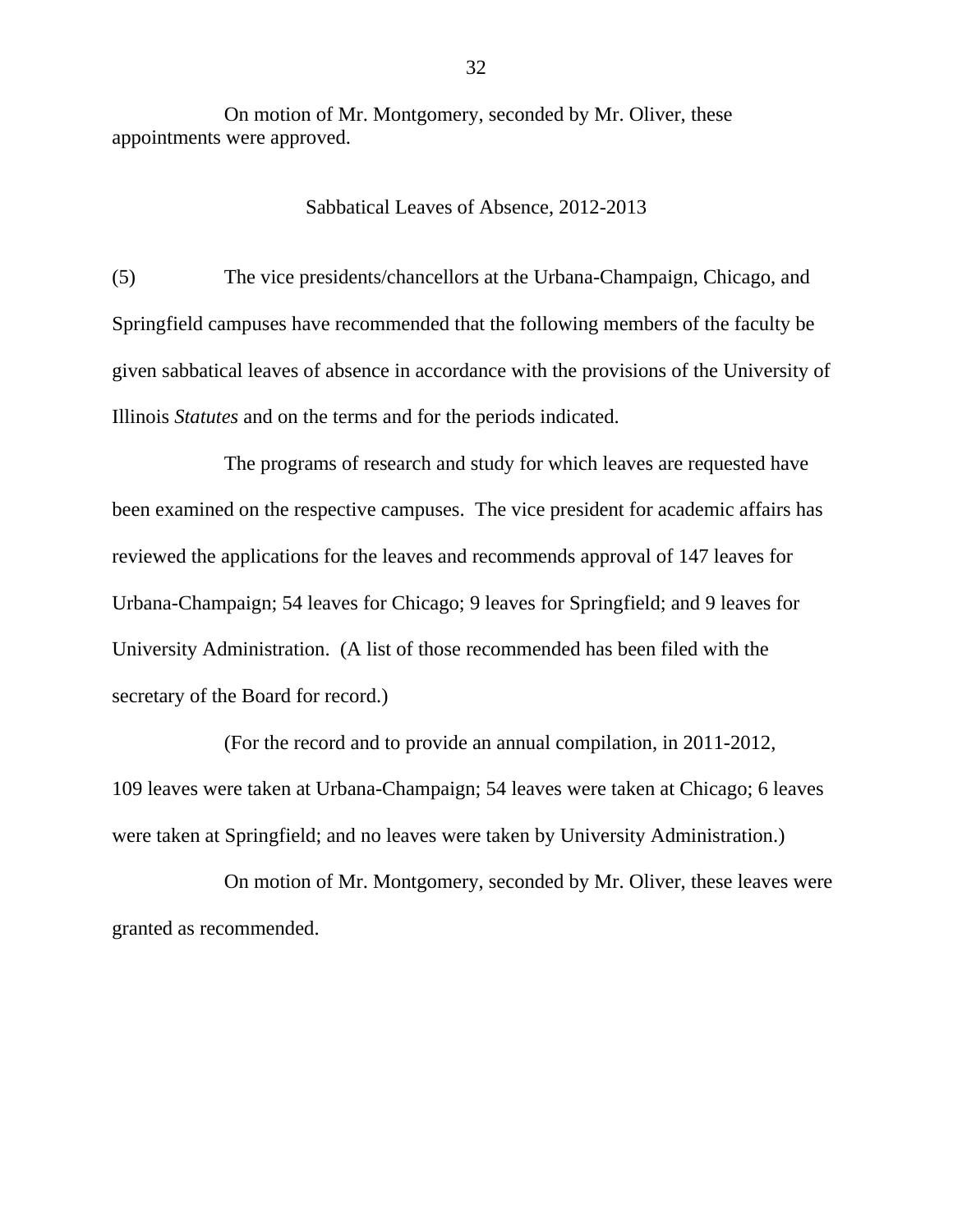## Appoint Faculty Fellows to the Institute for the Humanities, College of Liberal Arts and Sciences, Chicago

(6) The Vice President, University of Illinois, and Chancellor, University of

Illinois at Chicago with the recommendation of the Director of the Institute of the

Humanities and with the concurrence of the Dean of the College of Liberal Arts and

Sciences has recommended the following appointments of fellows to the Institute for the

Humanities for the academic year 2012-13, and for the programs of research or study

indicated.<sup>2</sup> Fellows are released from teaching and administrative duties, normally for

one year, so that they can devote full effort to their research.<sup>3</sup>

- **Natasha B. Barnes,** Associate Professor, Departments of African American Studies and English, "Cartographies of Violence: Making the 'Without Sanctuary' Lynching Photography Exhibit"
- **Jeffrey Sklansky,** Associate Professor, Department of History, "The Money Question: Currency in American Political Culture, 1700-1900"
- **Sandra M. Sufian,** Associate Professor, Department of Medical Education, College of Medicine; Department of Disability and Human Development, College of Applied Health Sciences, Department of History, "Familial Fitness: Disability, Pathology and Adoption in America, 1945-Present"
- **Javier Villa-Flores,** Associate Professor, Department of Latin American and Latino Studies, "Perjurers, Impersonators, and Liars: Public Faith and the Dark Side of Trust in Eighteenth-Century Mexico"
- **John Whipple,** Assistant Professor, Department of Philosophy, "G.W. Leibniz's Exoteric Philosophy"

 $\overline{a}$ 

 ${}^{2}$ Faculty Fellows are chosen competitively by the Institute's Executive Committee through evaluation of research proposals.

<sup>&</sup>lt;sup>3</sup>Alternate 1: Martha Pollak, Professor, Department of Art History, "House and Home: Dwelling in the Early Modern Western European Residential Architecture, 1550-1700" Alternate 2: Sunil M. Agnani, Assistant Professor, Departments of English and History,

<sup>&</sup>quot;Colonial Resentment: A Genealogy"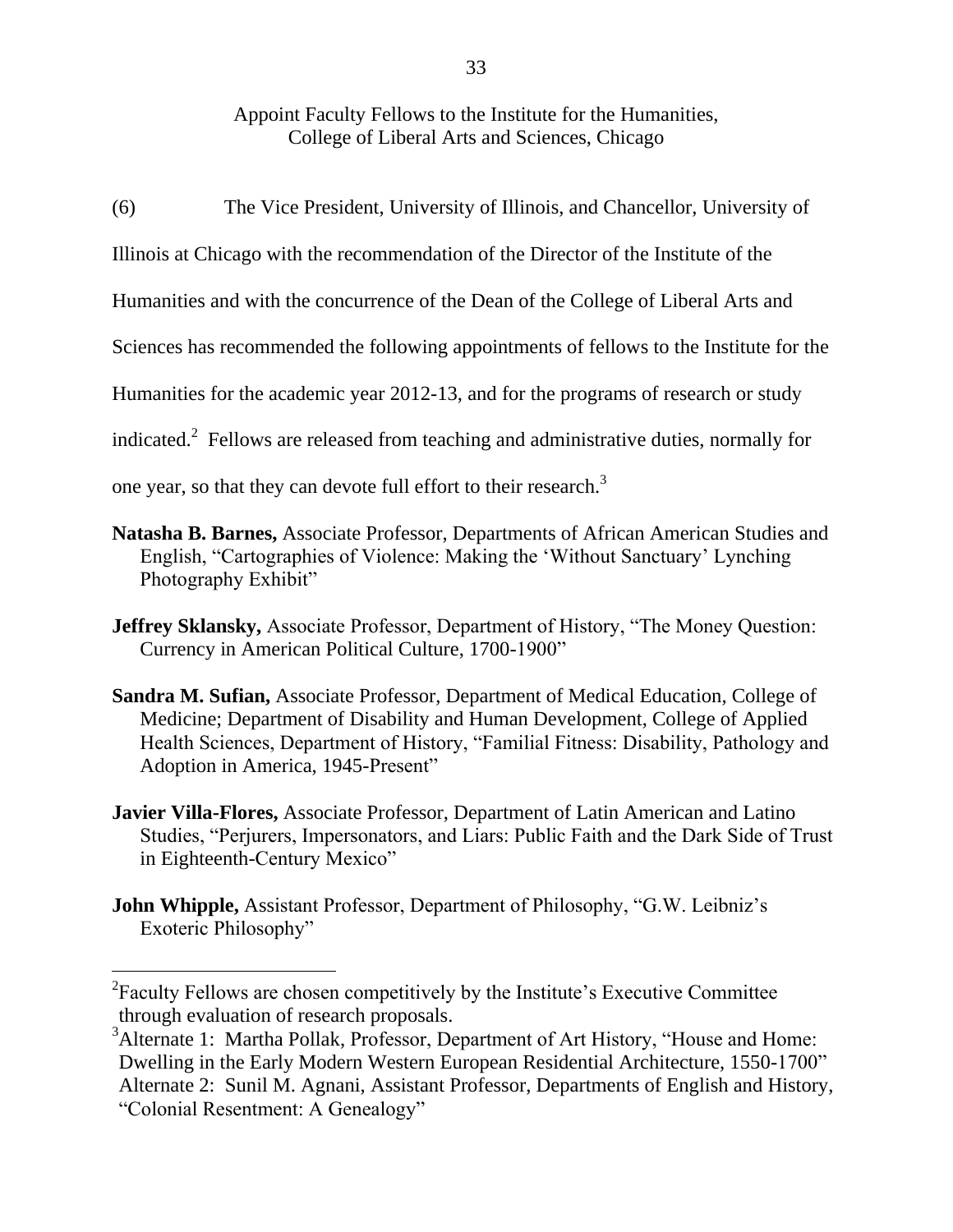**Yue Zhang,** Assistant Professor, Department of Political Science, "Governing Arts Districts: State Control and Cultural Production in Contemporary China"

The Board action recommended in this item complies in all material respects with applicable State and federal laws, University of Illinois *Statutes*, *The General Rules Concerning the University Organization and Procedure*, and Board of

Trustees policies and directives.

The President of the University concurs.

On motion of Mr. Montgomery, seconded by Mr. Oliver, these appointments were approved.

> Reorganize and Rename the Visual Arts Department, College of Liberal Arts and Sciences, Springfield

(7) The Vice President, University of Illinois, and Chancellor, University of Illinois at Springfield with the advice of the Springfield Senate recommends approval of reorganizing and renaming the Visual Arts Department to constitute the Department of Art, Music, and Theatre in the College of Liberal Arts and Sciences.

Currently, the Theatre Program, with a minor, is located in the Communication Department, while Music is not formally associated with any other department. Because Theatre, Music, and Visual Arts are currently separated and disconnected, students consistently report difficulty finding coursework in these areas. Reorganizing and renaming the Visual Arts Department as the Department of Art, Music, and Theatre will make the academic programs for the arts more prominent and more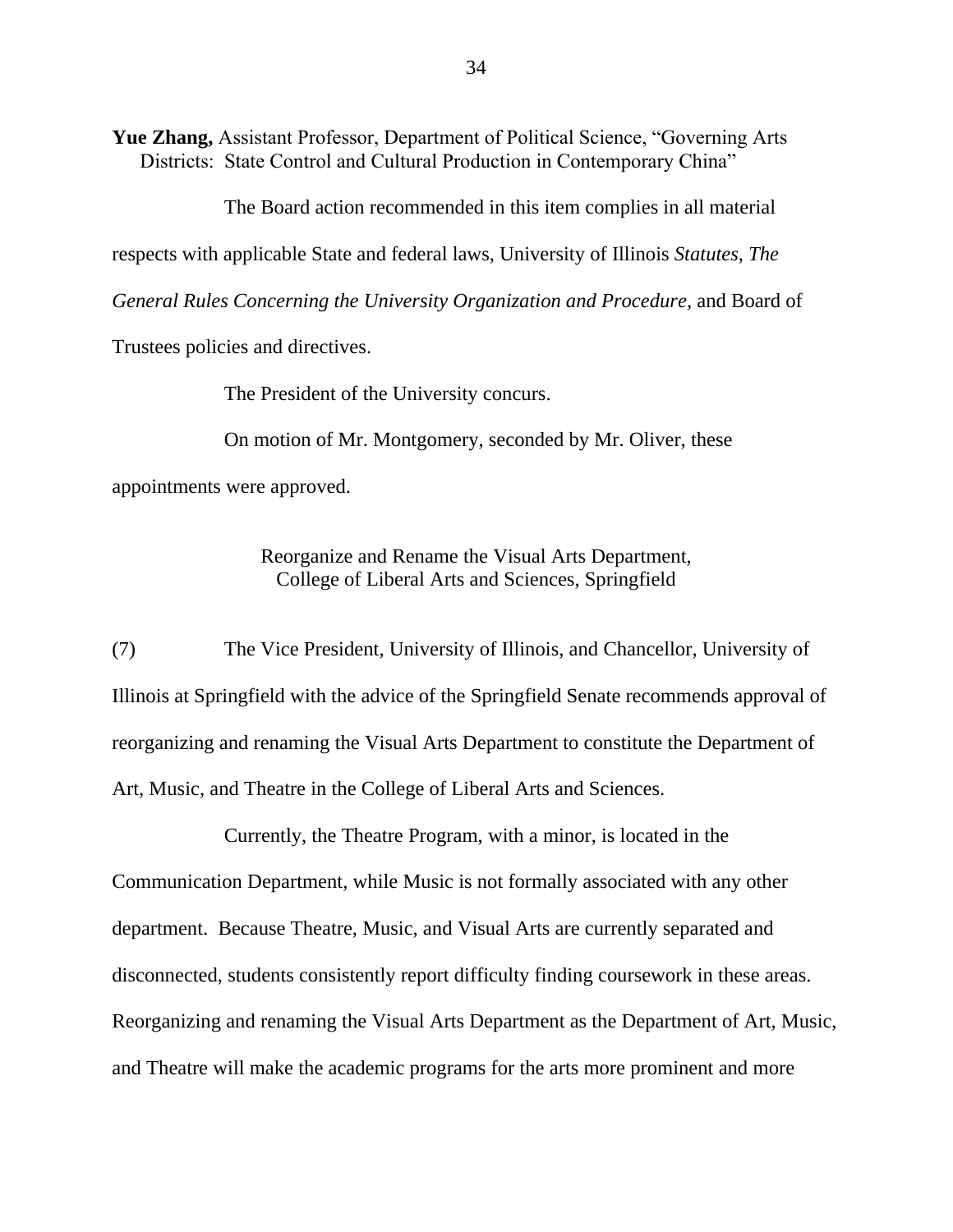easily recognizable to prospective students and provide a solid foundation for continued growth. In addition, this administrative consolidation will allow the Springfield campus to continue to attract highly qualified faculty to complement current expertise and create a prominent creative arts department.

The Board action recommended in this item complies in all material respects with applicable State and federal laws, University of Illinois *Statutes*, *The General Rules Concerning University Organization and Procedure*, and Board of Trustees policies and directives.

The Vice President for Academic Affairs concurs with this recommendation. The University Senates Conference has indicated that no further Senate jurisdiction is involved.

The President of the University recommends approval.

On motion of Mr. Montgomery, seconded by Mr. Oliver, this recommendation was approved.

> Approve Amended and Restated Services and Management Agreement of IllinoisVENTURES, LLC

(8) At its meeting on April 13, 2000, the Board of Trustees authorized formation of IllinoisVENTURES, LLC (VENTURES), as a University-Related Organization to promote the development of new companies commercializing University technologies and to assist companies in obtaining seed and venture capital funding, recruiting management talent, developing business plans, and acquiring other business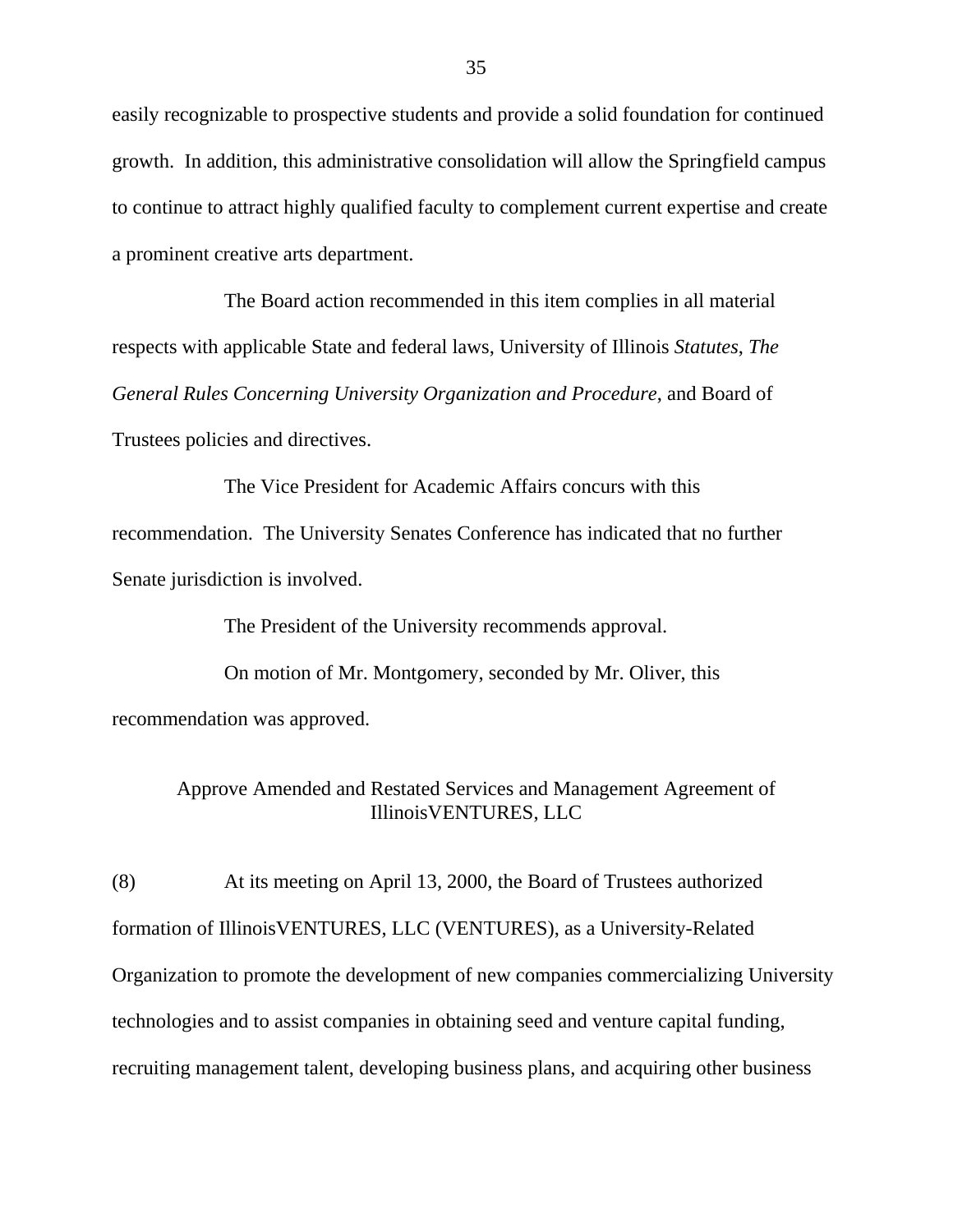services as needed. VENTURES is a limited liability company (LLC) governed by an Operating Agreement, which defines the composition of the Board of Managers and specifies the powers and responsibilities of various persons to manage the activities of the LLC. In addition, a Services and Management Agreement has been negotiated between VENTURES and the University specifying the roles and responsibilities of those parties.

The University Counsel performed a comprehensive review of the Services and Management Agreement at the request of the Vice President for Research. As a result of this review, it is recommended that the Services and Management Agreement be amended and restated to reflect the leadership changes in University Administration. The Vice President for Research will be listed in place of the Vice President for Economic Development and Corporate Relations in various sections of the agreement.

In addition, it is recommended that Section 6 of the Services and Management Agreement be amended to eliminate the automatic extension provision. The current agreement reads:

> This Agreement is effective from the date of execution through June 30, 2003, and shall automatically be extended on a month-to-month basis thereafter, subject to termination by either party by providing ninety (90) days written notice to the other party.

The suggested amended text for Section 6 is:

This Agreement is effective from the date of execution and subject to termination by either party by providing ninety (90) days written notice to the other party.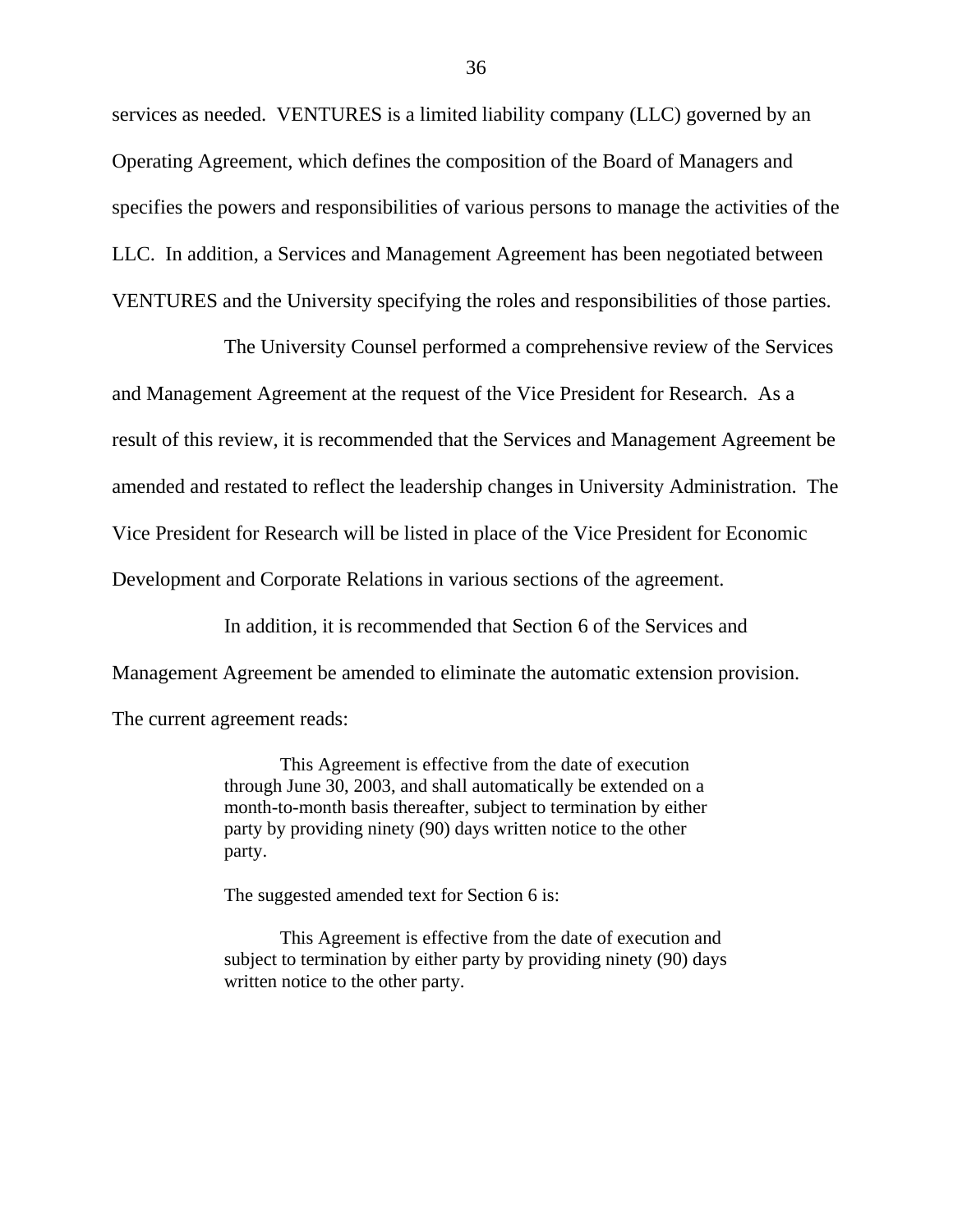A comparison copy of the Amended and Restated Services and Management Agreement in a format to reflect all of the amendments is filed with the secretary of the Board for record.

The Vice President for Research and the University Counsel recommend that the Board of Trustees approve the amended Services and Management Agreement as described above.

The Board action recommended in this item complies in all material respects with applicable State and Federal laws, University of Illinois *Statutes*, *The General Rules Concerning University Organization and Procedure*, and Board of Trustees policies and directives.

The President of the University concurs.

On motion of Mr. Montgomery, seconded by Mr. Oliver, these recommendations were approved.

Approve Amended and Restated Operating Agreement for IllinoisVENTURES, LLC

(9) At its meeting on April 13, 2000, the Board of Trustees authorized formation of IllinoisVENTURES, LLC (VENTURES), as a University-Related Organization to promote the development of new companies commercializing University technologies and to assist companies in obtaining seed and venture capital funding, recruiting management talent, developing business plans, and acquiring other business services as needed. VENTURES is a limited liability company (LLC) governed by an Operating Agreement. The Board of Trustees is the "sole member" of VENTURES,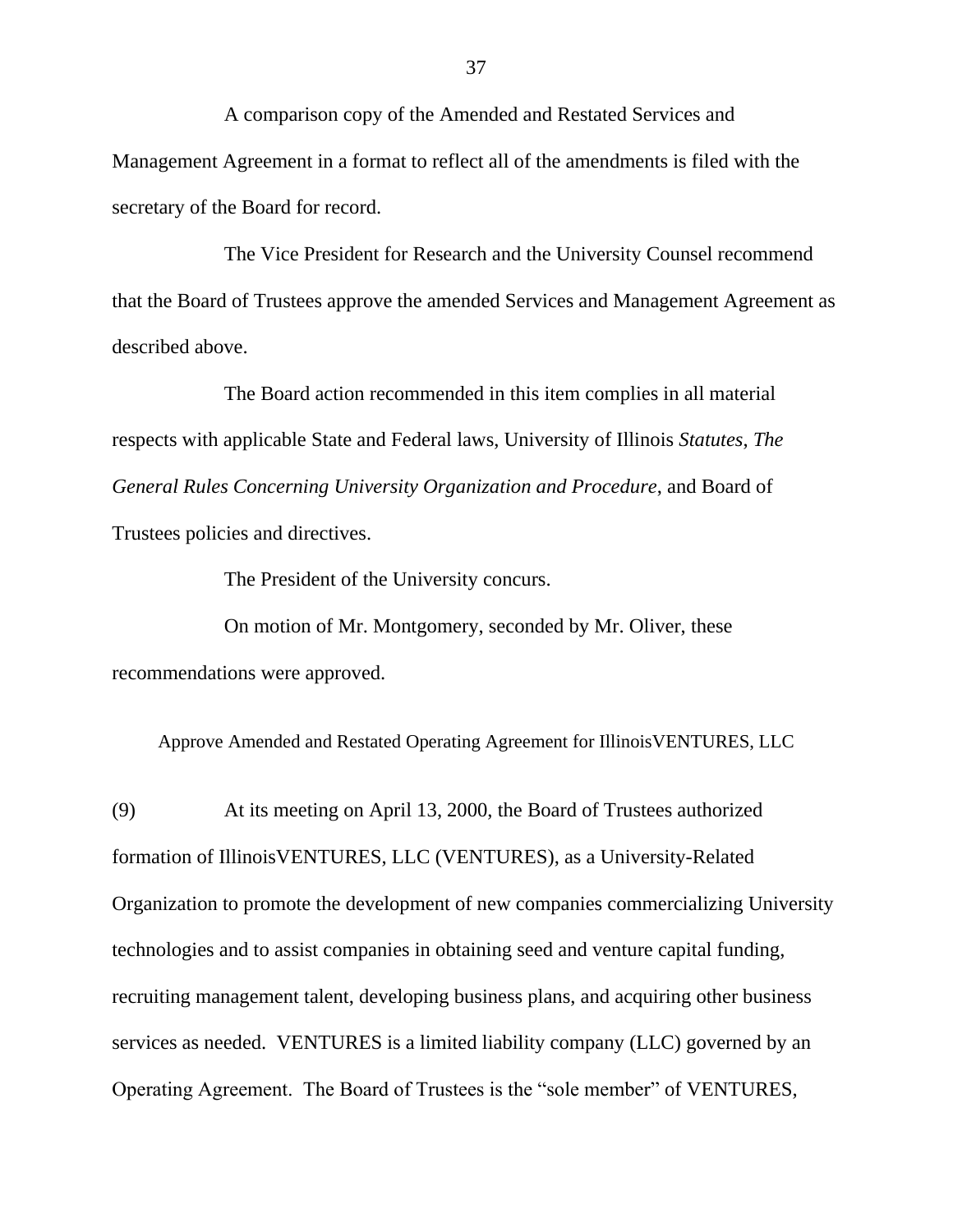which is a manager-managed type LLC. This means that the sole member appoints a Board of Managers (BOM), which is responsible for the day-to-day operations. The Operating Agreement of VENTURES sets forth the duties and responsibilities of the BOM, while specifically identifying those powers that are reserved to the sole member.

The Office of University Counsel recently consulted with outside counsel to assist in performing a comprehensive review of the Operating Agreement in light of the current operations and practices of VENTURES. As a result of this review, it is recommended that the Operating Agreement be amended and restated to conform to best practices and provide more flexibility for the Board of Trustees in its governance authority over VENTURES. The following are the principal proposed changes to be made:

### **1. Composition and Appointment of Board of Managers**

Current Provision: Operating Agreement specifies fixed size of Board of Managers and specific composition and qualifications of Managers, with a majority of the voting Managers being external members who are business and industry leaders. Actual practice may not correspond to this provision.

Recommendation (Section 5.2): Restate relevant section of Operating Agreement with general provision: "The Board of Managers of the Company shall consist of such number of individuals and with such qualifications, and may include voting and non-voting Managers, as may be determined from time-to-time by resolution adopted by the Board of Trustees of the University of Illinois, as sole Member of the Company; provided that a majority of the voting Managers shall be business and industry leaders and shall not include any employee of (or person financially dependent upon) the University of Illinois, the State of Illinois, or any agency thereof, or any member of the immediate family of any such person. Subject to the immediately preceding sentence, Managers shall be appointed, and may be removed at any time, by resolution adopted by the Board of Trustees of the University of Illinois."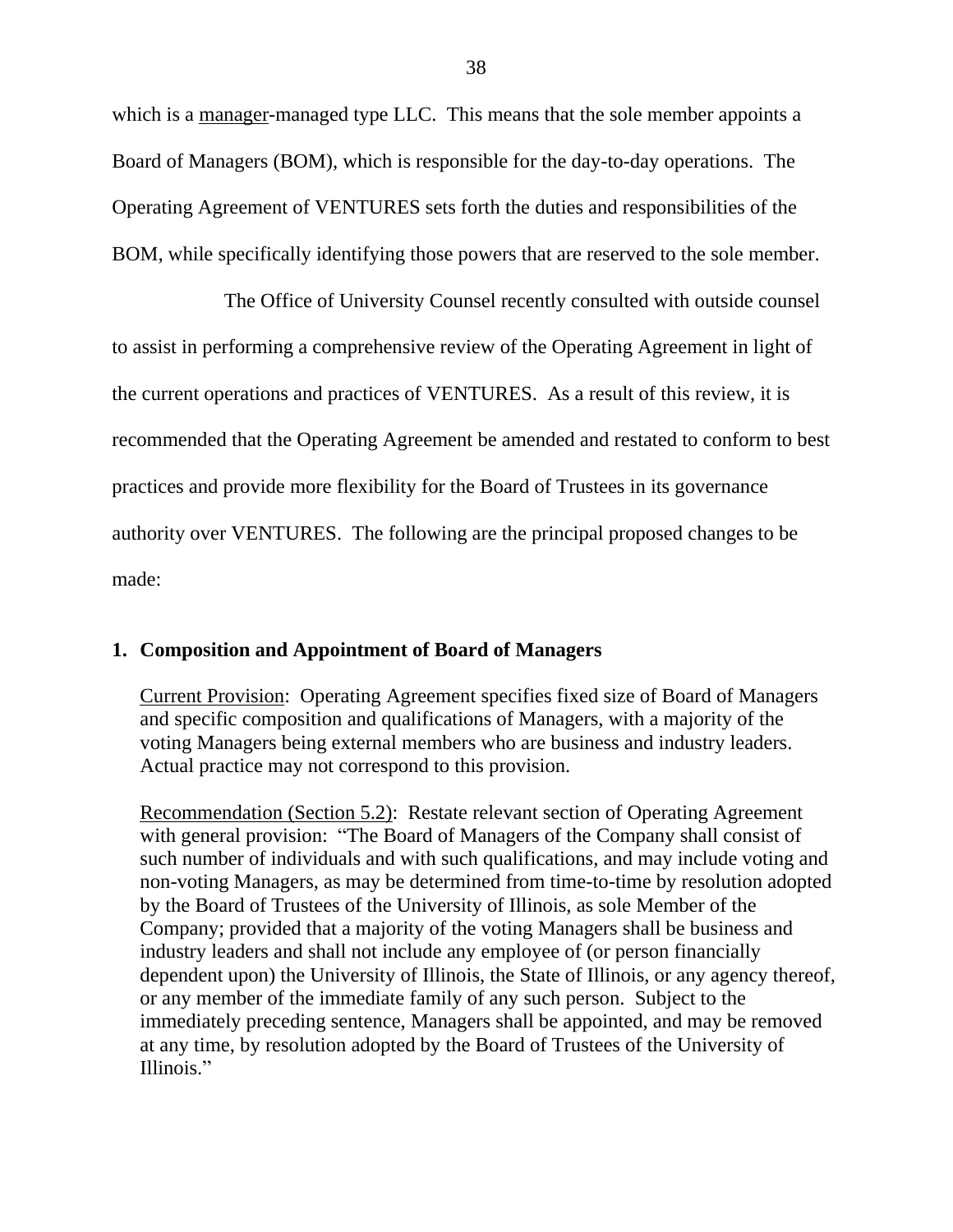Rationale: Provide greater flexibility for the Board of Trustees of the University to change the composition of the Board of Managers (including voting and non-voting Managers) from time-to-time without necessitating future amendments to the Operating Agreement. Outside the terms of the Operating Agreement, the Board of Trustees in its discretion may from time to time adopt a policy as to the desired composition of the Board of Managers so long as the majority of the voting Managers are business and industry leaders.

## **2. Term of Managers**

Current Provision: No specified term generally, except that "external" Managers have three-year terms.

Recommendation (Section 5.7): No specified term for any Manager; each Manager continues to serve until his/her resignation or removal.

Rationale: Simplicity and flexibility, in light of the authority of the Board of Trustees, as sole Member, to remove or appoint Managers from time to time.

## **3. Action by Board of Managers**

Current Provisions:

- No specification as to required vote (e.g., majority or majority of quorum); implication under Illinois LLC Act is that a majority of a quorum can act for the Board.
- Operating Agreement specifies a quorum of a majority of the Managers.
- Managers may participate in meeting by teleconference or similar means.
- Proxies permitted by implication under Illinois LLC Act.
- Action by written consent only if signed by all Managers.

Recommendations (Sections 5.11 and 5.12):

- Action by Board requires affirmative vote of a majority of voting Managers then holding office.
- Specify required quorum of a majority of voting Managers then holding office.
- Managers may participate in meeting by teleconference or similar means.
- Proxies are not permitted.
- Action by written consent requires execution by a majority of the voting Managers then holding office (same as required for in-person meeting).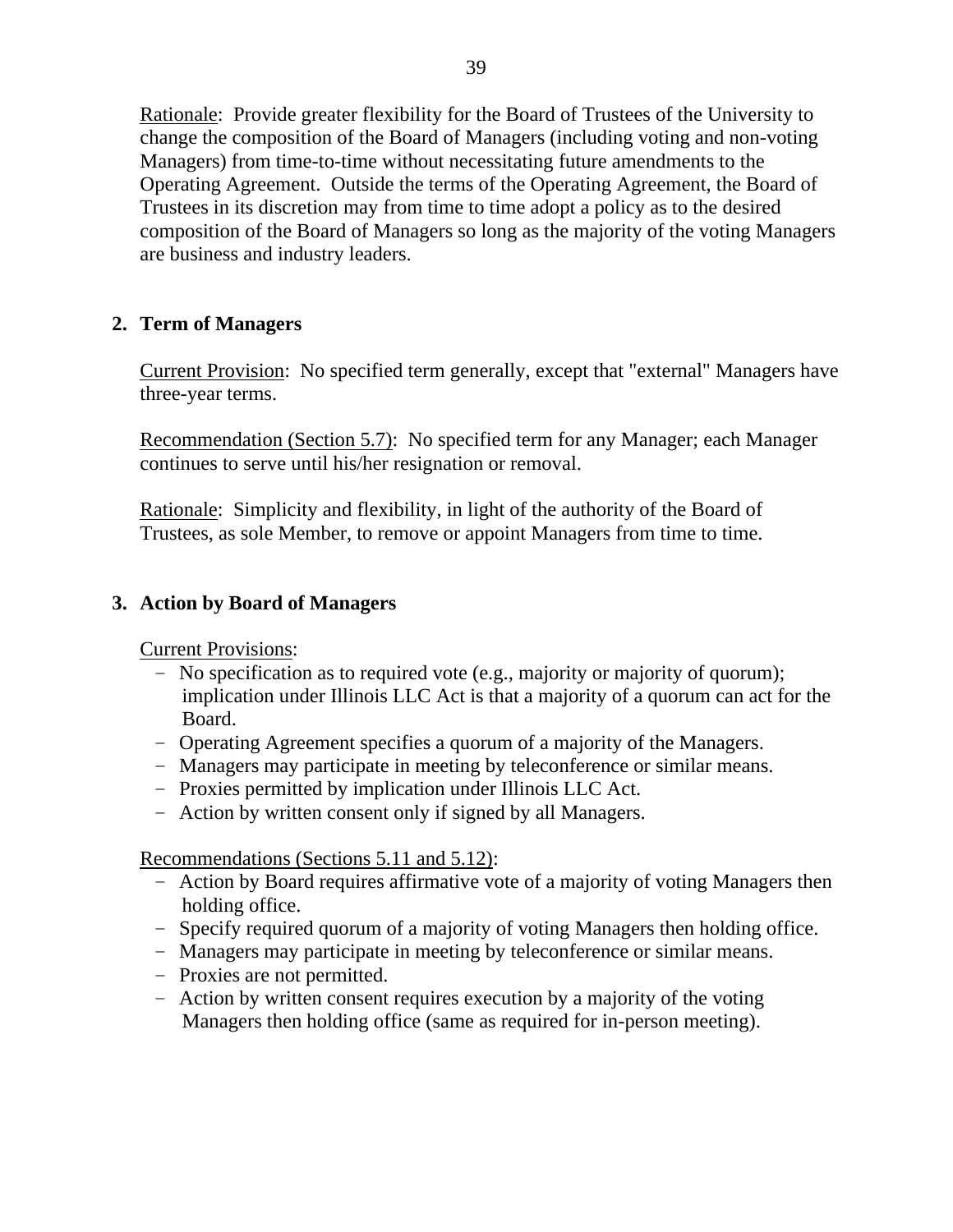## Rationale:

- Better governance to require a majority of all voting Managers for any action by the Board (rather than a majority of a 50% quorum, i.e. 25% of Managers).
- Clarify that it is only voting Managers who are counted for quorum and voting requirement.
- Better governance does not permit proxies at a Board meeting; Managers should participate in the discussion and exchange of ideas if their vote is to be counted; permitted participation by teleconference or similar means eases any burden of participating in the meeting.
- For flexibility and efficiency, permit written action by majority of Managers, rather than requiring unanimity.

## **4. Executive Committee**

Current Provisions:

- Executive Committee is a standing committee consisting of the Chair, Vice Chair, and one other Manager elected by the Board of Managers.
- Executive Committee has such powers as may be delegated by the Board of Managers.

### Recommendations (Section 7.2):

- Maintain Executive Committee as standing committee as currently provided.
- Provide limited additional authority: In addition to exercising powers expressly delegated to it by the Board, Executive Committee "shall exercise the authority of the Board of Managers at such times that action is necessary and it is impractical to convene a meeting of the Board of Managers."

Rationale: Limited added authority of Executive Committee is consistent with common corporate practice; provides flexibility at times when prompt action is necessary; and larger Board cannot be convened.

## **5. Term of Officers**

Current Provision: One-year term for officers.

Recommendation (Section 6.4): Officers continue to hold office until successors are elected or appointed.

Rationale: Simplicity and practicality.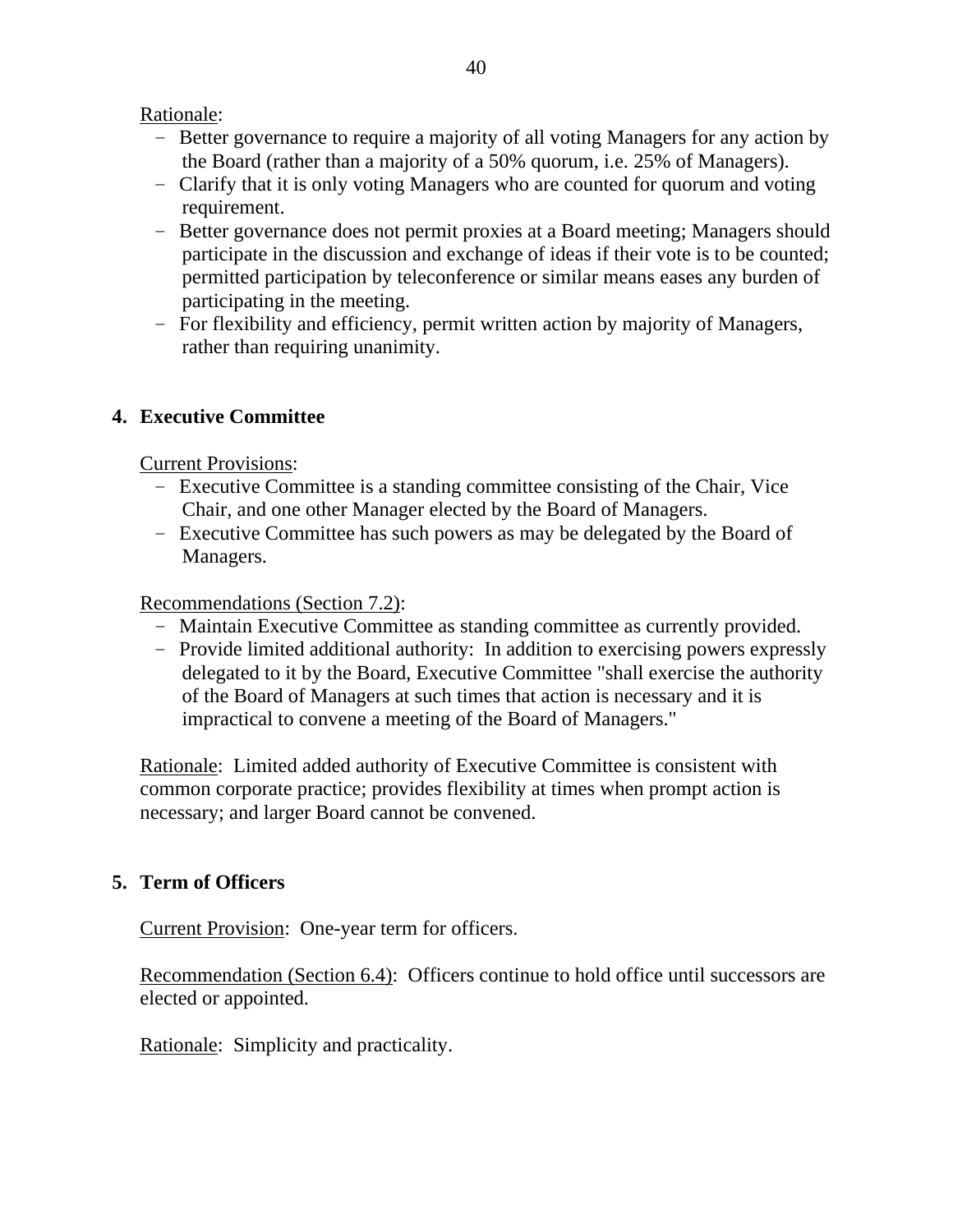## **6. CEO/Managing Director**

Current Provisions:

- Operating Agreement is not clear as to whether or not CEO/Managing Director is an "officer."
- Operating Agreement provides that no officer shall receive compensation.

Recommendations (Sections 6.1 and 6.11):

- Expressly add CEO/Managing Director to list of officers.
- Provide exception to "no compensation" clause, so that CEO/Managing Director may receive such compensation as may be determined by the Board of Managers.

Rationale: Reflect actual practice of the Company.

## **7. Reserved Powers of the Member**

Current Provision: Operating Agreement currently restricts authority of the Board of Trustees, as sole Member, to take fundamental actions with regard to the Company by requiring prior recommendation of the Managers before the Member can act on certain matters: amendment of Articles of Organization; amendment of Operating Agreement; admission of additional Members; merger or consolidation of the Company with another entity or creation of a joint venture.

Recommendations (Section 4.6):

- Remove requirement for Managers' prior recommendation on these fundamental acts relating to the Company, except as to amendments to Article 5 of the Operating Agreement regarding rights and duties of managers which shall continue to require the recommendation of the Board of Managers.
- Add additional reserved power that requires approval by the Member: "Approval of any transactions outside the ordinary course of the Company's business or any transaction in which a Manager has an interest."

Rationale: Control over fundamental corporate acts should be solely in the control of the Board of Trustees of the University as the sole Member which established the Company. Additional provision as to Member approval for transactions outside the ordinary course is a common safety check.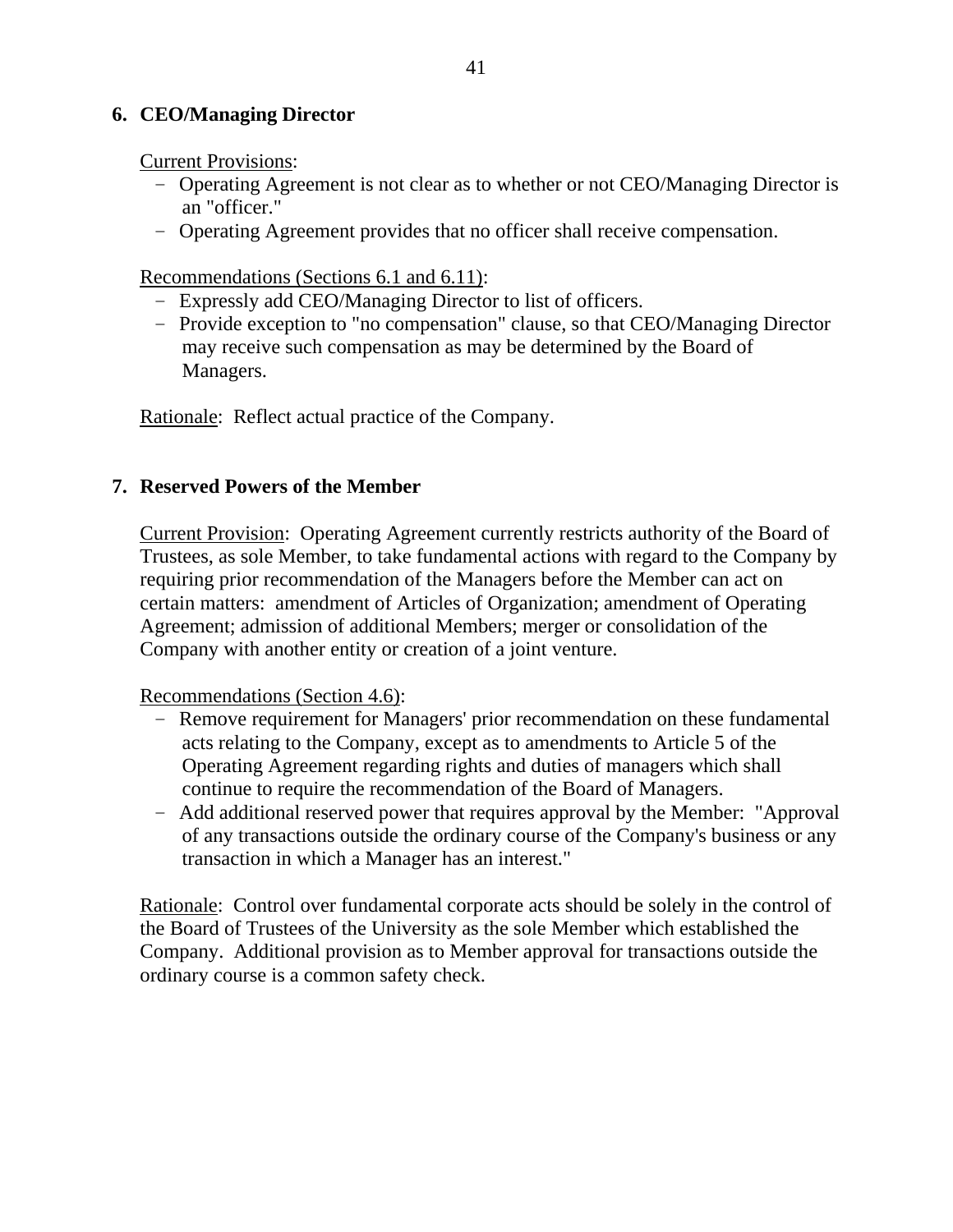### **8. Authority to Sign Contracts and Leases**

Current Provisions: Operating Agreement contains overlapping provisions that are not entirely clear. Some provisions seem to imply that any Manager may have authority to sign documents; and on the other hand, there is no clear statement as to the authority of the CEO/Managing Director.

Recommendation (Section 5.3): Add clear explicit statement: "All contracts, leases, documents and instruments (including checks and drafts on Company accounts) must be signed: (i) to the extent within the day-to-day affairs of the Company under the management of the CEO/Managing Director and not inconsistent with Board direction, by the Treasurer and either the Chair or the CEO/Managing Director (without the need for further authorization by the Board of Managers); or (ii) pursuant to authorization by the Board of Managers. Unless authorized by the Board of Managers, no individual Manager or Officer has the authority to execute any such contracts, leases, documents, or instruments."

Rationale: Clarity and internal controls.

A comparison copy of the Amended and Restated Operating Agreement in a format to reflect all of the proposed amendments is filed with the secretary of the Board for record. The Board of Managers of IllinoisVENTURES, LLC, approved these amendments at its meeting on February 13, 2012, by unanimous vote.

The Vice President for Research and the University Counsel recommend

that the Board of Trustees approve the amended Operating Agreement as described above.

The Board action recommended in this item complies in all material respects with applicable State and federal laws, University of Illinois *Statutes*, *The General Rules Concerning University Organization and Procedure*, and Board of Trustees policies and directives.

The President of the University concurs.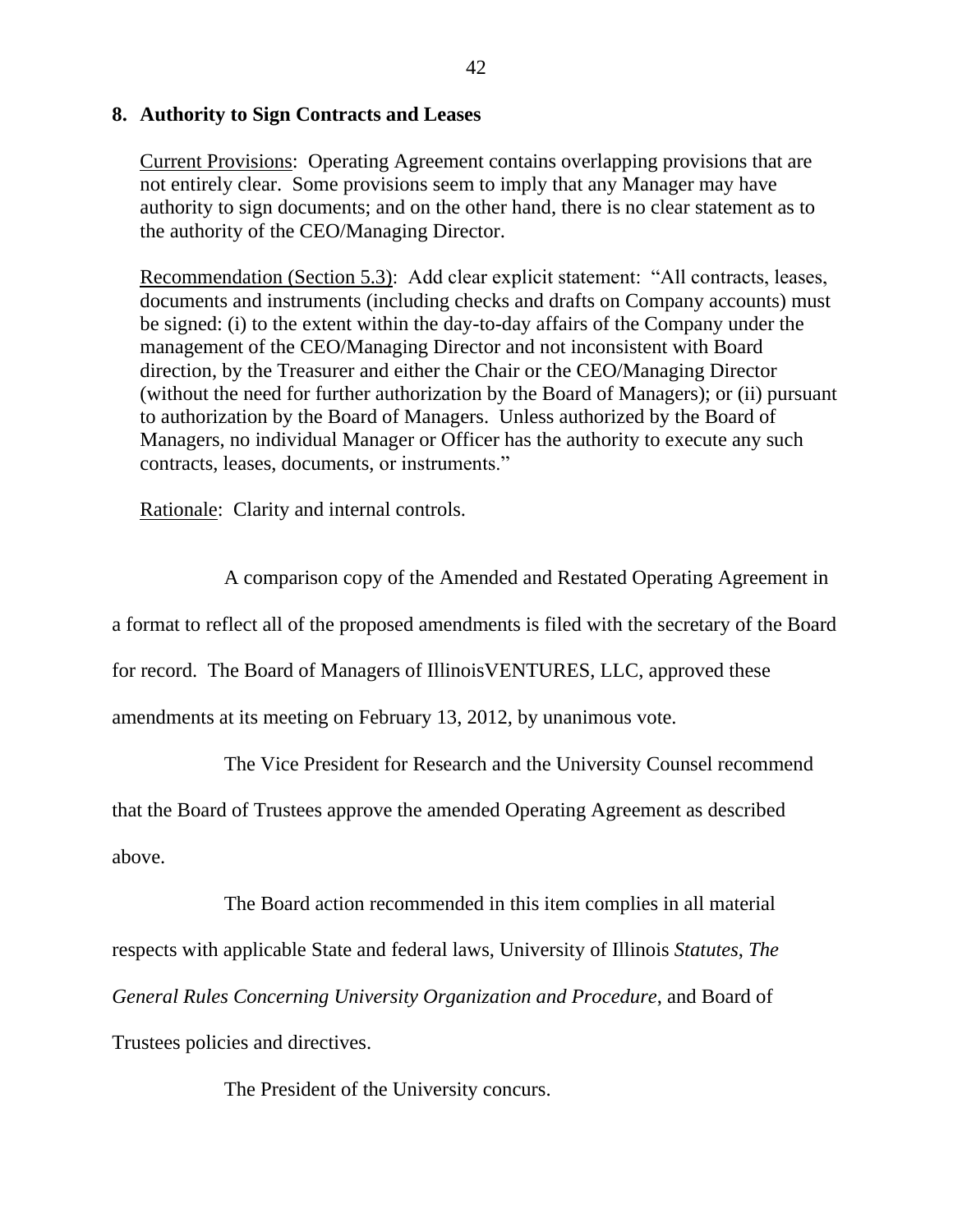On motion of Mr. Montgomery, seconded by Mr. Oliver, this recommendation was approved.

By consensus, the Board agreed that one roll call vote would be taken and considered the vote on each agenda item nos. 10 through 16 inclusive. The recommendations were individually discussed but acted upon at one time.

(The record of Board action appears at the end of each item.)

Approve Project for Stanley O. Ikenberry Commons--Residence Hall No. 3, Urbana

(10) With three phases of the Stanley O. Ikenberry Commons complete, Nugent Residence Hall nearing completion this summer, and Residence Hall No. 2 slated to open its doors to students in the fall of 2013, University Housing requests approval to proceed with planning and construction of Residence Hall No. 3. This next phase of work is to include building a new residence hall in the current location of Forbes Hall; demolition of Taft and Van Doren Residence Halls; a new storm water detention system within the west playing fields on First Street; and all associated site work. The \$80.0 million proposed north addition and associated work will provide 155,000 gross square feet (\$355 construction cost per gross square foot) of residence hall.

Accordingly, the Vice President, University of Illinois, and Chancellor, University of Illinois at Urbana-Champaign with the concurrence of the appropriate administrative officers recommends that the Stanley O. Ikenberry Commons--Residence Hall No. 3 be approved with a budget of \$80.0 million.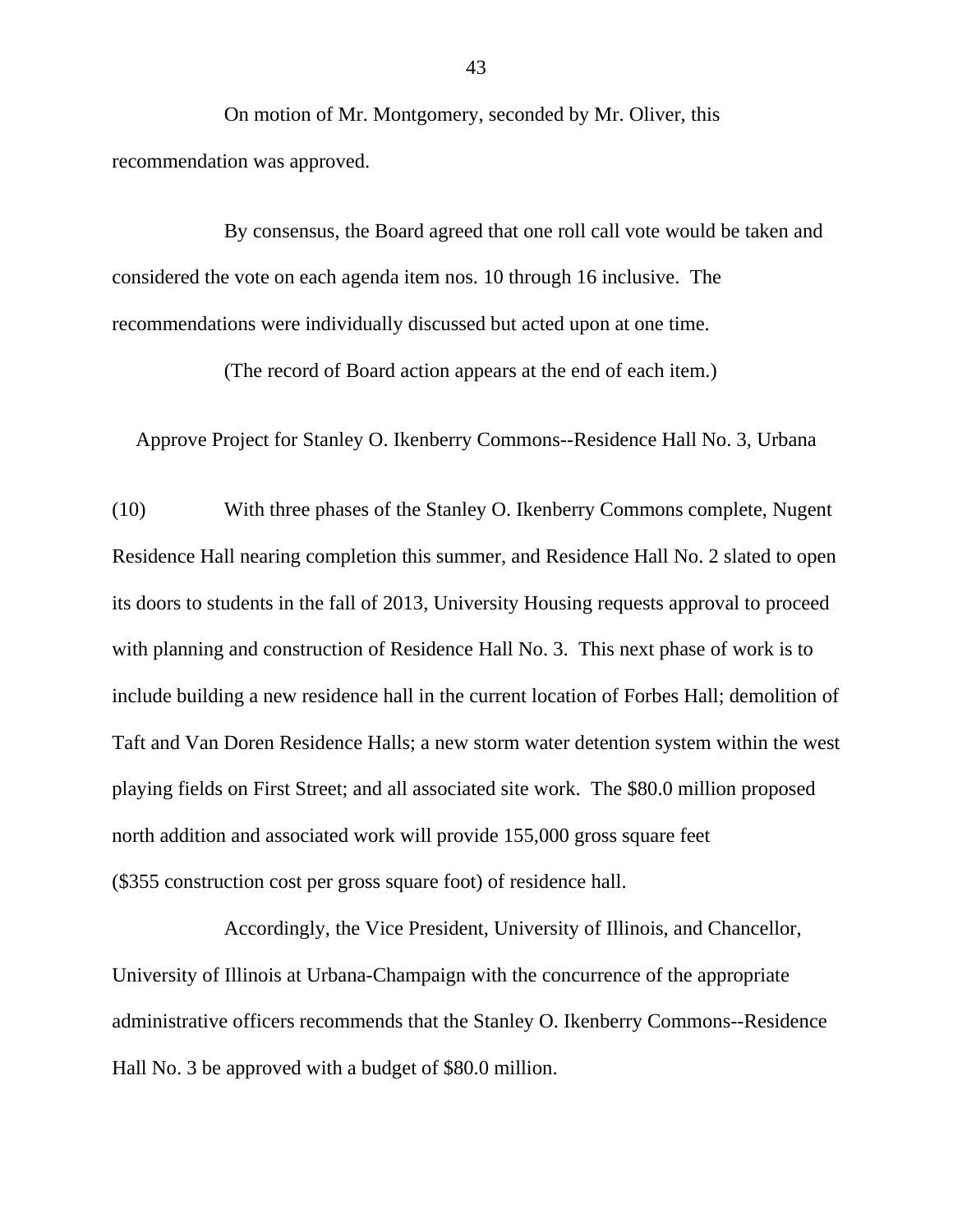The Board action recommended in this item complies in all material respects with applicable State and federal laws, University of Illinois *Statutes*, *The General Rules Concerning University Organization and Procedure*, and Board of Trustees policies and directives.

Funds for the project are available from the operating budget of the Urbana Housing Division with anticipated reimbursement from the proceeds of a future sale of auxiliary facilities system revenue bonds.

The President of the University concurs.

On motion of Ms. Strobel, seconded by Dr. Koritz, this recommendation

was approved by the following vote: Aye, Ms. Hasara, Ms. Holmes, Mr. Kennedy,

Dr. Koritz, Mr. McMillan, Mr. Montgomery, Mr. Oliver, Ms. Strobel, Mr. Thomas; no, none; absent, Mr. Estrada, Governor Quinn.

(The student advisory vote was: aye, Ms. Ehrenberg, Mr. Tienken; no, none.)

## Approve Project for Learning Center Space Renovation, College of Medicine at Chicago

(11) The renovation of the College of Medicine Learning Center Space will include: partial reconfiguration and renovation of the second, third, and fourth floors of the College of Medicine West Tower Building; updating the interior architecture and replacing finishes, furniture, and equipment; and improving lighting, audiovisual equipment, and acoustics to support learning functions. Outdated building infrastructure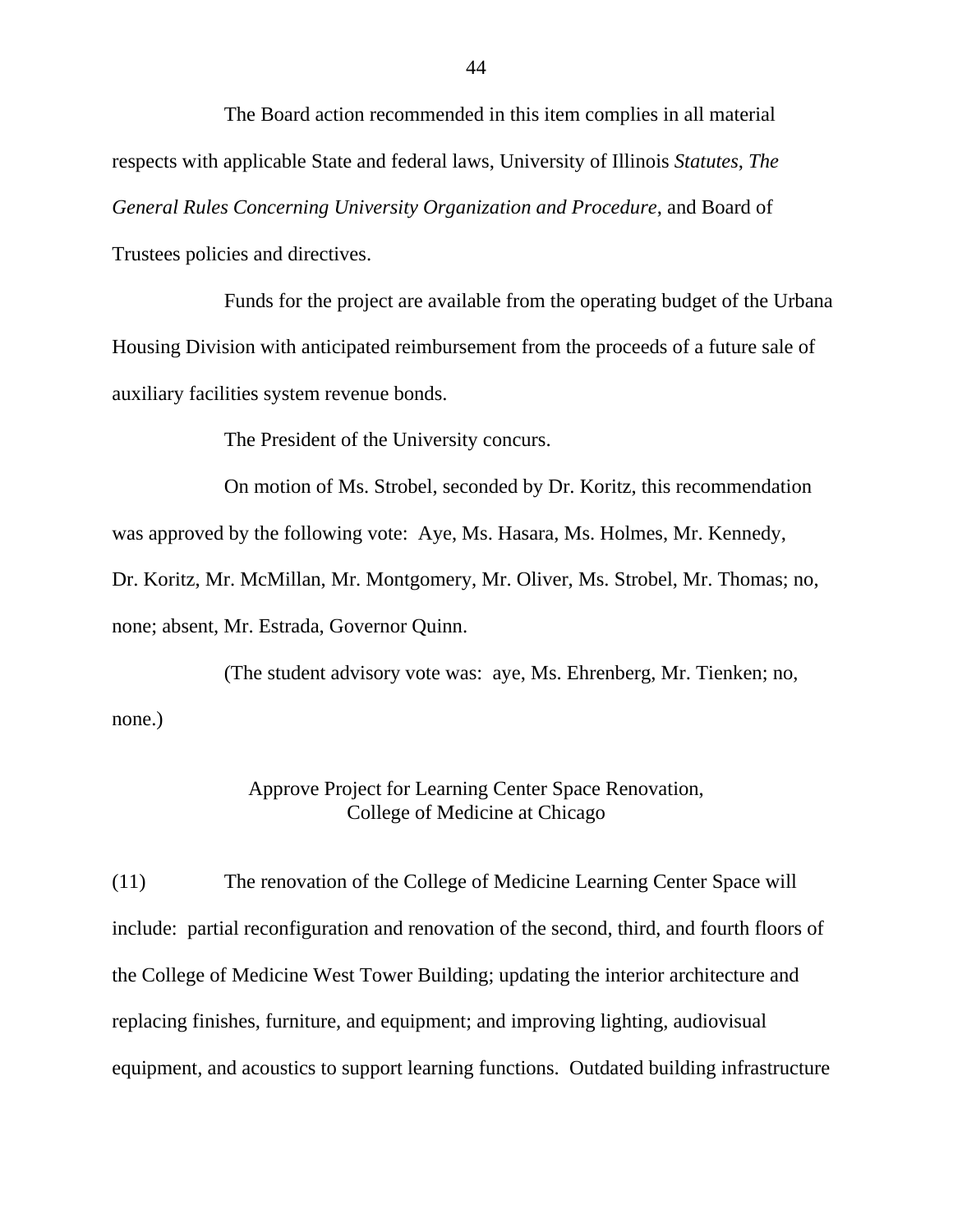systems (Mechanical, Electrical, Plumbing, and Fire Protection [MEP/FP]) serving the renovated area will also be upgraded or replaced having exceeded their expected lifespan.

The main objective of the project is to provide a twenty-first century contemporary learning space that provides efficient and reliable year-round comfort for the occupants.

Accordingly, the Vice President, University of Illinois, and Chancellor, University of Illinois at Chicago with the concurrence of the appropriate administrative officers recommends that the College of Medicine Learning Center Space Renovation project be approved with a budget of \$15,000,000.

The Board action recommended in this item complies in all material respects with applicable State and federal laws, University of Illinois *Statutes*, *The General Rules Concerning University Organization and Procedure*, and Board of Trustees policies and directives.

Funds for this project are available from the institutional funds operating budget of the Chicago campus.

The President of the University concurs.

On motion of Ms. Strobel, seconded by Dr. Koritz, this recommendation was approved by the following vote: Aye, Ms. Hasara, Ms. Holmes, Mr. Kennedy, Dr. Koritz, Mr. McMillan, Mr. Montgomery, Mr. Oliver, Ms. Strobel, Mr. Thomas; no, none; absent, Mr. Estrada, Governor Quinn.

(The student advisory vote was: aye, Ms. Ehrenberg, Mr. Tienken; no, none.)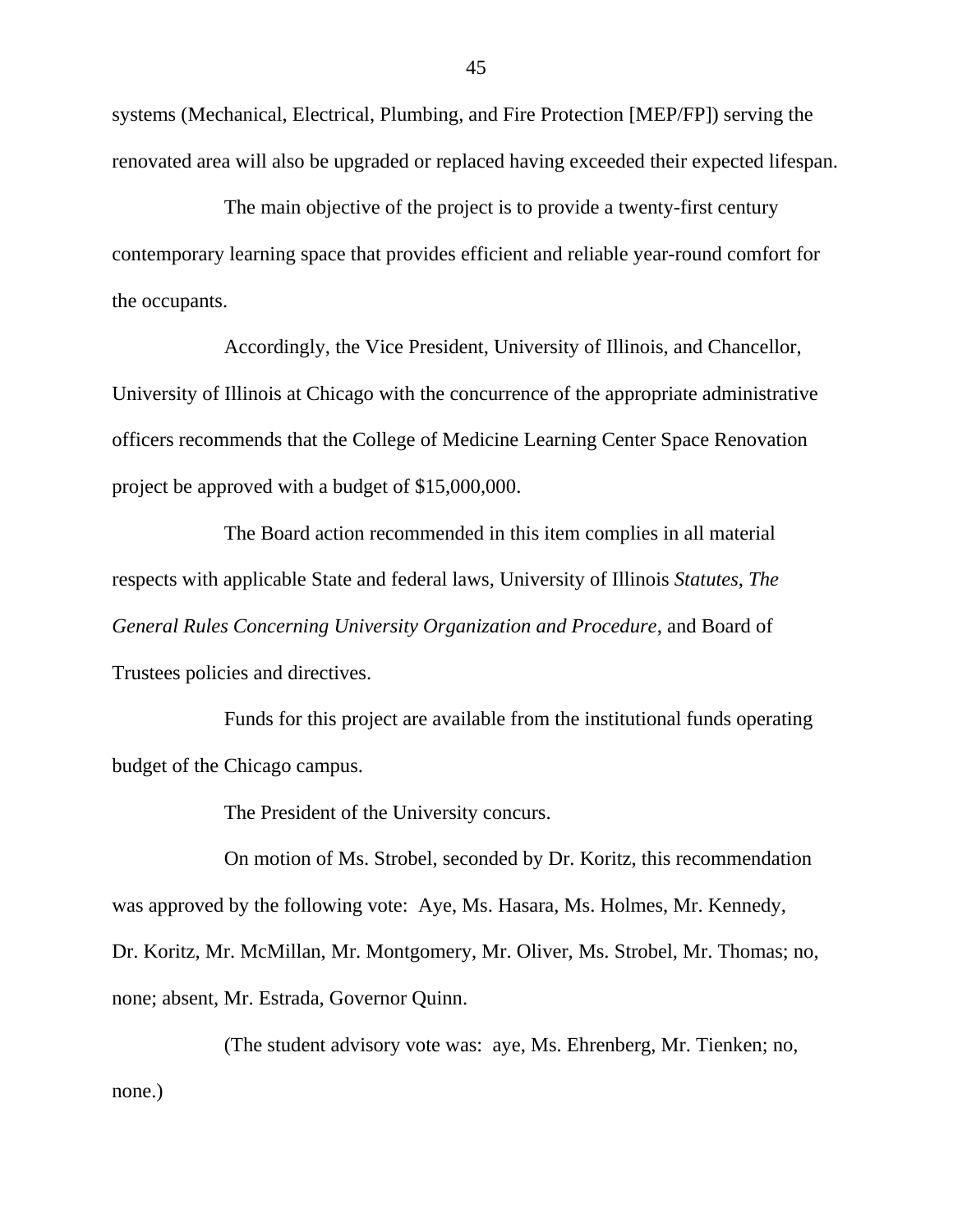Approve Design for Mile Square Health Center, Chicago

(12) In December 2011, the Board approved an increase in the project budget for Mile Square Health Center with a revised budget of \$29,945,850. In August 2011, the Board employed Moody-Nolan, Inc., Chicago, for the professional architectural and engineering services for the project.

This new minimum LEED silver-certified facility will afford Mile Square the opportunity to provide convenient/urgent care, Primary Care medical services, dental services, space for administrative offices, and shell space for build-out as tenants are identified. The facility will be built on the southwest corner of Roosevelt Road and Wood Street in the Illinois Medical District.

In order for the project to proceed, it is necessary to approve the design. The design meets all campus building standards, including Americans with Disabilities Act accessibility and applicable standards and is within the approved budget.

Accordingly, the Vice President, University of Illinois, and Chancellor, University of Illinois at Chicago with the concurrence of the appropriate administrative officers recommends that the design be approved.

The Board action recommended in this item complies in all material respects with applicable State and federal laws, University of Illinois *Statutes*, *The General Rules Concerning University Organization and Procedure*, and Board of Trustees policies and directives.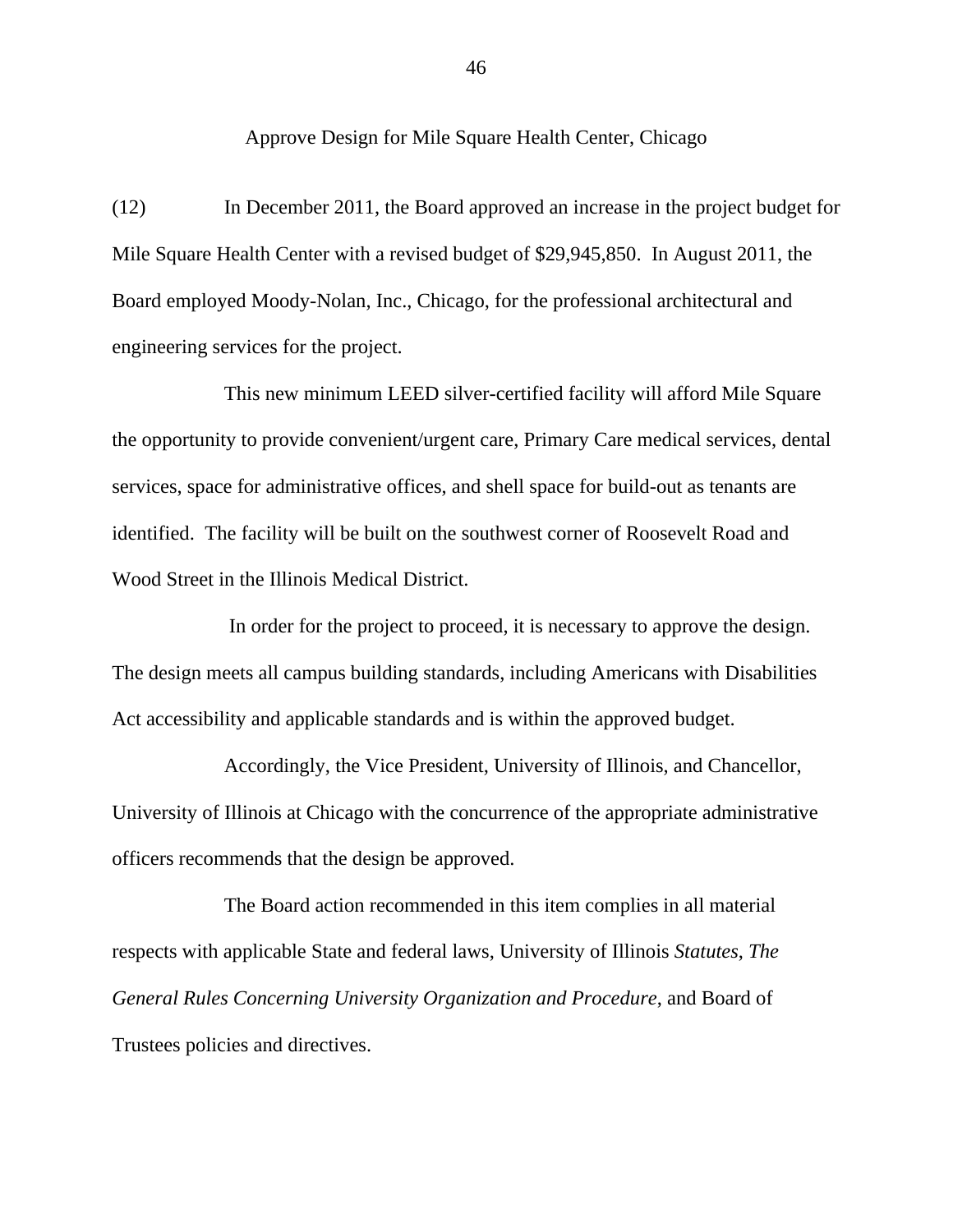Funds for this project are available from a grant from the Health and Human Service Resources and Services Administration, the institutional funds operating budget of the Chicago campus, and restricted funds operating budgets under the direction of the Vice President for Health Affairs.

The President of the University concurs.

On motion of Ms. Strobel, seconded by Dr. Koritz, this recommendation was approved by the following vote: Aye, Ms. Hasara, Ms. Holmes, Mr. Kennedy, Dr. Koritz, Mr. McMillan, Mr. Montgomery, Mr. Oliver, Ms. Strobel, Mr. Thomas; no, none; absent, Mr. Estrada, Governor Quinn.

(The student advisory vote was: aye, Ms. Ehrenberg, Mr. Tienken; no, none.)

## Award Contracts for Job Order Contracting System, Fiscal Year 2013, Urbana

(13) The Job Order Contract (JOC) System enhances the contracting operations for repairs, minor remodeling, new construction, and site work at the Urbana campus. Budgets will be developed on an individual project basis in connection with specific job orders.<sup>4</sup> Since 1999, based on past records of the campus' use of Job Order Contracting for repairs, minor remodeling, new construction, and site work, the Urbana campus has ordered over \$30.0 million in construction work under the JOC System.

 $\overline{a}$ 

<sup>&</sup>lt;sup>4</sup>An individual project cost will be determined by the quantities of work required to complete the project, multiplied by the unit prices published in the industry unit price book for the Champaign-Urbana area, multiplied by the applicable price adjustment factor.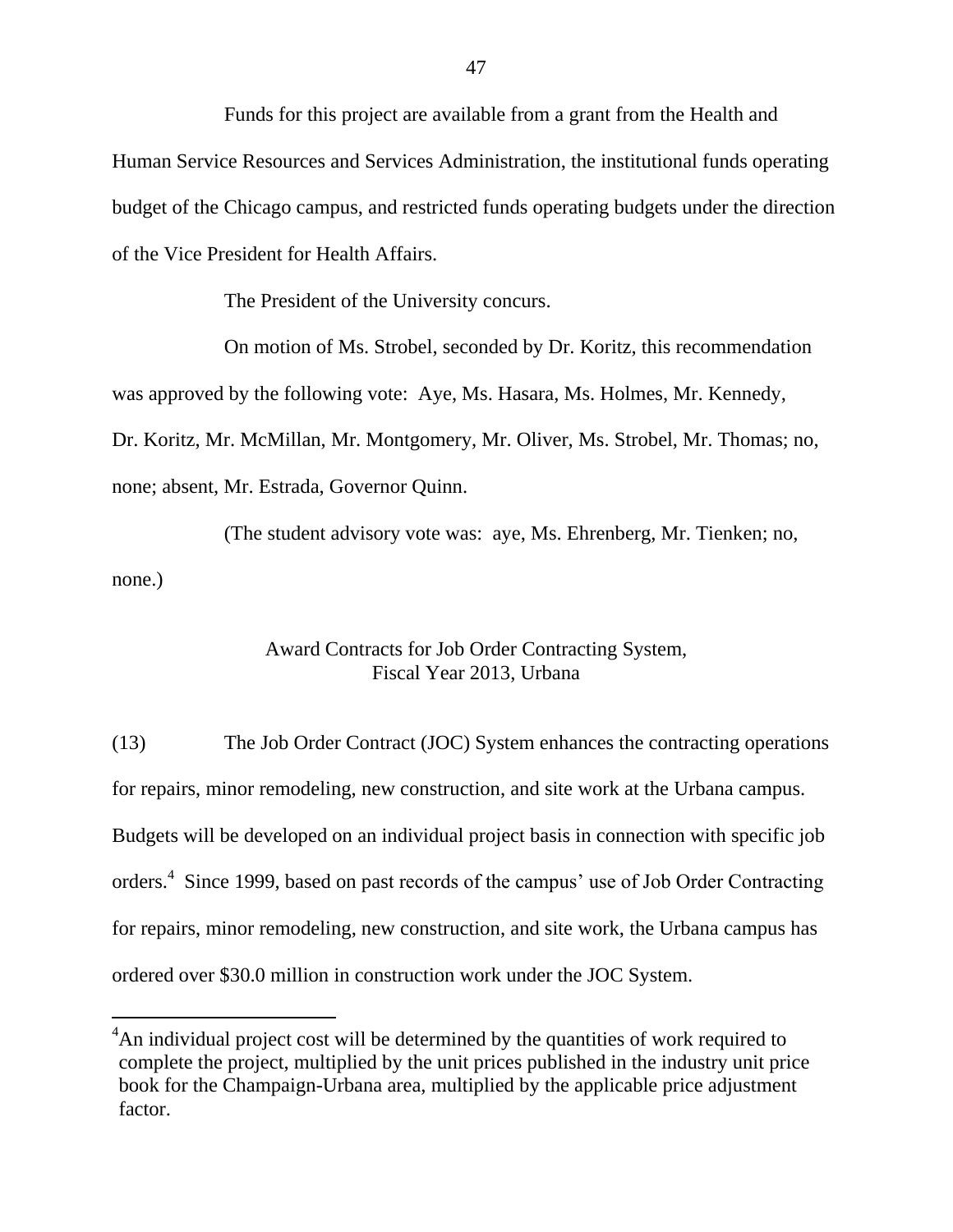The Vice President, University of Illinois, and Chancellor, University of Illinois at Urbana-Champaign with the concurrence of the appropriate administrative officers recommends that the following contracts be awarded. Competitive bidding procedures in accordance with the Illinois Procurement Code were followed, and the awards are to the lowest responsible bidders on the basis of the lowest combined adjustment factor:

- 1. Approve award for the General Work to F. H. Paschen, S. N. Nielsen & Associates, LLC, Chicago, IL, for a Combined Adjustment Factor of 0.9090.
- 2. Approve award for the General Work to Robe, Inc., Chicago, IL, for a Combined Adjustment Factor of 0.9362.
- 3. Approve award for the General Work to Otis Construction, Inc., Chicago, IL, for a Combined Adjustment Factor of 0.9694.

(These JOC contracts will have no minimum value and a maximum value of \$4.0 million during the initial term of these contracts, which expires June 30, 2013. The contracts will include an option for four additional one-year terms. The maximum value of each option term shall be \$4.0 million plus any carryover amounts from the initial term or any option term. No individual work order will exceed \$250,000.)

Funds will be identified on a project-by-project basis and may include State

appropriated funds, institutional funds, or restricted funds available in the campus'

operating budget during each fiscal year.

The Board action recommended in this item complies in all material

respects with applicable State and federal laws, University of Illinois *Statutes*, *The*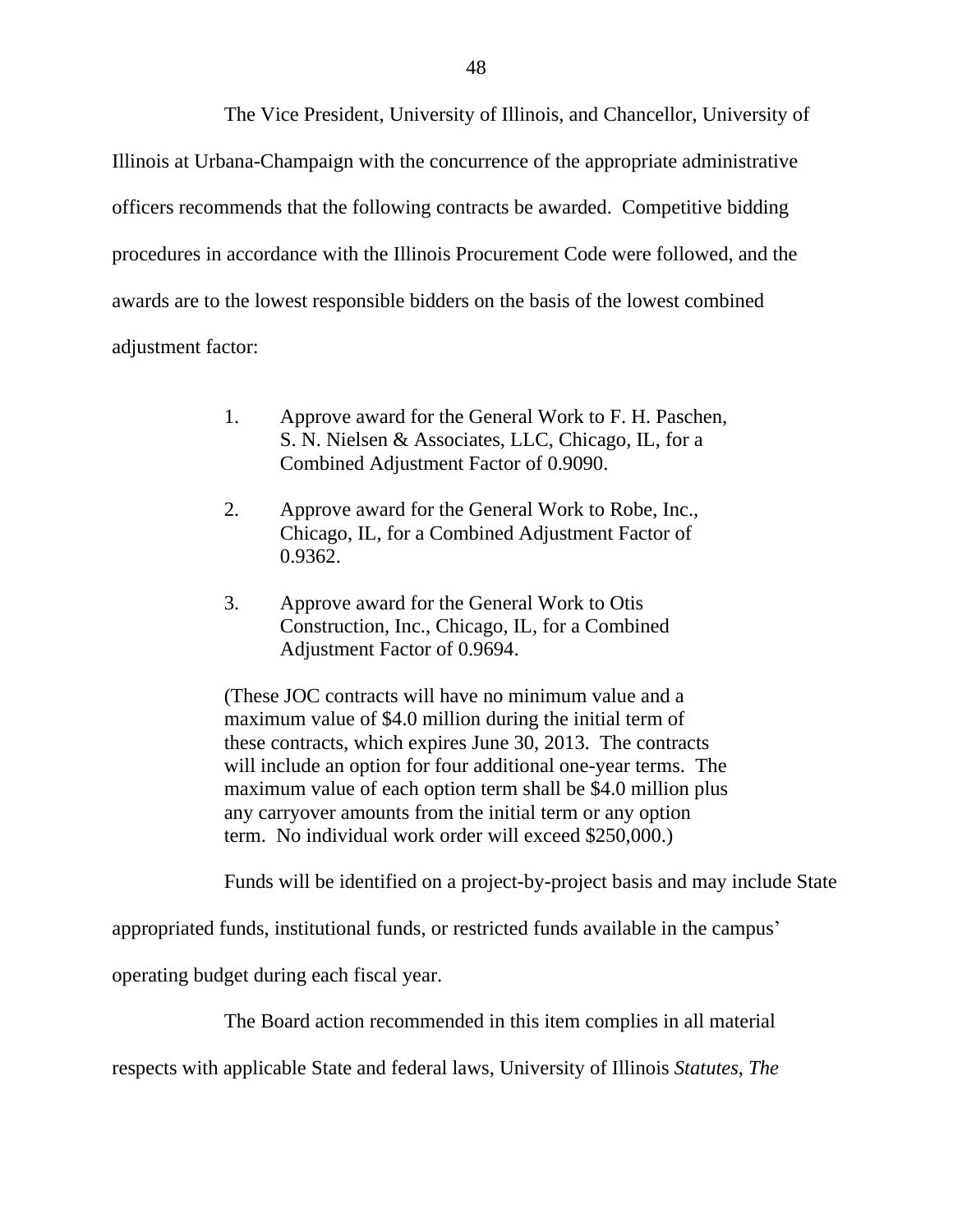*General Rules Concerning University Organization and Procedure*, and Board of Trustees policies and directives.

A schedule of the bids received has been filed with the Secretary of the Board for record.

The President of the University concurs.

On motion of Ms. Strobel, seconded by Dr. Koritz, these contracts were awarded by the following vote: Aye, Ms. Hasara, Ms. Holmes, Mr. Kennedy, Dr. Koritz, Mr. McMillan, Mr. Montgomery, Mr. Oliver, Ms. Strobel, Mr. Thomas; no, none; absent, Mr. Estrada, Governor Quinn.

(The student advisory vote was: aye, Ms. Ehrenberg, Mr. Tienken; no, none.)

#### Approve Delegation of Authority for Purchase of Commercial Insurance

(14) The University purchases excess commercial insurance policies with highdollar deductibles to provide funding stability for its various self-insurance programs. Excess commercial insurance providers typically provide firm quotes and terms within 15 to 20 days of coverage expiration and the negotiations often fall between formal Board of Trustees meeting dates. The purpose of the Board action is to grant to the Comptroller the authority to receive and approve insurance quotes and bind coverage to ensure continuity of commercial insurance coverage.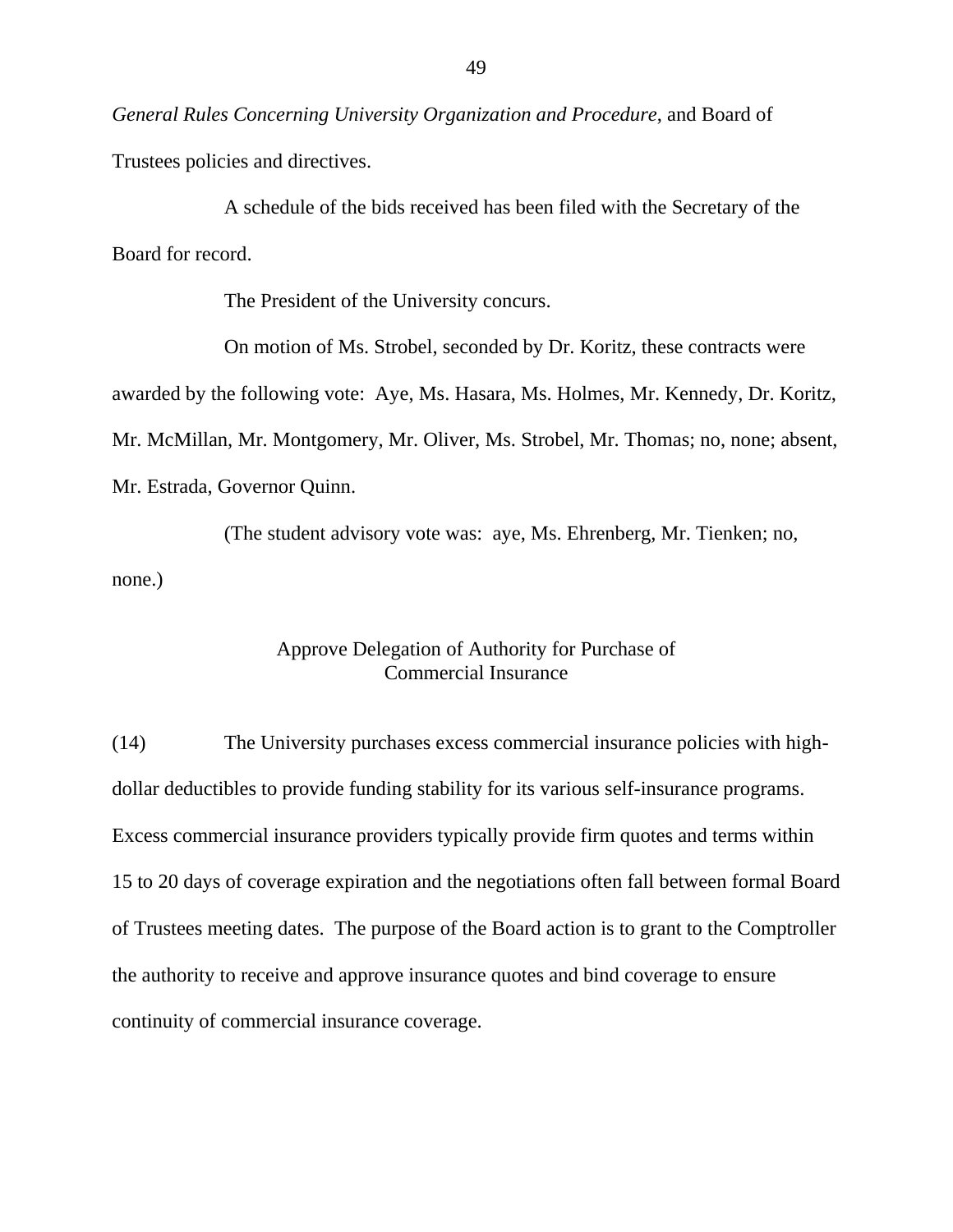Therefore, the Vice President/CFO and Comptroller recommends the Board delegate to the Comptroller the authority to agree to execute necessary excess commercial insurance contract and bind coverage in accordance with all applicable purchasing laws and regulations. After July 1, the President will provide a letter to the Board with the final details of the insurance purchase(s).

The Board action recommended in this item complies in all material respects with applicable State and federal laws, University of Illinois *Statutes, The General Rules Concerning University Organization and Procedure*, and Board of

Trustees policies and directives. Funding will be available from institutional funds.

The President of the University concurs.

On motion of Ms. Strobel, seconded by Dr. Koritz, this recommendation was approved by the following vote: Aye, Ms. Hasara, Ms. Holmes, Mr. Kennedy, Dr. Koritz, Mr. McMillan, Mr. Montgomery, Mr. Oliver, Ms. Strobel, Mr. Thomas; no, none; absent, Mr. Estrada, Governor Quinn.

(The student advisory vote was: aye, Ms. Ehrenberg, Mr. Tienken; no, none.)

### Purchase and Renewal Recommendations

(15) The president submitted, with his concurrence, a list of purchases and renewals recommended by the directors of purchases and the vice president/chief financial officer.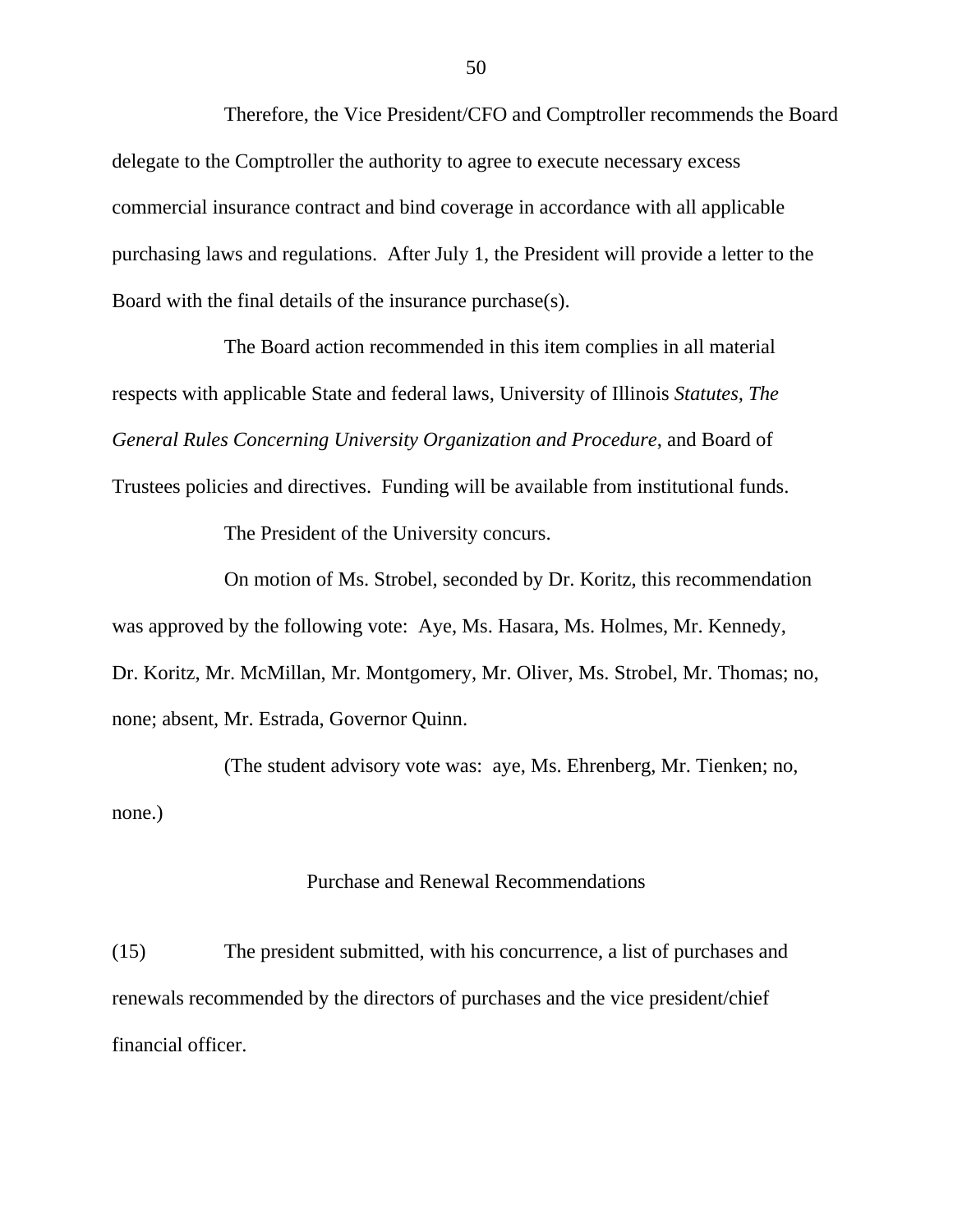These were presented in one category--purchases and renewals from institutional funds. The term designates funds received by the University under contracts with the United States government, private corporations, and other organizations; grants from foundations, corporations, and other donors; and University revolving funds authorized by law.

The total amounts of these purchases and renewals were:

#### **From Institutional Funds**

A complete list of the purchases and renewals with supporting information (including the quotations received) was sent to each member of the Board in advance of the meeting. A copy is being filed with the secretary of the Board for record.

On motion of Ms. Strobel, seconded by Dr. Koritz, the purchases and renewals recommended were authorized by the following vote: Aye, Ms. Hasara, Ms. Holmes, Mr. Kennedy, Dr. Koritz, Mr. McMillan, Mr. Montgomery, Mr. Oliver, Ms. Strobel, Mr. Thomas; no, none; absent, Mr. Estrada, Governor Quinn.

(The student advisory vote was: Aye, Ms. Ehrenberg, Mr. Tienken; no,

none.)

#### Authorize Settlement

(16) The University Counsel recommends that the Board approve settlement of *Fernandez v. Salti, M.D, et al.,* in the amount of \$6,000,000. Plaintiff alleges that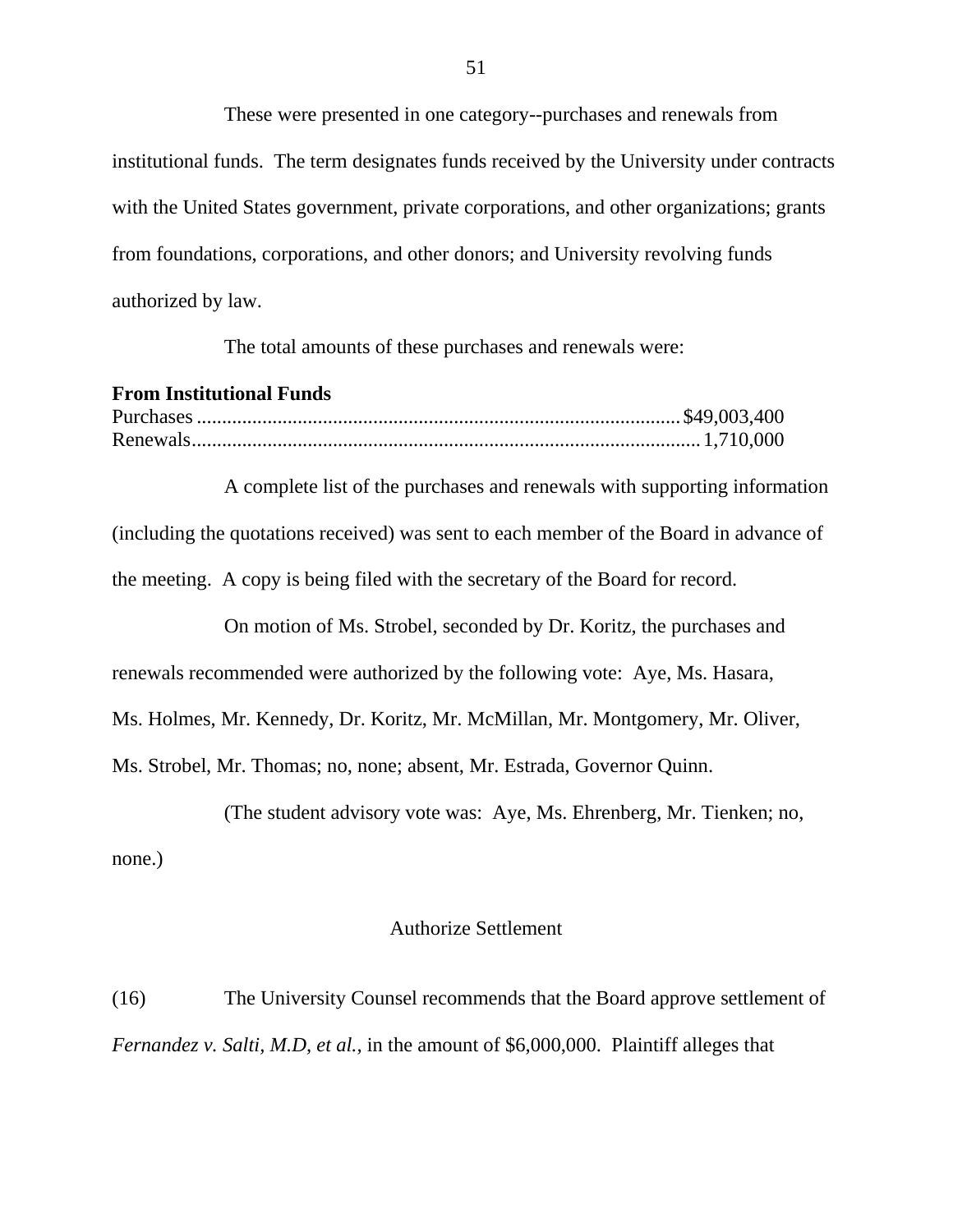defendants' failure to timely diagnose and treat an injury that allegedly occurred during surgery resulted in the death of 49-year-old Juan Fernandez.

The Board action recommended in this item complies in all material respects with applicable State and federal laws, University of Illinois *Statutes*, *The General Rules Concerning University Organization and Procedure*, and Board of Trustees policies and directives.

The Vice President/Chief Financial Officer and Comptroller concurs.

The President of the University concurs.

On motion of Ms. Strobel, seconded by Dr. Koritz, this recommendation was approved by the following vote: Aye, Ms. Hasara, Ms. Holmes, Mr. Kennedy, Dr. Koritz, Mr. McMillan, Mr. Oliver, Ms. Strobel, Mr. Thomas; no, none; absent, Mr. Estrada, Governor Quinn. (Mr. Montgomery asked to be recorded as not voting on this item.)

(The student advisory vote was: Aye, Ms. Ehrenberg, Mr. Tienken; no, none.)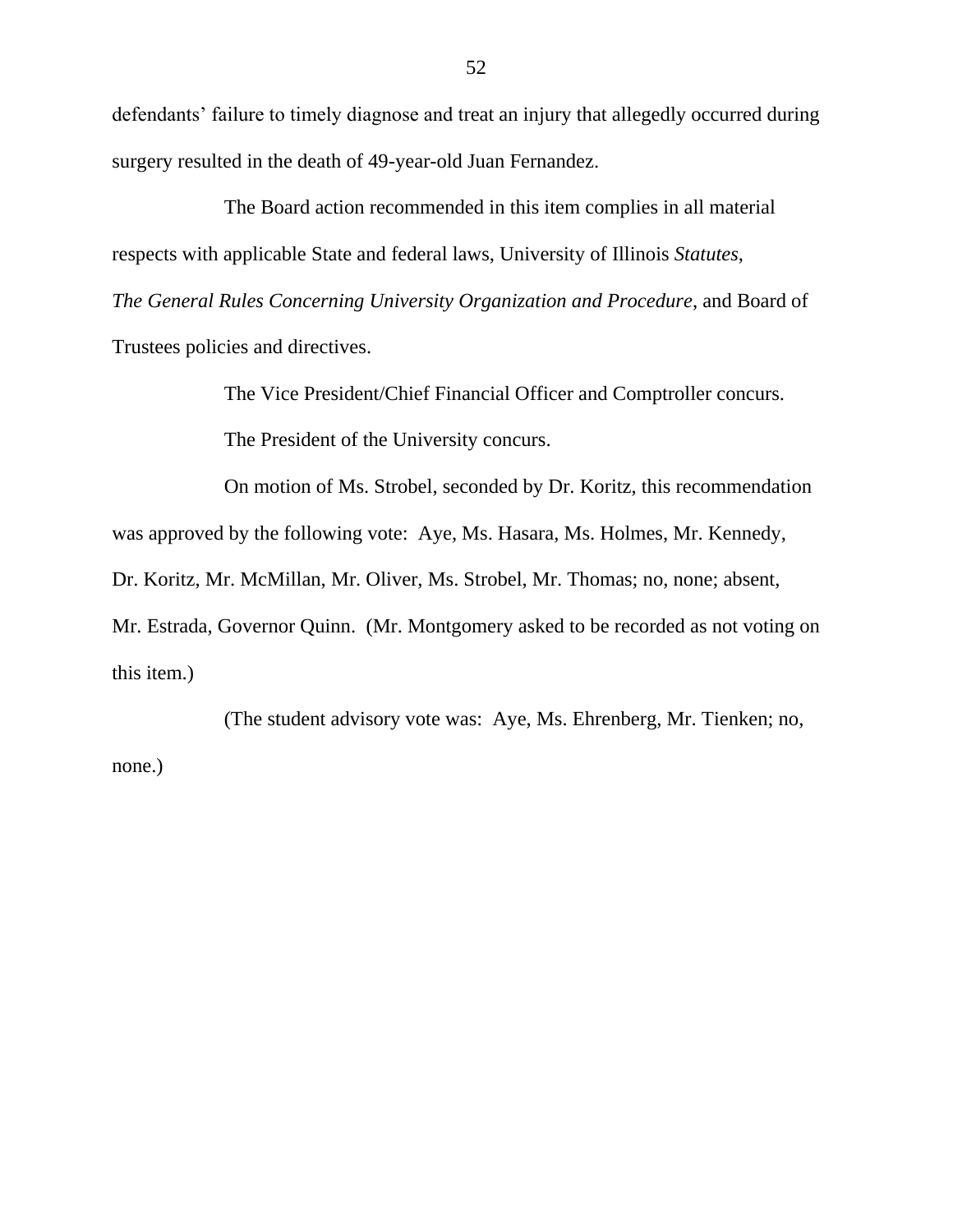#### President's Report on Actions of the Senates

(17) The president presented the following report:

## Eliminate the Concentration in Community Studies and Outreach, Doctor of Philosophy in Human and Community Development, College of Agricultural, Consumer and Environmental Sciences and Graduate College, Urbana

The Urbana-Champaign Senate has approved a proposal from the College of Agricultural, Consumer and Environmental Sciences and the Graduate College to eliminate the concentration in Community Studies and Outreach in the Ph.D. in Human and Community Development.

The Department of Human and Community Development has experienced substantial downsizing in faculty and a sharpening of the department's focus, such that the Community Studies and Outreach concentration cannot be maintained. Current students have already satisfied curricular requirements and no new students have been admitted to the concentration. The elimination of the concentration will allow for more effective utilization of departmental resources.

## Establish the Interdepartmental Graduate Concentration in Cardiovascular Science, College of Medicine, Chicago

The Chicago Senate with the recommendation of the College of Medicine and the Graduate College has approved the establishment of the Interdepartmental Graduate Concentration in Cardiovascular Science.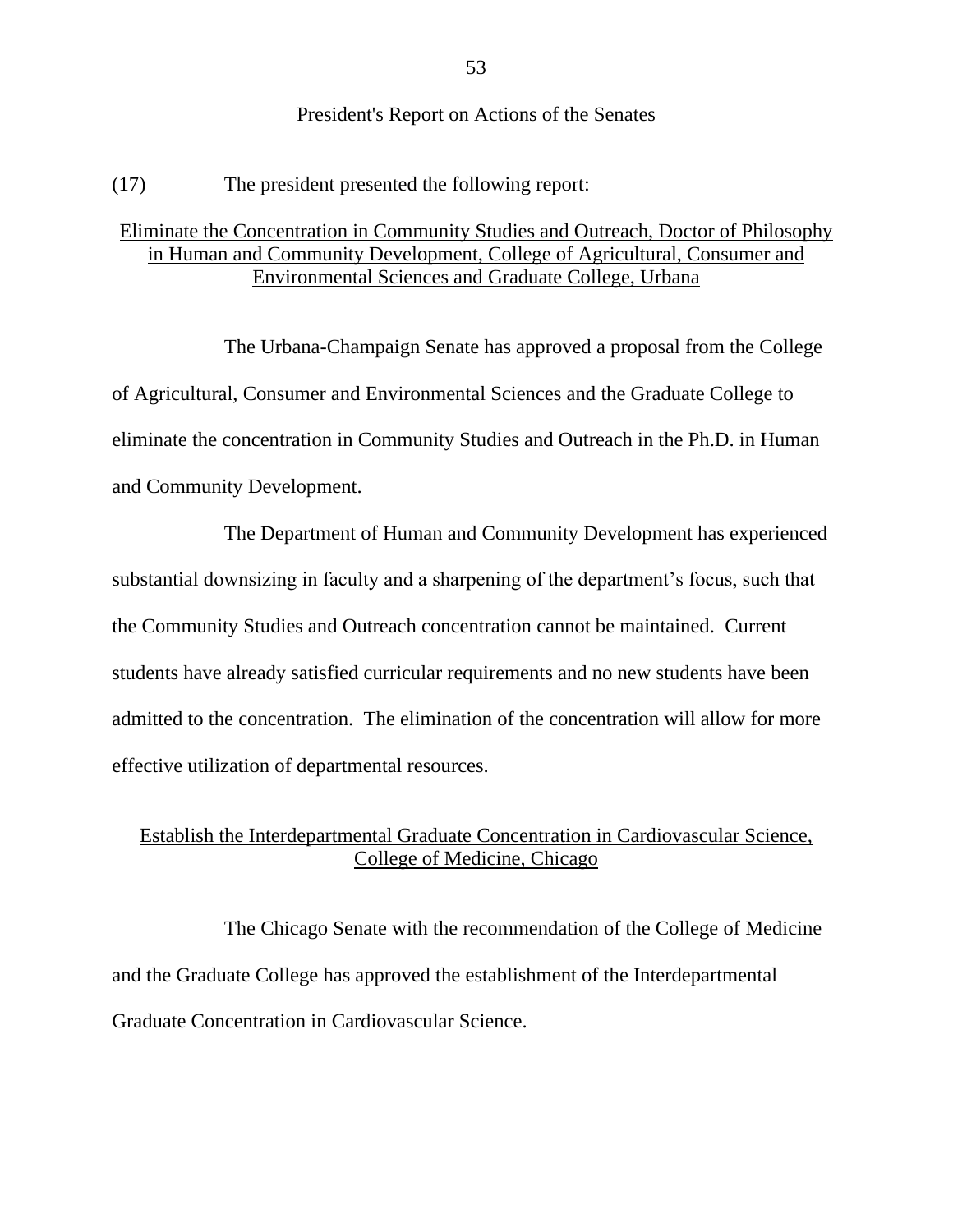The new concentration, designed for students enrolled in specific Ph.D. degree programs, will provide unique educational and laboratory training focused on the scientific basis of cardiovascular health. Students completing the concentration will be able to apply theories and methods from multidisciplinary perspectives and translational approaches to critically analyze and effectively respond to various challenges of cardiovascular health. The program will enable students to pursue careers as independent investigators, who will be prepared to pursue a career in the highly competitive field of biomedical scientific research for the purpose of solving problems of cardiovascular disease.

Students will complete nine credit hours of coursework for the concentration, in addition to completing laboratory rotations for the Ph.D. program in the Center for Cardiovascular Research sponsored laboratories.

This report was received for record.

### University of Illinois Investment Inventory Report, December 31, 2011

(18) The vice president/chief financial officer and comptroller presented this report as of December 31, 2011. A copy has been filed with the secretary of the Board. This report was received for record.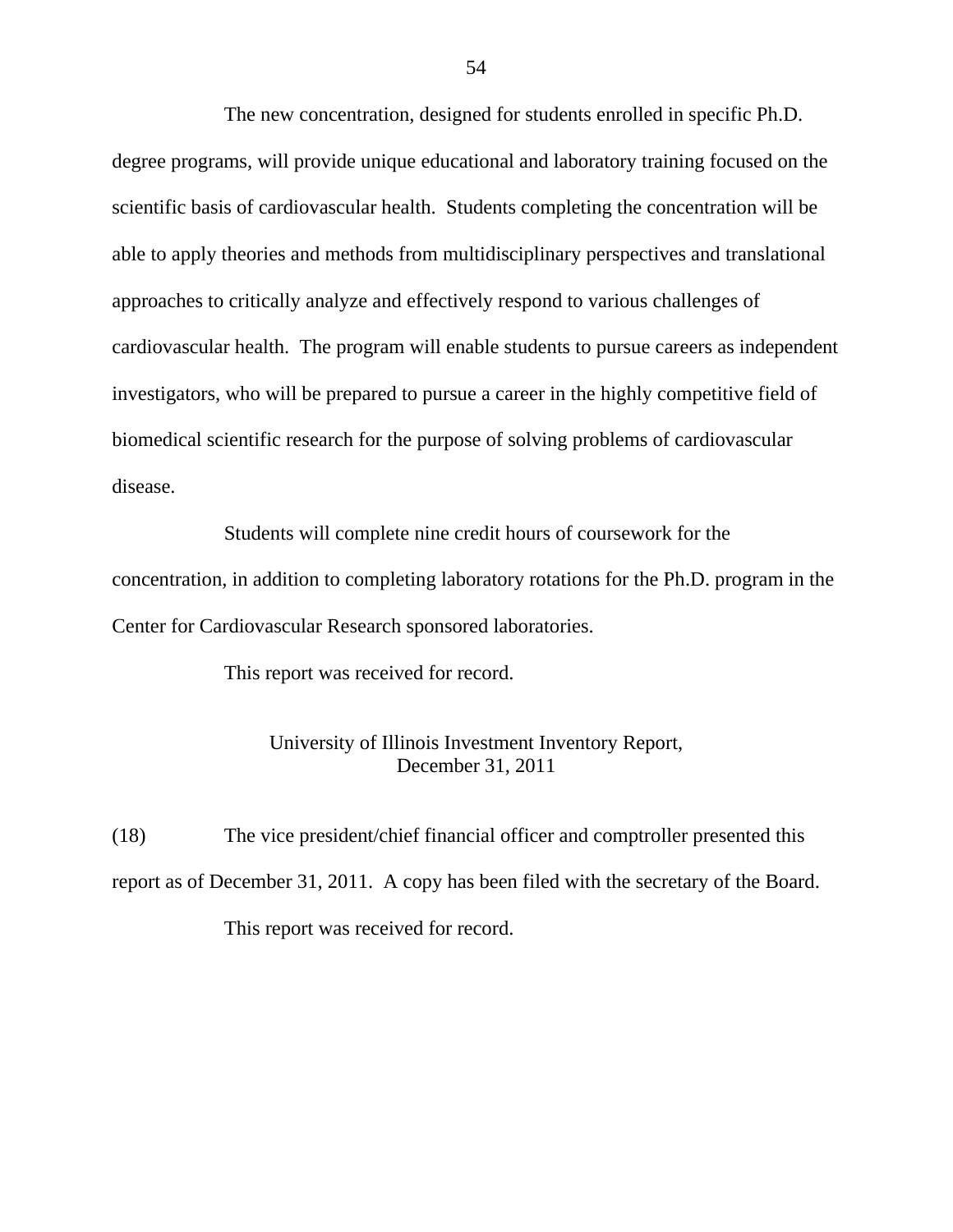## Vice President/Chief Financial Officer and Comptroller's Report of Investment Transactions July 1, 2010, Through June 30, 2011

(19) The vice president/chief financial officer and comptroller presented the above report which includes transactions under Audit, Budget, Finance, and Facilities Committee guidelines. A copy has been filed with the secretary of the Board.

This report was received for record.

Investment Report for the Quarter Ended December 31, 2011

(20) The vice president/chief financial officer and comptroller presented this

report as of December, 31, 2011. A copy has been filed with the secretary of the Board.

This report was received for record.

## Report Concerning Participation of Minority and Female Business Enterprises (MAFBE) to the Board of Trustees of the University of Illinois

(21) This report responds to the Board of Trustees' request for periodic information on MAFBE expenditures. The report lists the number of MAFBE vendors in total and by category and expenditures by category for the period July 1 through December 31, 2011. A copy has been filed with the secretary of the Board.

This report was received for record.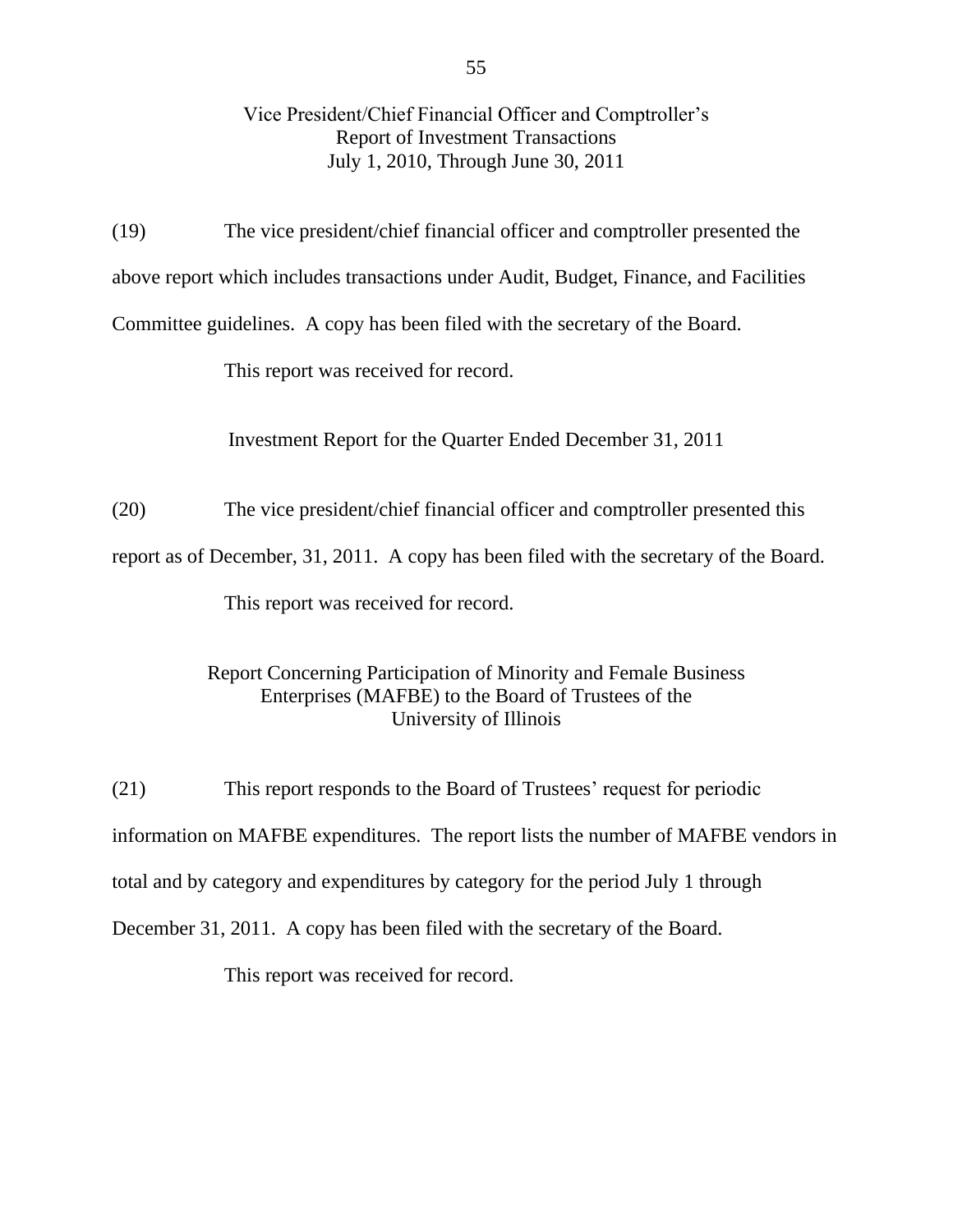### Report on Safety Program, University of Illinois Hospital and Health Sciences System

(22) This report prepared in compliance with the Joint Commission was presented to the Board for record. A copy has been filed with the secretary of the Board.

### SECRETARY'S REPORT

The secretary presented for record changes to academic appointments for contract year 2011-12, new hires, reappointed retirees, resignations, and notices of nonreappointment. A copy has been filed with the secretary of the Board.

### OLD BUSINESS

There was no business presented under this aegis.

### NEW BUSINESS

There was no business presented under this aegis.

#### OTHER REPORTS AND COMMENTS

Report from Chair of the University Senates Conference

At 3:16 p.m., Mr. Kennedy asked Dr. Donald Chambers, chair of the University Senates Conference, to provide a report on behalf of the faculty. Dr. Chambers stated that the goal of the University Senates Conference is to improve the University, and he provided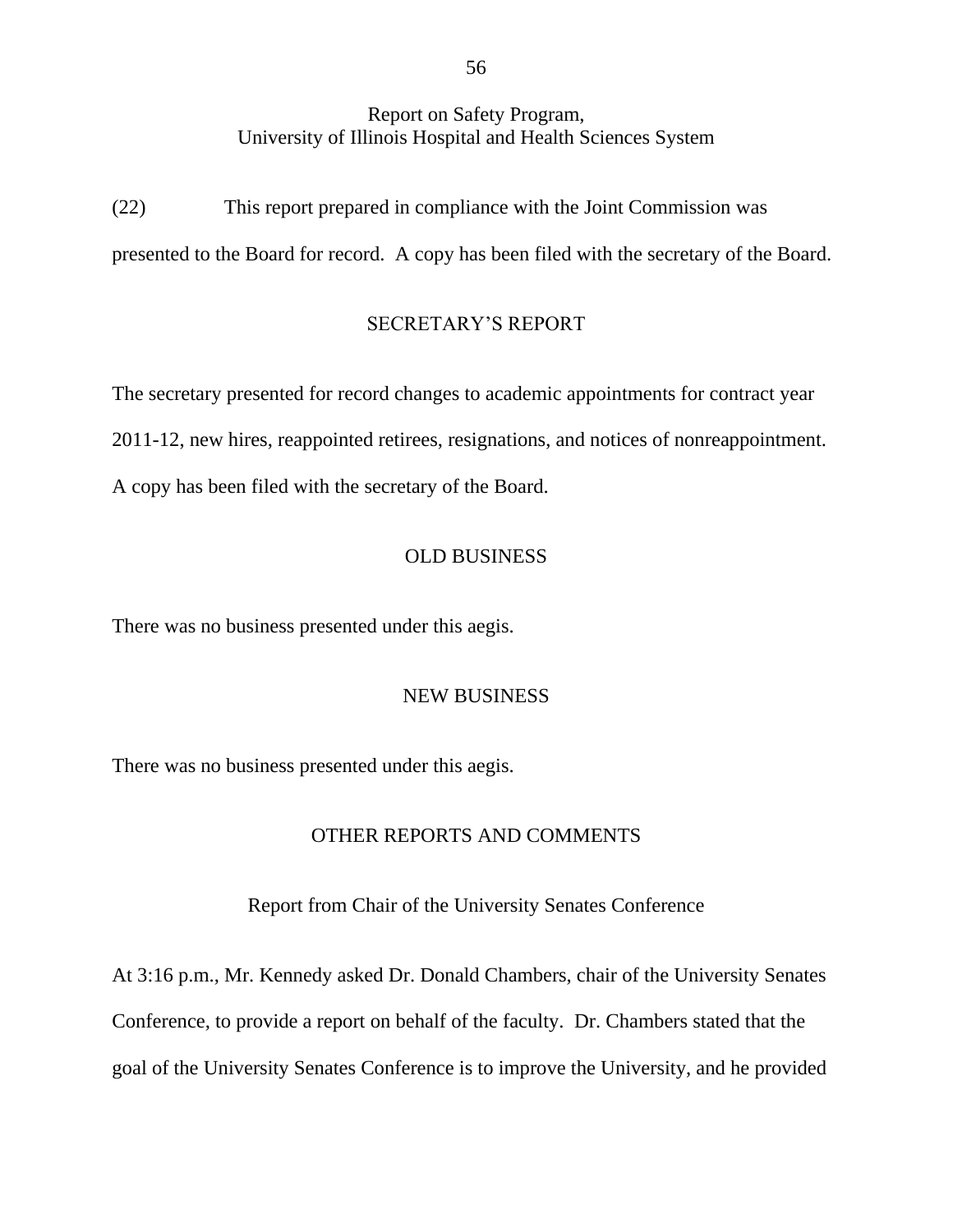an overview of recent activities of the University Senates Conference. He referred to efforts to welcome new representatives of the Springfield campus senate, and he also described a series of discussions between members of the University Senates Conference, President Hogan, and Mr. Kennedy regarding an enrollment management report. He also thanked Dr. Pierre and Dr. Ghosh for their contributions to these discussions, and said the revised report is an example of successful shared governance, which was followed by a round of applause. He concluded his comments and briefly mentioned a proposal for cross-campus dialogue, which he said he hopes is still being considered.

#### PUBLIC COMMENT SESSION

Next, Mr. Kennedy announced a public comment session and explained that the *Procedures Governing Appearances before the Board of Trustees* allow for a maximum of six individuals to speak for five minutes each. He then introduced the first of four speakers, Mr. Peter Lazarri

Mr. Lazarri, a first-year medical student in the College of Medicine, discussed the negative impact of the increase in medical school tuition that was approved by the Board in January. He referred to a potential decrease in diversity of the incoming class and a loss of talent, and advocated for greater consultation with students and other constituents. He also questioned how tuition dollars are spent, and said the increasing costs of medical tuition rates may deter students from becoming primary care physicians.

Next, Mr. Kennedy invited Ms. Alejandra Cano to make comments. Ms. Cano stated that she is a second-year medical student in the College of Medicine who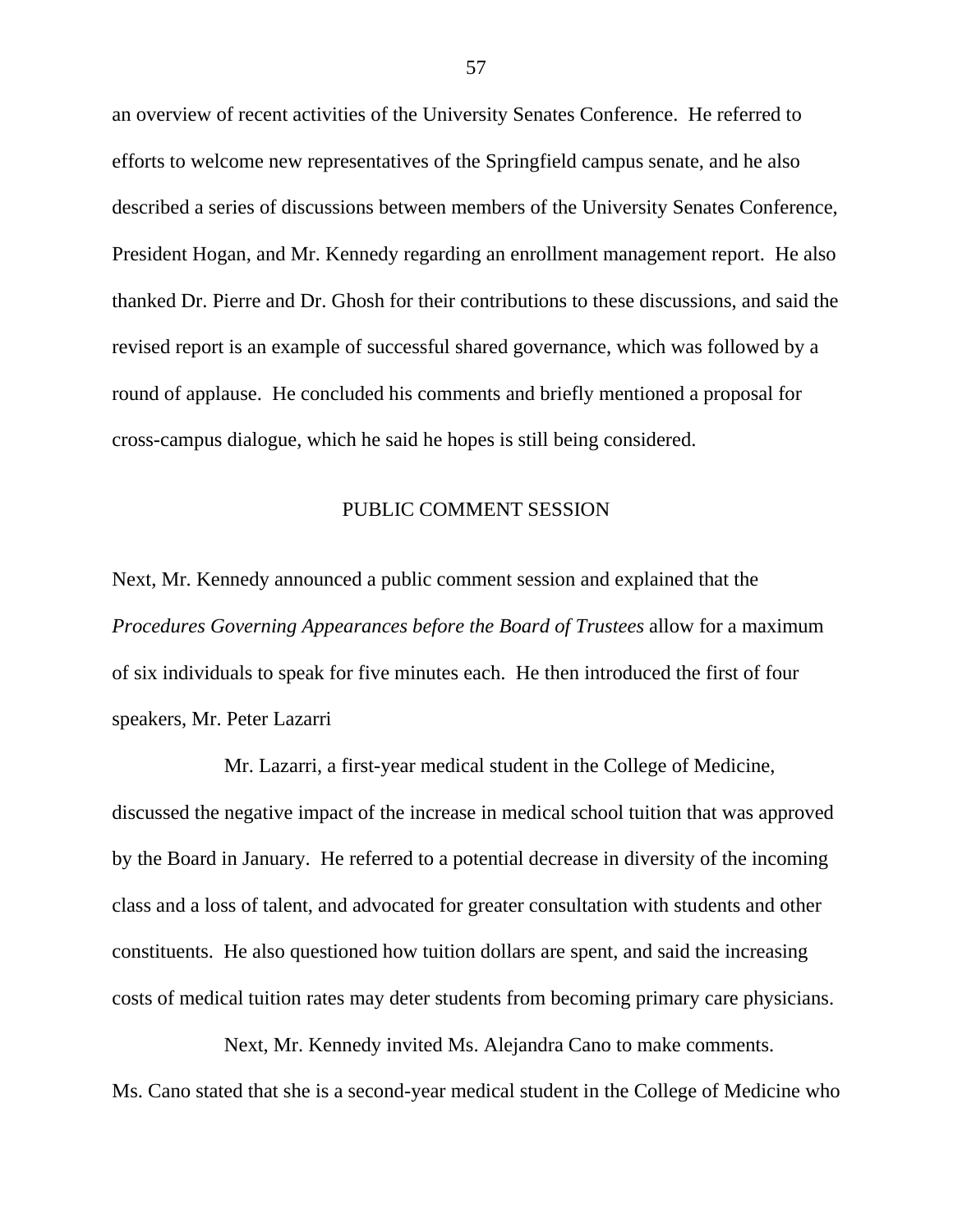came to the United States from Mexico with her mother. She referred to the need for health care among underserved populations in Chicago and said that the approval of medical tuition rates by the Board in January is a step in the wrong direction. She asked that future tuition decisions involve consultation with constituents.

Next, Mr. Kennedy invited the third commenter, Mr. Veer Kothari, to speak. Mr. Kothari discussed the working conditions at Flex-N-Gate, Urbana, Illinois, and stated that the company is often in violation of OSHA standards and exposes its employees to carcinogens in the workplace. He discussed the working conditions at Flex-N-Gate and said that the University should not accept donations from the owner of the company.

Mr. Kennedy and Mr. Bearrows briefly discussed the *Procedures Governing Appearances before the Board of Trustees*.

Next, Mr. Kennedy invited Mr. Tyler Rotche to comment. Mr. Rotche discussed the dangers of coal use and increasing price of coal, and said that the University should not invest in coal. He said it is an outdated energy source, and that the University should shift its investments to industries other than coal.

The public comment session concluded at 3:44 p.m.